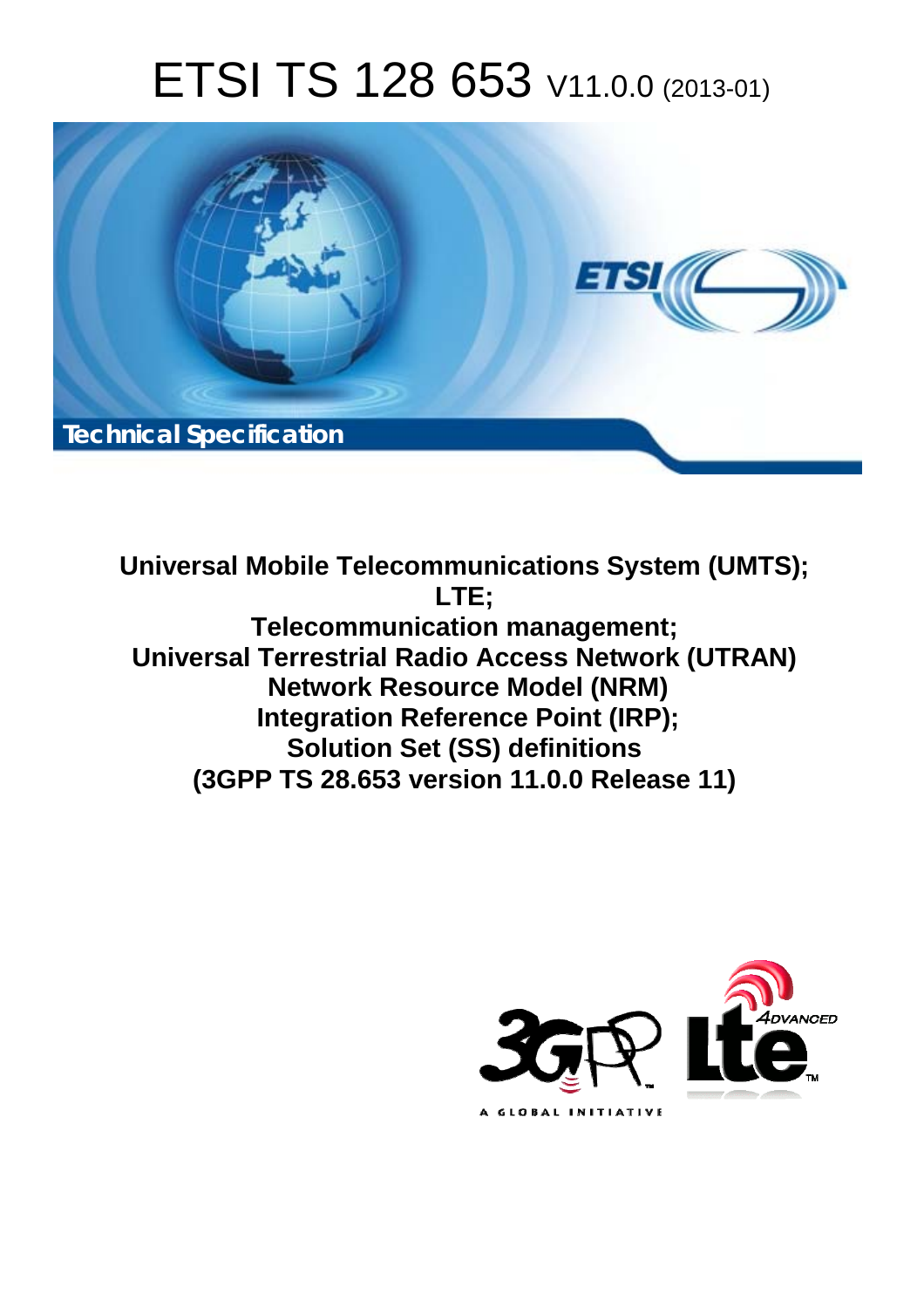Reference DTS/TSGS-0528653vb00

> Keywords LTE,UMTS

#### *ETSI*

#### 650 Route des Lucioles F-06921 Sophia Antipolis Cedex - FRANCE

Tel.: +33 4 92 94 42 00 Fax: +33 4 93 65 47 16

Siret N° 348 623 562 00017 - NAF 742 C Association à but non lucratif enregistrée à la Sous-Préfecture de Grasse (06) N° 7803/88

#### *Important notice*

Individual copies of the present document can be downloaded from: [http://www.etsi.org](http://www.etsi.org/)

The present document may be made available in more than one electronic version or in print. In any case of existing or perceived difference in contents between such versions, the reference version is the Portable Document Format (PDF). In case of dispute, the reference shall be the printing on ETSI printers of the PDF version kept on a specific network drive within ETSI Secretariat.

Users of the present document should be aware that the document may be subject to revision or change of status. Information on the current status of this and other ETSI documents is available at <http://portal.etsi.org/tb/status/status.asp>

If you find errors in the present document, please send your comment to one of the following services: [http://portal.etsi.org/chaircor/ETSI\\_support.asp](http://portal.etsi.org/chaircor/ETSI_support.asp)

#### *Copyright Notification*

No part may be reproduced except as authorized by written permission. The copyright and the foregoing restriction extend to reproduction in all media.

> © European Telecommunications Standards Institute 2013. All rights reserved.

DECT<sup>™</sup>, PLUGTESTS<sup>™</sup>, UMTS<sup>™</sup> and the ETSI logo are Trade Marks of ETSI registered for the benefit of its Members. **3GPP**TM and **LTE**™ are Trade Marks of ETSI registered for the benefit of its Members and of the 3GPP Organizational Partners.

**GSM**® and the GSM logo are Trade Marks registered and owned by the GSM Association.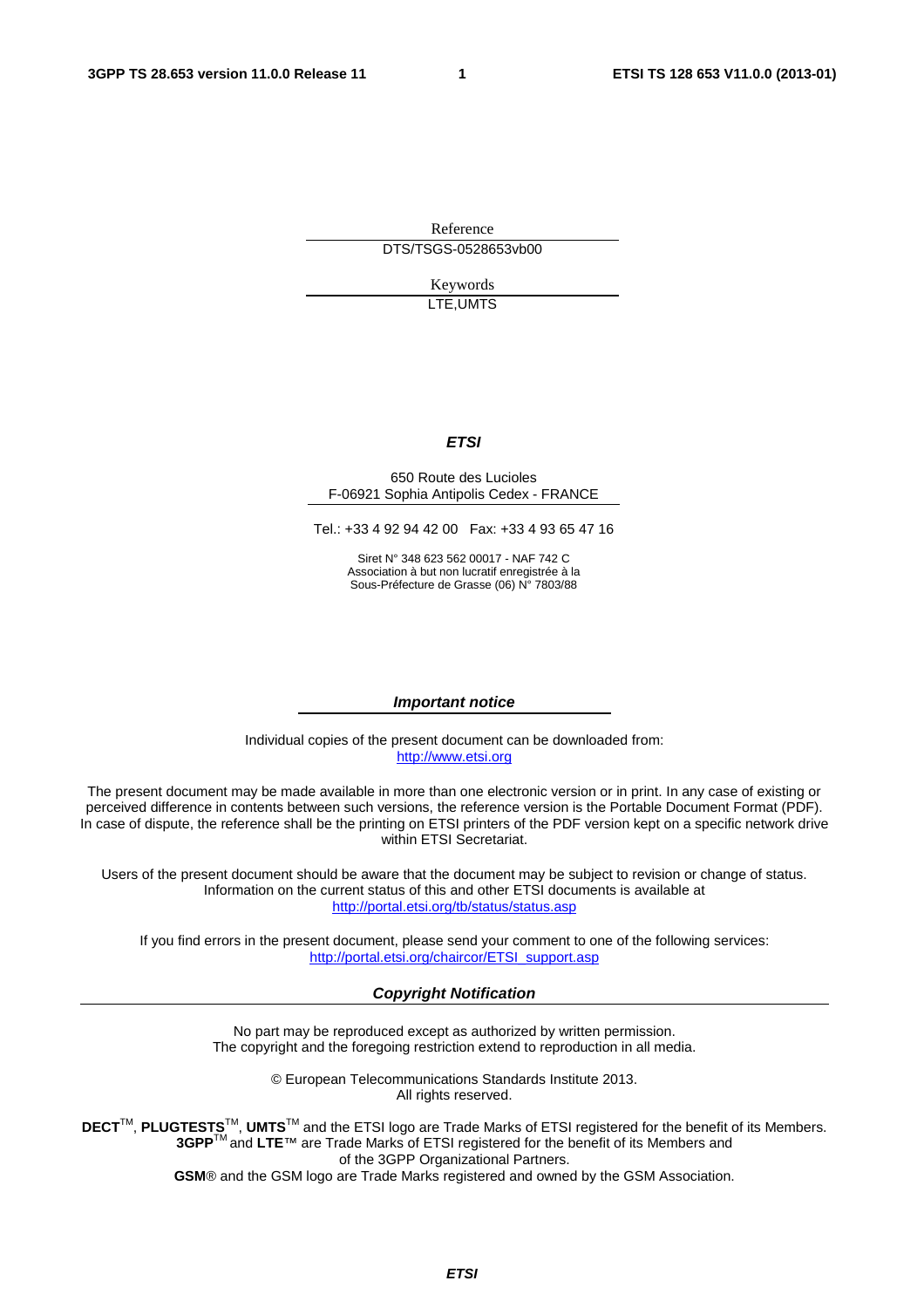# Intellectual Property Rights

IPRs essential or potentially essential to the present document may have been declared to ETSI. The information pertaining to these essential IPRs, if any, is publicly available for **ETSI members and non-members**, and can be found in ETSI SR 000 314: *"Intellectual Property Rights (IPRs); Essential, or potentially Essential, IPRs notified to ETSI in respect of ETSI standards"*, which is available from the ETSI Secretariat. Latest updates are available on the ETSI Web server ([http://ipr.etsi.org\)](http://webapp.etsi.org/IPR/home.asp).

Pursuant to the ETSI IPR Policy, no investigation, including IPR searches, has been carried out by ETSI. No guarantee can be given as to the existence of other IPRs not referenced in ETSI SR 000 314 (or the updates on the ETSI Web server) which are, or may be, or may become, essential to the present document.

# Foreword

This Technical Specification (TS) has been produced by ETSI 3rd Generation Partnership Project (3GPP).

The present document may refer to technical specifications or reports using their 3GPP identities, UMTS identities or GSM identities. These should be interpreted as being references to the corresponding ETSI deliverables.

The cross reference between GSM, UMTS, 3GPP and ETSI identities can be found under [http://webapp.etsi.org/key/queryform.asp.](http://webapp.etsi.org/key/queryform.asp)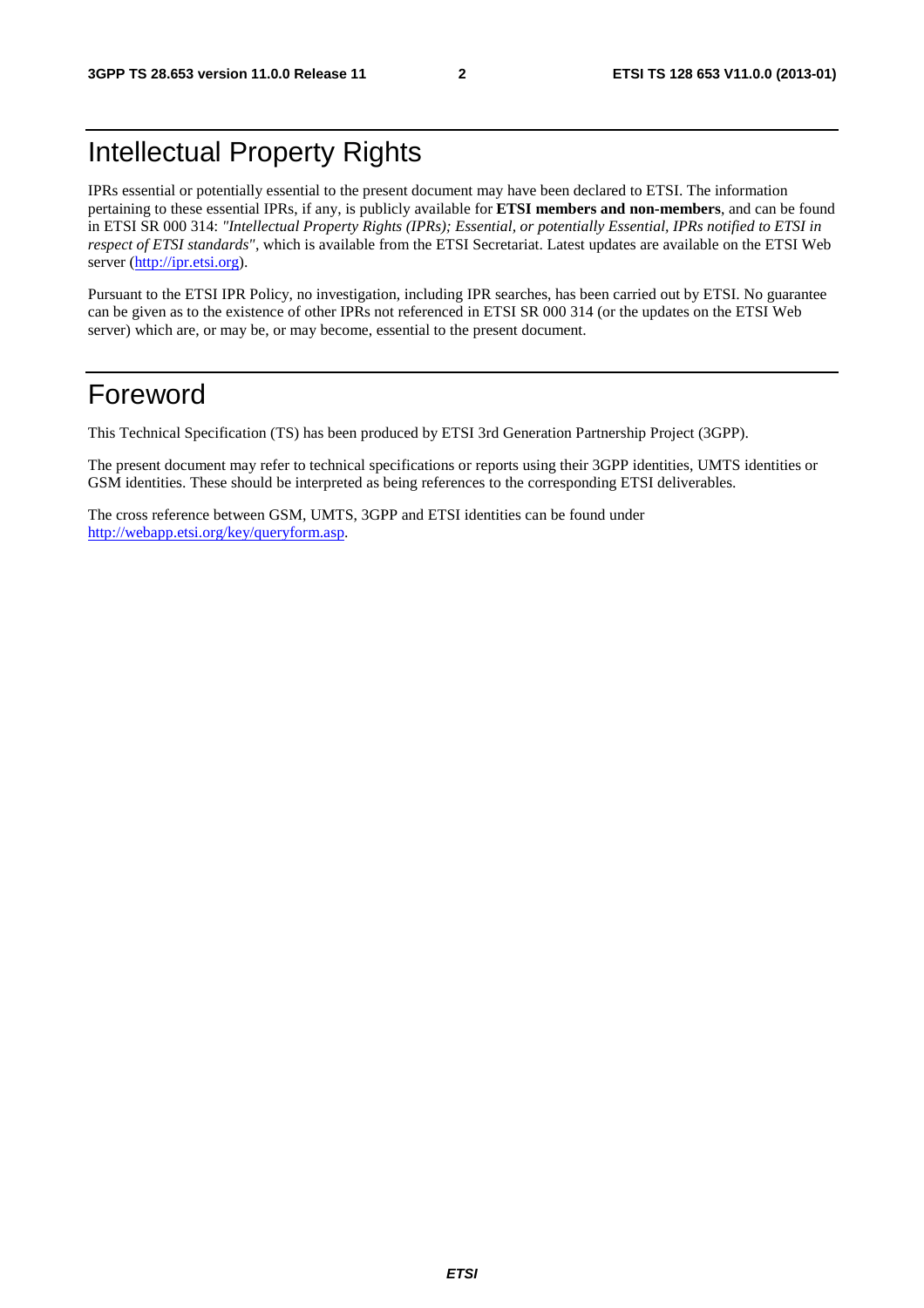$\mathbf{3}$ 

# Contents

| 1              |                                                                                                                                                                                                                                                      |  |  |
|----------------|------------------------------------------------------------------------------------------------------------------------------------------------------------------------------------------------------------------------------------------------------|--|--|
| 2              |                                                                                                                                                                                                                                                      |  |  |
|                |                                                                                                                                                                                                                                                      |  |  |
| 3<br>3.1       |                                                                                                                                                                                                                                                      |  |  |
| 3.2            |                                                                                                                                                                                                                                                      |  |  |
| $\overline{4}$ |                                                                                                                                                                                                                                                      |  |  |
|                |                                                                                                                                                                                                                                                      |  |  |
| A.1            |                                                                                                                                                                                                                                                      |  |  |
| A.1.1          |                                                                                                                                                                                                                                                      |  |  |
| A.1.2          |                                                                                                                                                                                                                                                      |  |  |
| A.2            |                                                                                                                                                                                                                                                      |  |  |
| A.2.1          |                                                                                                                                                                                                                                                      |  |  |
| A.2.2          |                                                                                                                                                                                                                                                      |  |  |
| A.2.2.1        |                                                                                                                                                                                                                                                      |  |  |
|                |                                                                                                                                                                                                                                                      |  |  |
|                |                                                                                                                                                                                                                                                      |  |  |
|                |                                                                                                                                                                                                                                                      |  |  |
|                |                                                                                                                                                                                                                                                      |  |  |
|                |                                                                                                                                                                                                                                                      |  |  |
| A.2.2.8        |                                                                                                                                                                                                                                                      |  |  |
| A.2.2.9        |                                                                                                                                                                                                                                                      |  |  |
|                |                                                                                                                                                                                                                                                      |  |  |
|                |                                                                                                                                                                                                                                                      |  |  |
|                |                                                                                                                                                                                                                                                      |  |  |
|                |                                                                                                                                                                                                                                                      |  |  |
|                |                                                                                                                                                                                                                                                      |  |  |
|                |                                                                                                                                                                                                                                                      |  |  |
|                |                                                                                                                                                                                                                                                      |  |  |
|                |                                                                                                                                                                                                                                                      |  |  |
|                |                                                                                                                                                                                                                                                      |  |  |
|                |                                                                                                                                                                                                                                                      |  |  |
| A.3            |                                                                                                                                                                                                                                                      |  |  |
| A.3.1          | <b>Annex A (normative):</b><br>A.2.2.2<br>A.2.2.3<br>A.2.2.4<br>A.2.2.5<br>A.2.2.6<br>A.2.2.7<br>A.2.2.10<br>A.2.2.11<br>A.2.2.12<br>A.2.2.13<br>A.2.2.14<br>A.2.2.15<br>A.2.2.16<br>A.2.2.17<br>A.2.2.18<br>A.2.2.19<br><b>Annex B</b> (normative): |  |  |
| A.3.2          |                                                                                                                                                                                                                                                      |  |  |
|                |                                                                                                                                                                                                                                                      |  |  |
| B.1            |                                                                                                                                                                                                                                                      |  |  |
| <b>B.1.1</b>   |                                                                                                                                                                                                                                                      |  |  |
| B.2            |                                                                                                                                                                                                                                                      |  |  |
| B.2.1          |                                                                                                                                                                                                                                                      |  |  |
| B.2.2          |                                                                                                                                                                                                                                                      |  |  |
| B.3            |                                                                                                                                                                                                                                                      |  |  |
| <b>B.3.1</b>   |                                                                                                                                                                                                                                                      |  |  |
|                |                                                                                                                                                                                                                                                      |  |  |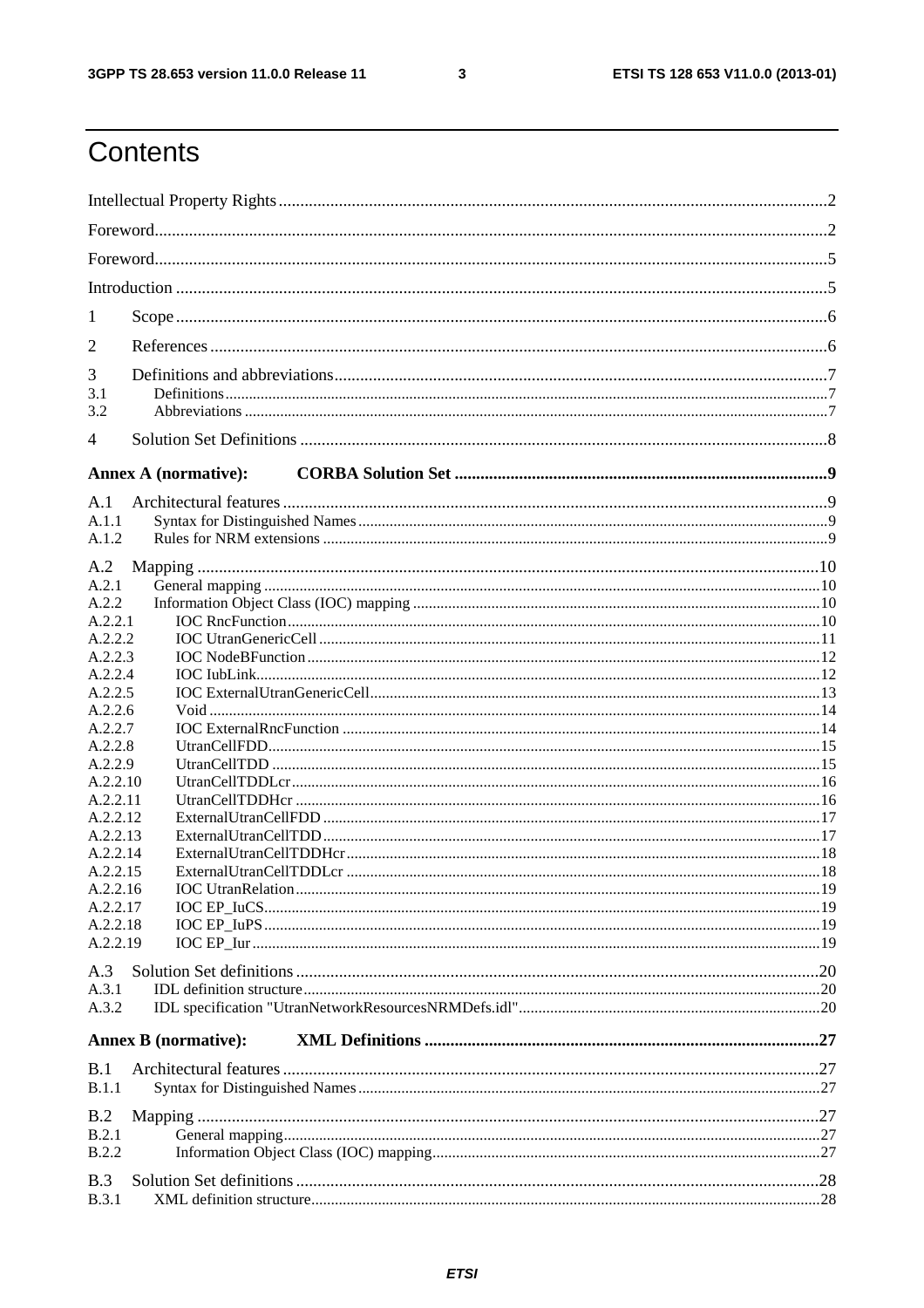$\overline{\mathbf{4}}$ 

| <b>B.3.3</b> |  |  |
|--------------|--|--|
|              |  |  |
|              |  |  |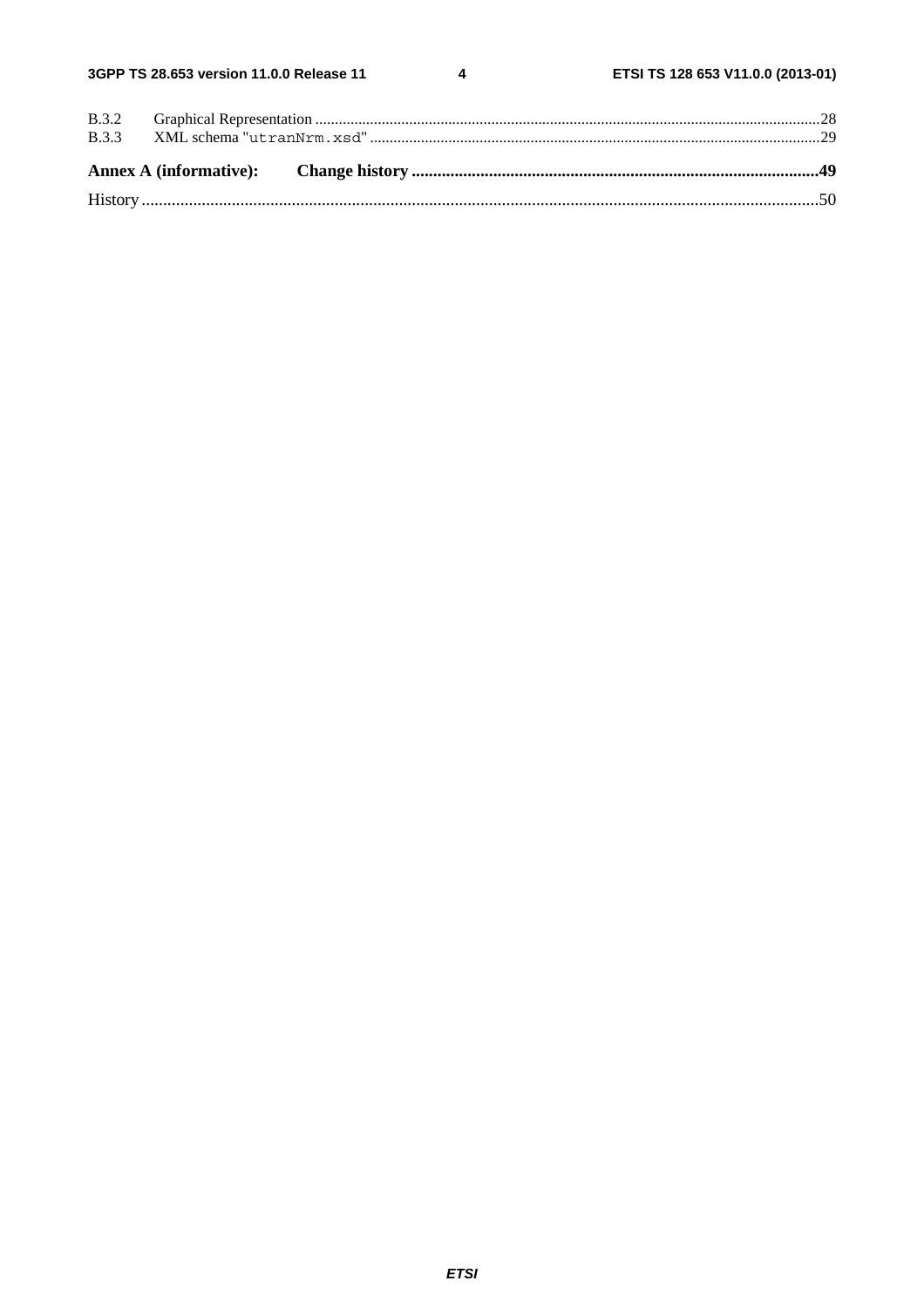# Foreword

This Technical Specification has been produced by the 3<sup>rd</sup> Generation Partnership Project (3GPP).

The contents of the present document are subject to continuing work within the TSG and may change following formal TSG approval. Should the TSG modify the contents of the present document, it will be re-released by the TSG with an identifying change of release date and an increase in version number as follows:

Version x.y.z

where:

- x the first digit:
	- 1 presented to TSG for information;
	- 2 presented to TSG for approval;
	- 3 or greater indicates TSG approved document under change control.
- y the second digit is incremented for all changes of substance, i.e. technical enhancements, corrections, updates, etc.
- z the third digit is incremented when editorial only changes have been incorporated in the document.

#### **Ready for Converged Management**

This specification is part of a set that has been developed for converged management solutions.

# Introduction

The present document is part of a TS-family covering the 3<sup>rd</sup> Generation Partnership Project; Technical Specification Group Services and System Aspects; Telecommunication management; as identified below:

| 28.651 | <b>UTRAN Network Resource Model (NRM) Integration Reference Point (IRP); Requirements</b>             |
|--------|-------------------------------------------------------------------------------------------------------|
| 28.652 | UTRAN Network Resource Model (NRM) Integration Reference Point (IRP): Information Service<br>(IS)     |
| 28.653 | UTRAN Network Resource Model (NRM) Integration Reference Point (IRP); Solution Set (SS)<br>definition |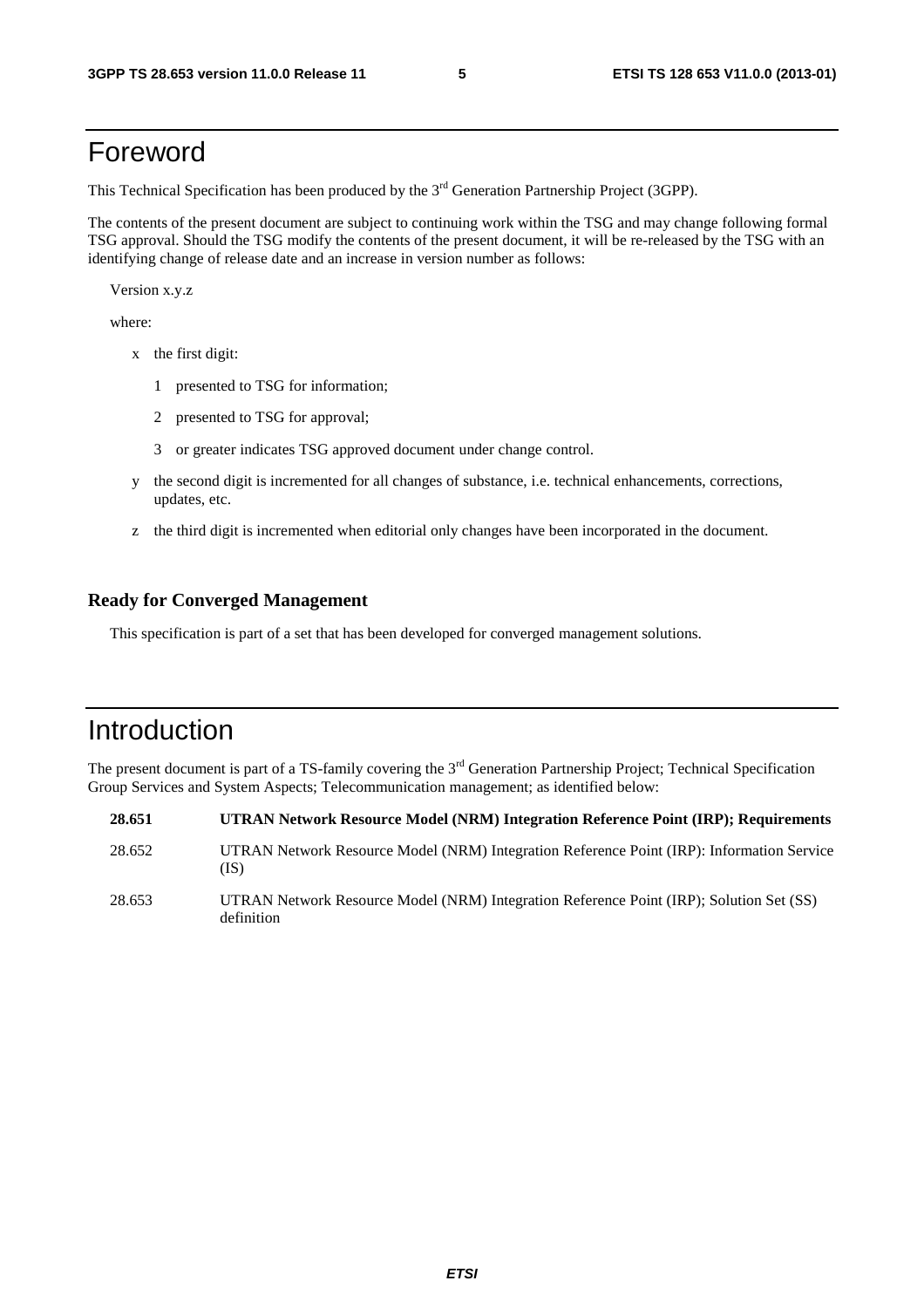# 1 Scope

The present document specifies the Solution Sets for the UTRAN NRM IRP.

This Solution Set specification is related to 3GPP TS 28.652 V11.0.X [4].

# 2 References

The following documents contain provisions which, through reference in this text, constitute provisions of the present document.

- References are either specific (identified by date of publication, edition number, version number, etc.) or non-specific.
- For a specific reference, subsequent revisions do not apply.
- For a non-specific reference, the latest version applies. In the case of a reference to a 3GPP document (including a GSM document), a non-specific reference implicitly refers to the latest version of that document *in the same Release as the present document*.
- [1] 3GPP TS 32.101: "Telecommunication management; Principles and high level requirements".
- [2] 3GPP TS 32.102: "Telecommunication management; Architecture".
- [3] 3GPP TS 32.600: "Telecommunication management; Configuration Management (CM); Concept and high-level requirements".
- [4] 3GPP TS 28.652: "Telecommunication management; Universal Terrestrial Radio Access Network (UTRAN) Network Resource Model (NRM) Integration Reference Point (IRP);Information Service (IS)".
- [5] 3GPP TS 32.300: "Telecommunication management; Configuration Management (CM); Name convention for Managed Objects".
- [6] 3GPP TS 32.306: "Telecommunication management; Configuration Management (CM); Notification Integration Reference Point (IRP); Solution Set (SS) definitions".
- [7] 3GPP TS 32.616: "Telecommunication management; Configuration Management (CM); Bulk CM Integration Reference Point (IRP); Solution Set (SS) definitions".
- [8] W3C REC-xml-20001006: "Extensible Markup Language (XML) 1.0 (Second Edition)".
- [9] W3C REC-xmlschema-0-20010502: "XML Schema Part 0: Primer".
- [10] W3C REC-xmlschema-1-20010502: "XML Schema Part 1: Structures".
- [11] W3C REC-xmlschema-2-20010502: "XML Schema Part 2: Datatypes".
- [12] W3C REC-xml-names-19990114: "Namespaces in XML".
- [13] 3GPP TS 28.623: "Generic Network Resource Model (NRM) Integration Reference Point (IRP); Solution Set (SS) definition".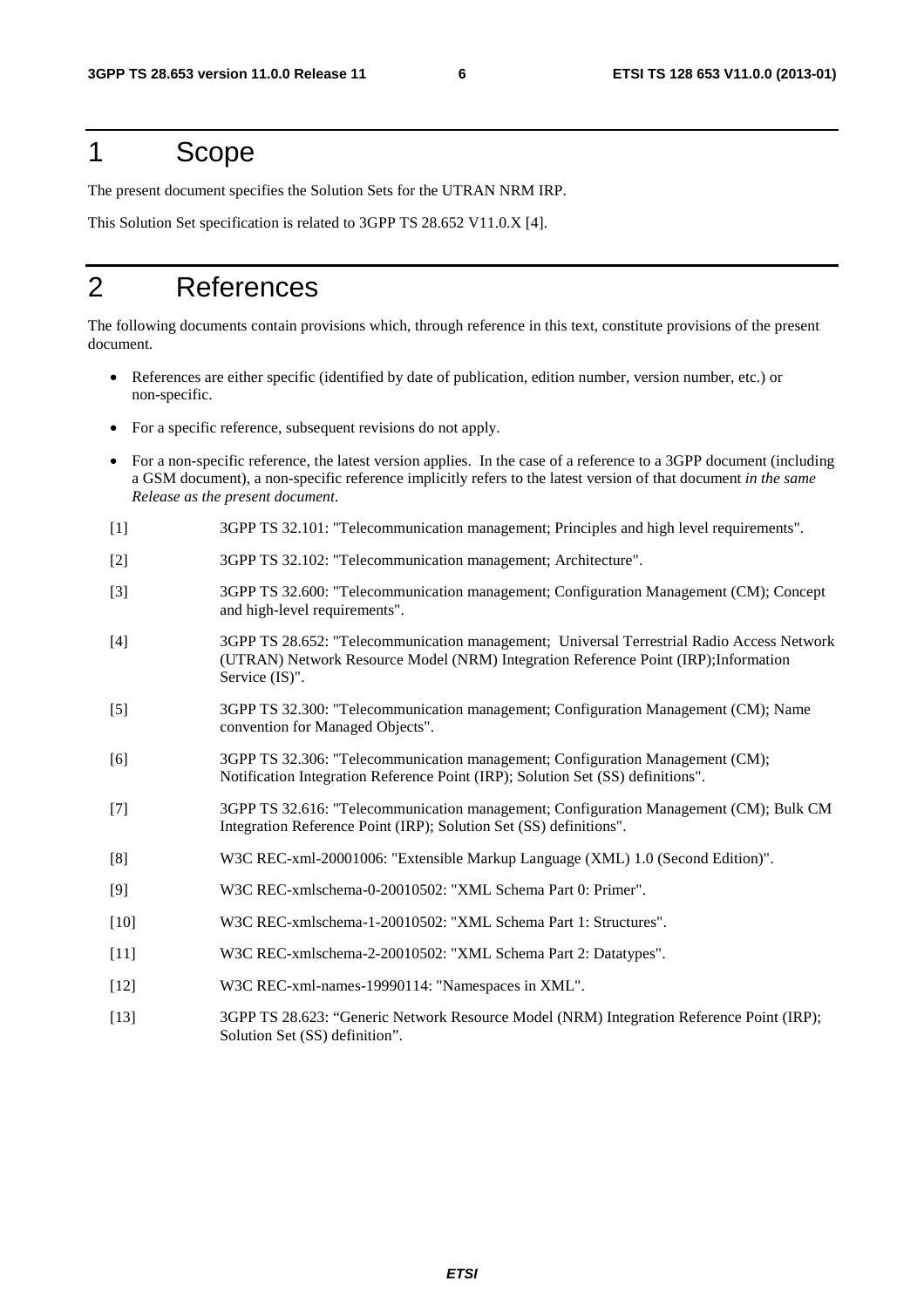# 3 Definitions and abbreviations

# 3.1 Definitions

For terms and definitions please refer to 3GPP TS 32.101 [1], 3GPP TS 32.102 [2], 3GPP TS 32.600 [3] and 3GPP TS 32.642 [4].

**XML file:** See definition of [13].

**XML document:** See definition of [13].

**XML declaration:** See definition of [13].

**XML element:** See definition of [13].

**empty XML element:** See definition of [13].

**XML content (of an XML element):** See definition of [13].

**XML start-tag:** See definition of [13].

**XML end-tag:** See definition of [13].

**XML empty-element tag:** See definition of [13].

**XML attribute specification:** See definition of [13].

**DTD:** See definition of [13].

**XML schema:** See definition of [13].

**XML namespace:** See definition of [13].

**XML complex type:** See definition of [13].

**XML element type:** See definition of [13].

# 3.2 Abbreviations

For the purposes of the present document, the following abbreviations apply:

| CМ           | <b>Configuration Management</b>            |
|--------------|--------------------------------------------|
| CORBA        | Common Object Request Broker Architecture  |
| DN           | Distinguished Name                         |
| <b>DTD</b>   | Document Type Definition                   |
| <b>EDGE</b>  | <b>Enhanced Data for GSM Evolution</b>     |
| <b>GERAN</b> | <b>GSM/EDGE Radio Access Network</b>       |
| GSM          | Global System for Mobile communication     |
| IS.          | <b>Information Service</b>                 |
| IDL          | Interface Definition Language (OMG)        |
| ЮC           | <b>Information Object Class</b>            |
| <b>IRP</b>   | <b>Integration Reference Point</b>         |
| IS           | <b>Information Service</b>                 |
| MO           | Managed Object                             |
| MOC          | <b>Managed Object Class</b>                |
| <b>NRM</b>   | Network Resource Model                     |
| OMG          | <b>Object Management Group</b>             |
| <b>SIPTO</b> | Selected IP Traffic Offload                |
| SS           | <b>Solution Set</b>                        |
| <b>UMTS</b>  | Universal Mobile Telecommunications System |
|              |                                            |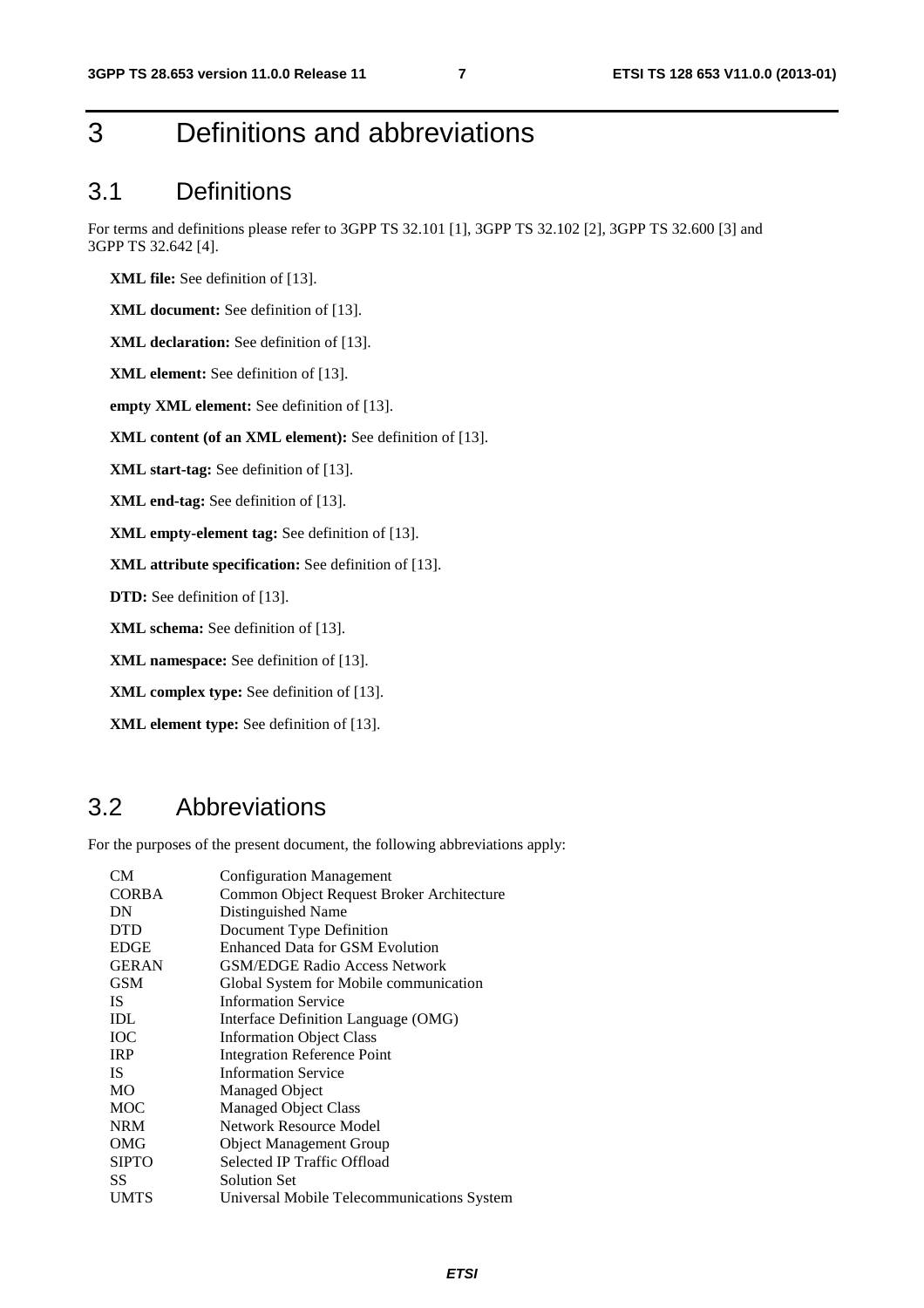UTRAN Universal Terrestrial Radio Access Network<br>XML eXtensible Markup Language eXtensible Markup Language

# 4 Solution Set Definitions

This specification defines the following 3GPP UTRAN NRM IRP Solution Set Definitions:

- 3GPP UTRAN NRM IRP CORBA SS (Annex A)
- 3GPP UTRAN NRM IRP XML Definitions (Annex B)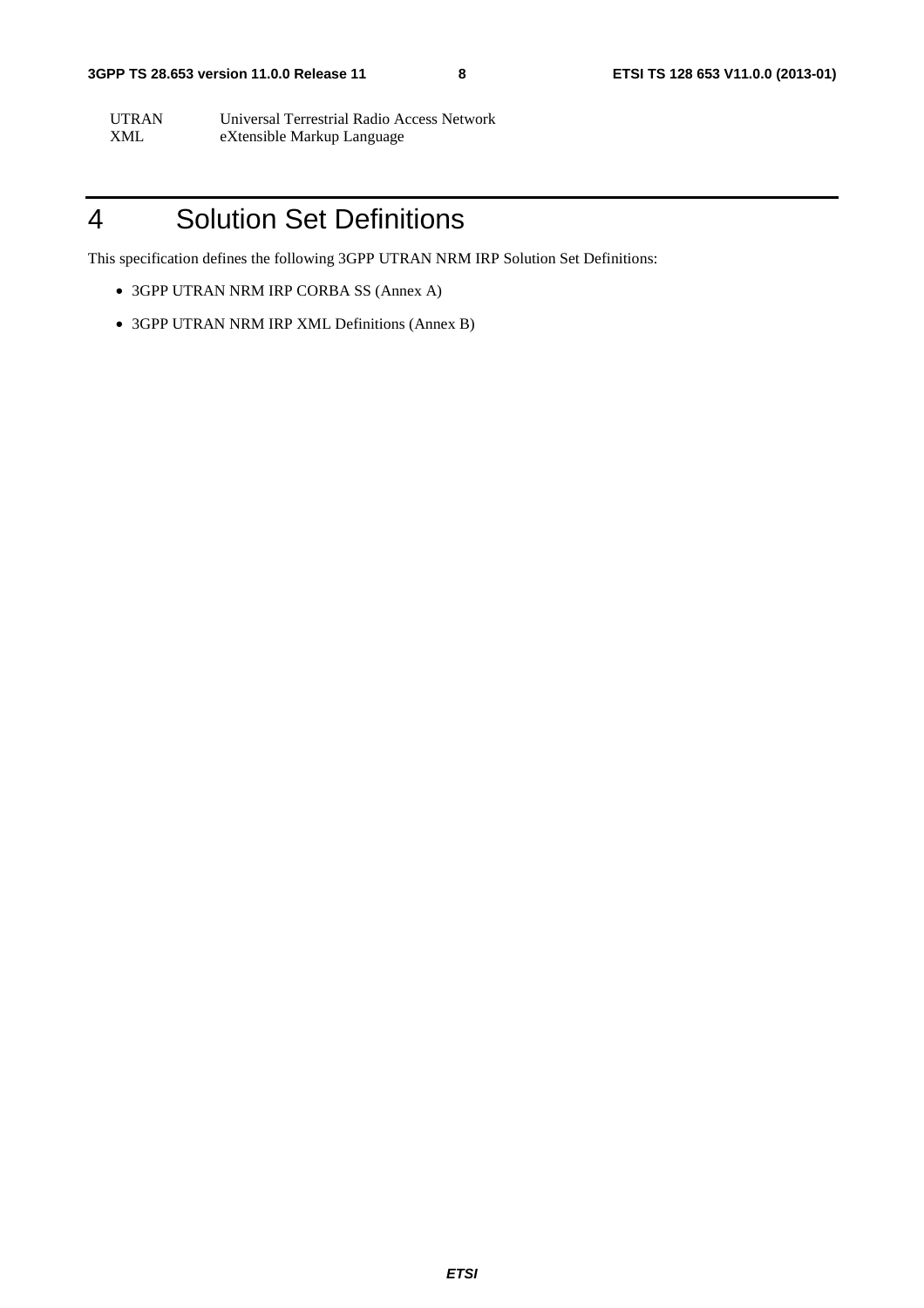# Annex A (normative): CORBA Solution Set

This annex contains the CORBA Solution Set for the IRP whose semantics is specified in UTRAN NRM IRP: Information Service (TS 32.642 [4]).

# A.1 Architectural features

The overall architectural feature of UTRAN Network Resources IRP is specified in 3GPP TS 32.642 [4]. This clause specifies features that are specific to the CORBA SS.

# A.1.1 Syntax for Distinguished Names

See clause A.1.1 of [13].

# A.1.2 Rules for NRM extensions

See clause A.1.2 of [13].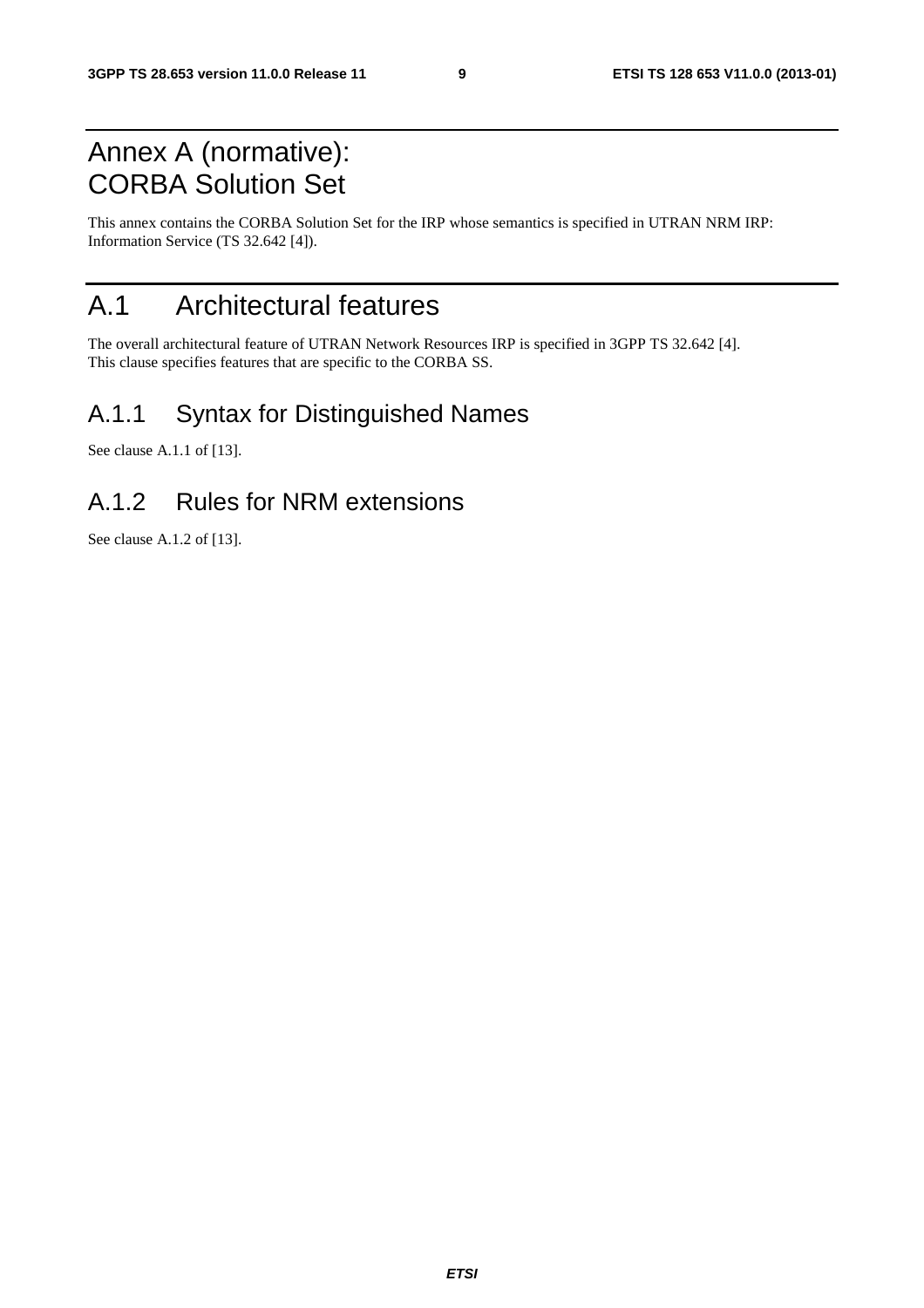# A.2 Mapping

# A.2.1 General mapping

See clause A.1.2.1 of [13].

# A.2.2 Information Object Class (IOC) mapping

### A.2.2.1 IOC RncFunction

#### **Mapping from NRM IOC RncFunction attributes to SS equivalent MOC RncFunction attributes**

| <b>NRM Attributes of IOC</b><br><b>RncFunction in TS 32.642</b><br>[4] | <b>SS Attributes</b> | <b>SS Type</b>                                         | <b>Support</b><br>Qualifier | Read | <b>Write</b> |
|------------------------------------------------------------------------|----------------------|--------------------------------------------------------|-----------------------------|------|--------------|
| id                                                                     | rncFunctionId        | string                                                 | М                           | М    |              |
| mcc                                                                    | mcc                  | long                                                   | M                           | М    | М            |
| mnc                                                                    | mnc                  | long                                                   | м                           | М    | М            |
| rncId                                                                  | rncId                | long                                                   | M                           | М    | м            |
| siptoSupported                                                         | siptoSupported       | short                                                  | М                           | М    |              |
| tceIDMappingInfoList                                                   | tceIDMappingInfoList | GenericNRMAttributeTypes::<br>TceIDMappingInfoListType | СM                          | M    | М            |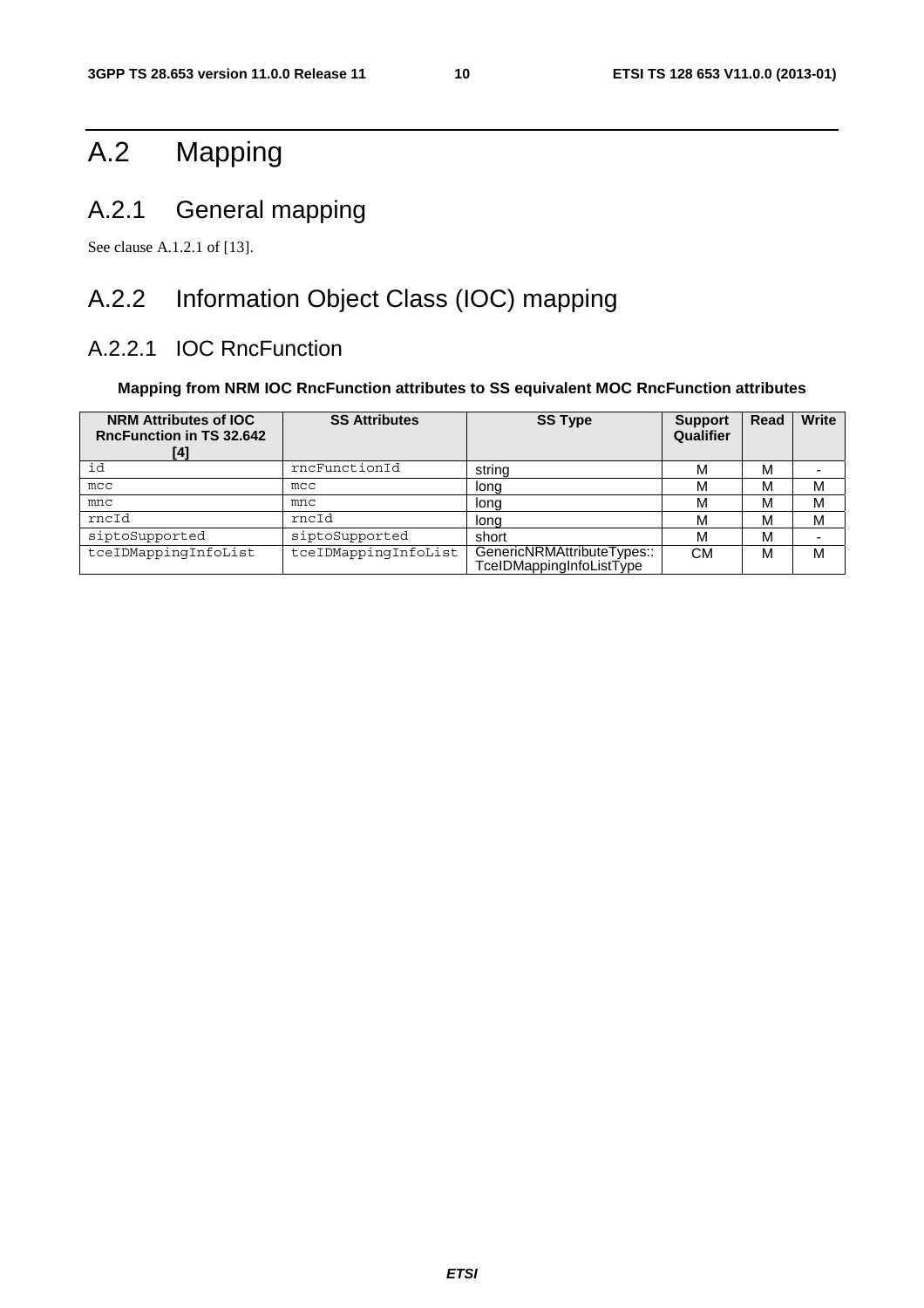### A.2.2.2 IOC UtranGenericCell

#### **Mapping from NRM IOC UtranGenericCell attributes and associations to SS equivalent MOC UtranGenericCell attributes**

| <b>NRM Associations/Attributes of IOC</b><br>UtranGenericCell in TS 32.642 [4]                                                                                                                                                                                                                                 | <b>SS Attributes</b>          | <b>SS Type</b>                                                       | <b>Support</b><br>Qualifier |  |  |  |  |
|----------------------------------------------------------------------------------------------------------------------------------------------------------------------------------------------------------------------------------------------------------------------------------------------------------------|-------------------------------|----------------------------------------------------------------------|-----------------------------|--|--|--|--|
| id                                                                                                                                                                                                                                                                                                             | id                            | string                                                               | M                           |  |  |  |  |
| cId                                                                                                                                                                                                                                                                                                            | cId                           | long                                                                 | M                           |  |  |  |  |
| localCellId                                                                                                                                                                                                                                                                                                    | localCellId                   | lona                                                                 | M                           |  |  |  |  |
| relatedAntennaList                                                                                                                                                                                                                                                                                             | relatedAntennaList            | GenericNetworkResourcesIRPSystem::AttributeTypes::MOReferenceSet     | $\circ$                     |  |  |  |  |
| maximumTransmissionPower                                                                                                                                                                                                                                                                                       | maximumTransmissionPower      | short                                                                | M                           |  |  |  |  |
| lac                                                                                                                                                                                                                                                                                                            | $_{\text{lac}}$               | long                                                                 | $\overline{\mathsf{M}}$     |  |  |  |  |
| pichPower                                                                                                                                                                                                                                                                                                      | pichPower                     | float                                                                | CM                          |  |  |  |  |
| pchPower                                                                                                                                                                                                                                                                                                       | pchPower                      | float                                                                | CM                          |  |  |  |  |
| fachPower                                                                                                                                                                                                                                                                                                      | fachPower                     | float                                                                | CMO                         |  |  |  |  |
| rac                                                                                                                                                                                                                                                                                                            | rac                           | long                                                                 | CM                          |  |  |  |  |
| sac                                                                                                                                                                                                                                                                                                            | sac                           | lona                                                                 | M                           |  |  |  |  |
| uraList                                                                                                                                                                                                                                                                                                        | uraList                       | GenericNetworkResourcesIRPSystem::AttributeTypes::LongSet            | CM                          |  |  |  |  |
| AssociatedWith/<br>utranCell-IubLink                                                                                                                                                                                                                                                                           | utranCellIubLink              | GenericNetworkResourcesIRPSystem::AttributeTypes::MOReference        | M                           |  |  |  |  |
| cellMode                                                                                                                                                                                                                                                                                                       | cellMode                      | GenericNRMAttributeTypes:: CellModeEnumType                          | M                           |  |  |  |  |
| operationalState                                                                                                                                                                                                                                                                                               | operationalState              | StateManagementIRPOptConstDefs::OperationalStateTypeOpt              | $\Omega$                    |  |  |  |  |
| hsFlag                                                                                                                                                                                                                                                                                                         | hsFlag                        | short                                                                | CM                          |  |  |  |  |
| hsEnable                                                                                                                                                                                                                                                                                                       | hsEnable                      | short                                                                | CM                          |  |  |  |  |
| numOfHspdschs                                                                                                                                                                                                                                                                                                  | numOfHspdschs                 | short                                                                | CM                          |  |  |  |  |
| numOfHsscchs                                                                                                                                                                                                                                                                                                   | numOfHsscchs                  | short                                                                | $\Omega$                    |  |  |  |  |
| frameOffset                                                                                                                                                                                                                                                                                                    | frameOffset                   | short                                                                | CO                          |  |  |  |  |
| cellIndividualOffset                                                                                                                                                                                                                                                                                           | cellIndividualOffset          | float                                                                | $\overline{C}$              |  |  |  |  |
| hcsPrio                                                                                                                                                                                                                                                                                                        | hcsPrio                       | short                                                                | CO                          |  |  |  |  |
| maximumAllowedUlTxPower                                                                                                                                                                                                                                                                                        | maximumAllowedUlTxPower       | short                                                                | CO                          |  |  |  |  |
| snaInformation                                                                                                                                                                                                                                                                                                 | snaInformation                | GenericNetworkResourceMAttributeTypes:: snaInformationType           | $\overline{c}$              |  |  |  |  |
| qrxlevMin                                                                                                                                                                                                                                                                                                      | qrxlevMin                     | short                                                                | $\overline{c}$              |  |  |  |  |
| deltaQrxlevmin                                                                                                                                                                                                                                                                                                 | deltaQrxlevmin                | short                                                                | $\overline{C}$              |  |  |  |  |
| $q$ <sub>hcs</sub>                                                                                                                                                                                                                                                                                             | ghcs                          | short                                                                | $\overline{c}$              |  |  |  |  |
| penaltyTime                                                                                                                                                                                                                                                                                                    | penaltyTime                   | short                                                                | $\overline{c}$              |  |  |  |  |
| referenceTimeDifferenceToCell                                                                                                                                                                                                                                                                                  | referenceTimeDifferenceToCell | short                                                                | $\overline{co}$             |  |  |  |  |
| readSFNIndicator                                                                                                                                                                                                                                                                                               | readSFNIndicator              | boolean                                                              | $\overline{c}$              |  |  |  |  |
| restrictionStateIndicator                                                                                                                                                                                                                                                                                      | restrictionStateIndicator     | GenericNetworkResourceMAttributeTypes:: restrictionStateEnumType     | $\overline{C}$              |  |  |  |  |
| dpcModeChangeSupportIndicator                                                                                                                                                                                                                                                                                  | dpcModeChangeSupportIndicator | GenericNetworkResourceMAttributeTypes:: dpcModeChangeSupportEnumType | CO                          |  |  |  |  |
| relatedTmaList                                                                                                                                                                                                                                                                                                 | relatedTmaList                | GenericNetworkResourceIRPSystem::AttributeTypes::MOReferenceSet      | $\circ$                     |  |  |  |  |
| relatedSectorEquipment                                                                                                                                                                                                                                                                                         | relatedSectorEquipment        | GenericNetworkResourceIRPSystem::AttributeTypes::MOReference         | $\Omega$                    |  |  |  |  |
| NOTE 1: For all support qualifiers with the value "O", see attribute constraints in TS 32.642 [4].<br>NOTE 2: For all support qualifiers with the value "CO" see attribute constraints in TS 32.642 [4].<br>NOTE 3: For all support qualifiers with the value "CM" see attribute constraints in TS 32.642 [4]. |                               |                                                                      |                             |  |  |  |  |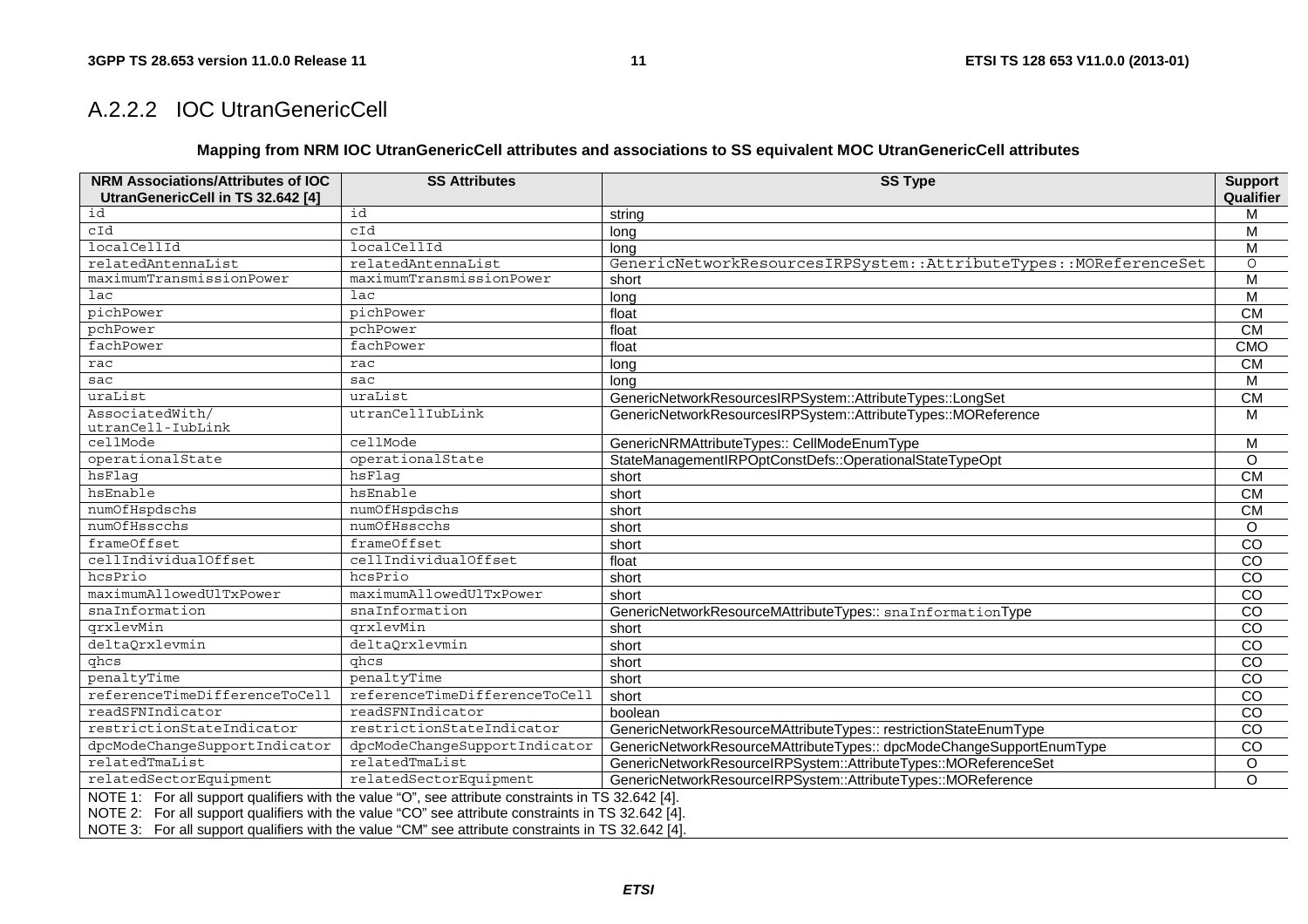### A.2.2.3 IOC NodeBFunction

#### **Mapping from NRM IOC NodeBFunction attributes and associations to SS equivalent MOC NodeBFunction attributes**

| <b>NRM Attributes of IOC</b><br>NodeBFunction in TS 32.642 [4] | <b>SS Attributes</b> | <b>SS Type</b>                                                | <b>Support</b><br>Qualifier | Read | Write |
|----------------------------------------------------------------|----------------------|---------------------------------------------------------------|-----------------------------|------|-------|
|                                                                | nodeBFunctionId      | strina                                                        |                             |      |       |
| ConnectedTo/<br>nodeBFunction-IubLink                          | nodeBFunctionIubLink | GenericNetworkResourcesIRPSystem::AttributeTypes::MOReference |                             |      |       |

### A.2.2.4 IOC IubLink

#### **Mapping from NRM IOC IubLink attributes and associations to SS equivalent MOC IubLink attributes**

| NRM Attributes of IOC lubLink in TS 32.642 | <b>SS Attributes</b>         | <b>SS Type</b>                                     | <b>Support</b> | Read | Write |
|--------------------------------------------|------------------------------|----------------------------------------------------|----------------|------|-------|
|                                            |                              |                                                    | Qualifier      |      |       |
| id                                         | iubLinkId                    | string                                             |                | М    |       |
| AssociatedWith/                            | iubLinkUtranCell             | GenericNetworkResourcesIRPSystem::AttributeTypes:: |                | M    |       |
| iubLink-UtranCell                          |                              | <b>MOReferenceSet</b>                              |                |      |       |
| ConnectedTo/                               | iubLinkNodeBFunction         | GenericNetworkResourcesIRPSystem::AttributeTypes:: | м              | м    |       |
| iubLink-NodeBFunction                      |                              | <b>MOReference</b>                                 |                |      |       |
| AssociatedWith1/                           | iubLinkATMChannelTermination | GenericNetworkResourcesIRPSystem::AttributeTypes:: | м              | м    |       |
| iubLink-ATMChannelTerminationPoint         | Point                        | MOReference                                        |                |      |       |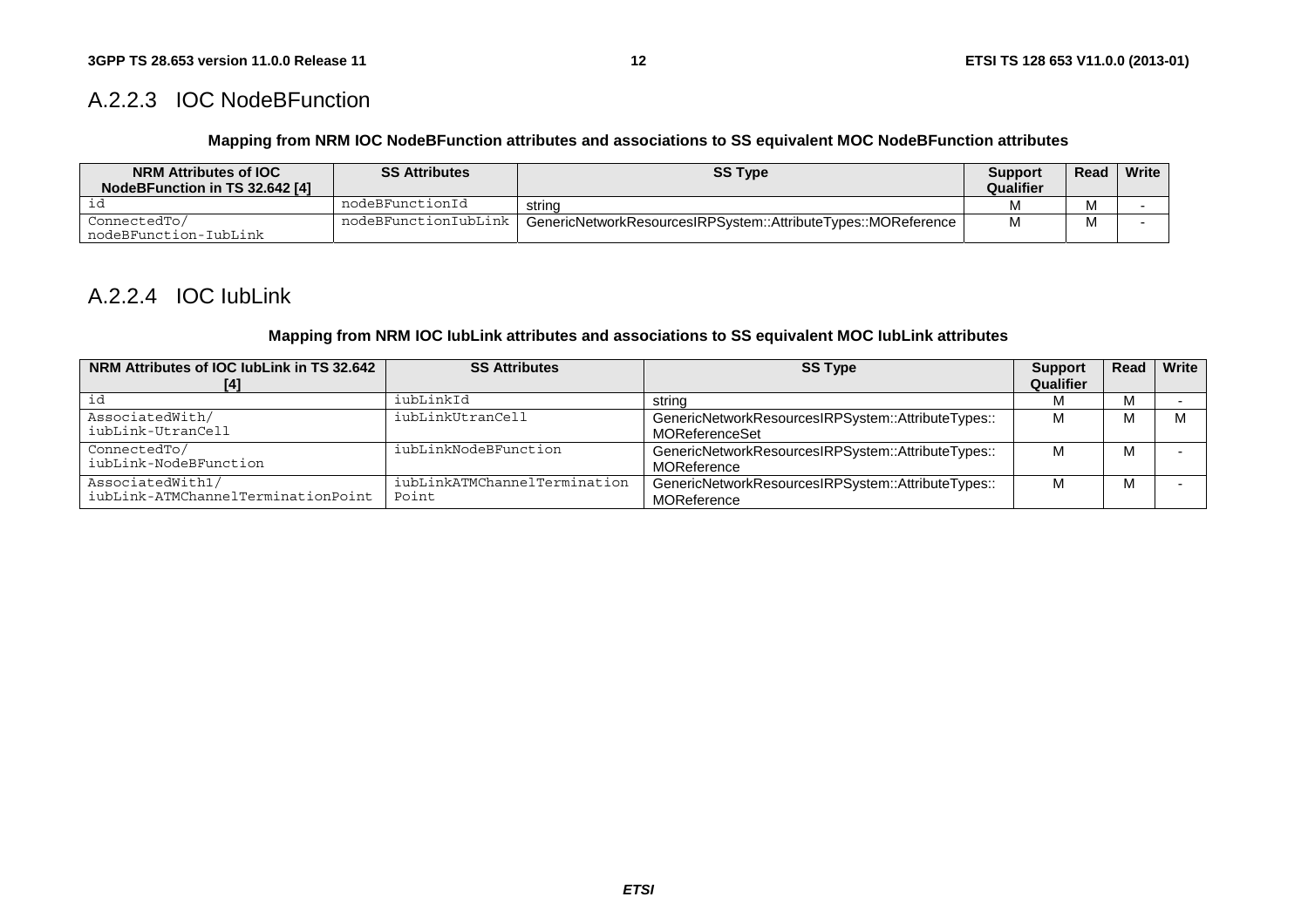### A.2.2.5 IOC ExternalUtranGenericCell

#### **Mapping from NRM IOC ExternalUtranGenericCell attributes and associations to SS equivalent MOC ExternalUtranGenericCell attributes**

| <b>NRM Attributes of IOC</b><br><b>ExternalUtranGenericCell in TS</b> | <b>SS Attributes</b>                                                                               | <b>SS Type</b>                                                | <b>Support</b><br>Qualifier | <b>Read</b> | Write |
|-----------------------------------------------------------------------|----------------------------------------------------------------------------------------------------|---------------------------------------------------------------|-----------------------------|-------------|-------|
| 32.642 [4]                                                            |                                                                                                    |                                                               |                             |             |       |
| id                                                                    | id                                                                                                 | string                                                        | M                           | М           |       |
| cId                                                                   | cId                                                                                                | lona                                                          | M                           | M           | M     |
| Mcc                                                                   | mcc                                                                                                | short                                                         | M                           | M           | м     |
| Mnc                                                                   | mnc                                                                                                | short                                                         | ${\sf M}$                   | M           | M     |
| rncId                                                                 | rncId                                                                                              | lona                                                          | M                           | M           | М     |
| cellMode                                                              | cellMode                                                                                           | GenericNRMAttributeTypes::CellModeEnumType                    | M                           | M           |       |
| lac                                                                   | $_{\text{lac}}$                                                                                    | long                                                          | M                           | M           | М     |
| rac                                                                   | rac                                                                                                | long                                                          | <b>CM</b>                   | M           | м     |
| controllingRnc                                                        | controllingRnc                                                                                     | GenericNetworkResourcesIRPSystem::AttributeTypes::MOReference | O                           | M           |       |
| hsFlaq                                                                | hsFlaq                                                                                             | short                                                         | CM                          | M           |       |
| frameOffset                                                           | frameOffset                                                                                        | short                                                         | CO                          | M           |       |
| cellIndividualOffset                                                  | cellIndividualOffset                                                                               | lona                                                          | $\overline{c}$              | M           |       |
| hcsPrio                                                               | hcsPrio                                                                                            | short                                                         | $\overline{c}$              | M           |       |
| maximumAllowedUlTxPower                                               | maximumAllowedUlTxPower                                                                            | short                                                         | CO                          | M           |       |
| qrxlevMin                                                             | qrxlevMin                                                                                          | short                                                         | CO                          | M           |       |
| deltaQrxlevmin                                                        | deltaQrxlevmin                                                                                     | short                                                         | CO                          | M           |       |
| Qhcs                                                                  | ghcs                                                                                               | short                                                         | $\overline{c}$              | M           |       |
| penaltyTime                                                           | penaltyTime                                                                                        | short                                                         | CO                          | M           |       |
| referenceTimeDifferenceToCell                                         | referenceTimeDifferenceToCell                                                                      | short                                                         | CO                          | M           |       |
| readSFNIndicator                                                      | readSFNIndicator                                                                                   | boolean                                                       | CO                          | M           |       |
| restrictionStateIndicator                                             | restrictionStateIndicator                                                                          | GenericNetworkResourceMAttributeTypes::                       | CO                          | M           |       |
|                                                                       |                                                                                                    | restrictionStateEnumType                                      |                             |             |       |
| dpcModeChangeSupportIndicator                                         | dpcModeChangeSupportIndicator                                                                      | GenericNetworkResourceMAttributeTypes::                       | <sub>CO</sub>               | M           |       |
|                                                                       |                                                                                                    | dpcModeChangeSupportEnumType                                  |                             |             |       |
| snaInformation                                                        | snaInformation                                                                                     | GenericNetworkResourceMAttributeTypes:: snaInformationType    | <sub>CO</sub>               | M           |       |
|                                                                       | NOTE 1: For all support qualifiers with the value "O", see attribute constraints in TS 32.642 [4]. |                                                               |                             |             |       |
|                                                                       | NOTE 2: For all support qualifiers with the value "CO" see attribute constraints in TS 32.642 [4]. |                                                               |                             |             |       |
|                                                                       | NOTE 3: For all support qualifiers with the value "CM" see attribute constraints in TS 32.642 [4]. |                                                               |                             |             |       |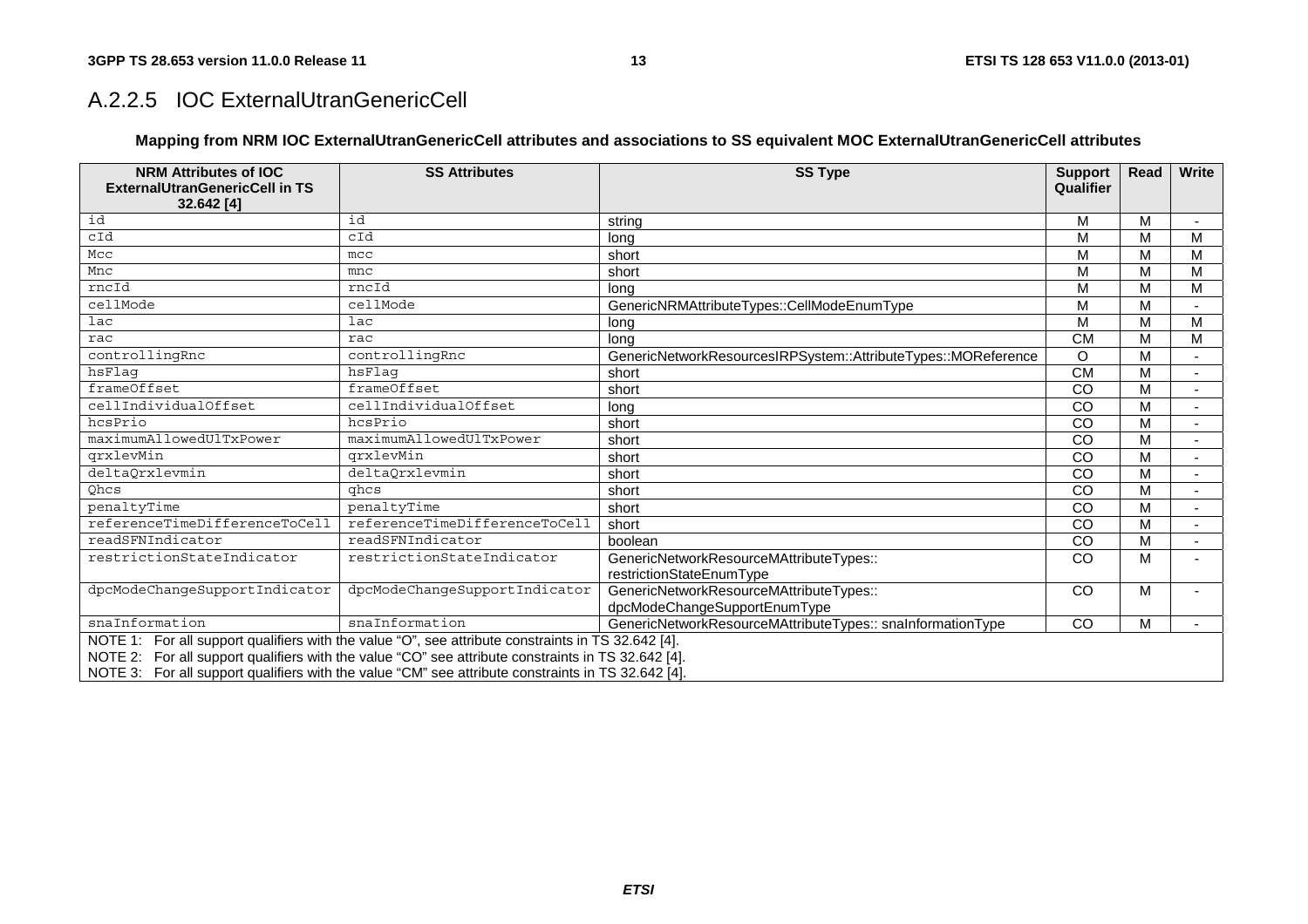### A.2.2.6 Void

### A.2.2.7 IOC ExternalRncFunction

#### **Mapping from NRM IOC ExternalRncFunction attributes and associations to SS equivalent MOC ExternalRncFunction attributes**

| NRM Attributes of IOC<br><b>ExternalRncFunction in TS 32.642</b><br>[4]                             | <b>SS Attributes</b>  | <b>SS Type</b>                                                   | <b>Support</b><br>Qualifier | Read       | Write |  |  |
|-----------------------------------------------------------------------------------------------------|-----------------------|------------------------------------------------------------------|-----------------------------|------------|-------|--|--|
| id                                                                                                  | externalRncFunctionId | strina                                                           |                             | ΙVΙ        |       |  |  |
| mcc                                                                                                 | mcc                   | long                                                             |                             | <b>IVI</b> |       |  |  |
| mnc                                                                                                 | mnc                   | long                                                             |                             | M          |       |  |  |
| rncId                                                                                               | rncId                 | lona                                                             |                             | <b>IVI</b> |       |  |  |
| controlledCellList                                                                                  | controlledCellList    | GenericNetworkResourcesIRPSystem::AttributeTypes::MOReferenceSet |                             | ΙVΙ        |       |  |  |
| For all support qualifiers with the value "O", see attribute constraints in TS 32.642 [4].<br>NOTE: |                       |                                                                  |                             |            |       |  |  |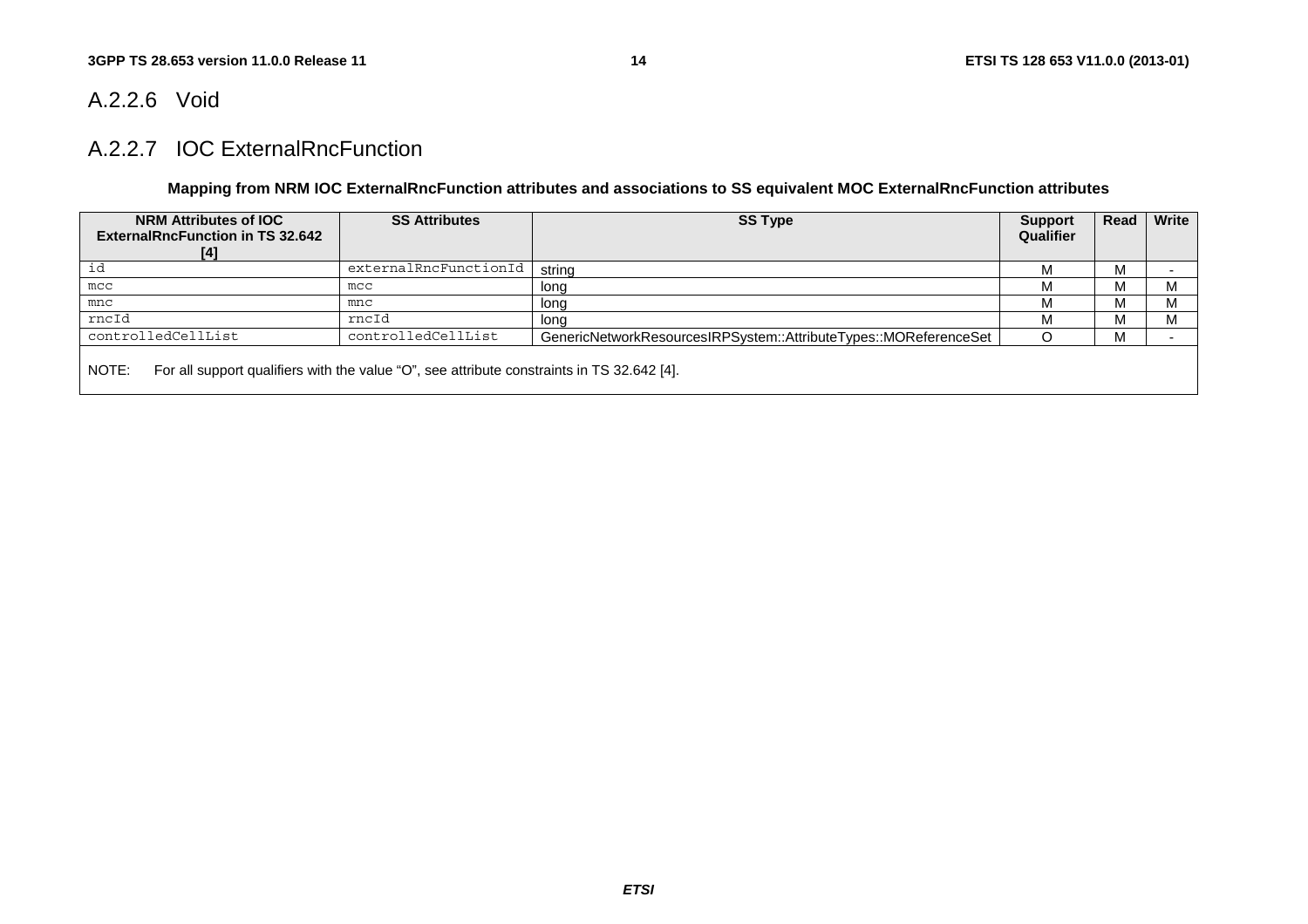### A.2.2.8 UtranCellFDD

**Mapping from NRM IOC UtranCellFDD attributes and associations to SS equivalent MOC UtranCellFDD attributes** 

| NRM Attributes of IOC UtranCellFDD in TS |                                                                                            | <b>SS Type</b>                      | <b>Support</b> |      |                          |
|------------------------------------------|--------------------------------------------------------------------------------------------|-------------------------------------|----------------|------|--------------------------|
| $32.642$ [4]                             | <b>SS Attributes</b>                                                                       |                                     | Qualifier      | Read | <b>Write</b>             |
| uarfcnUl                                 | uarfcnUl                                                                                   | short                               |                |      | M                        |
| uarfcnDl                                 | uarfcnDl                                                                                   | short                               | O              | M    | M                        |
| primaryScramblingCode                    | primaryScramblingCode                                                                      | short                               | Ω              | М    | M                        |
| primaryCpichPower                        | primaryCpichPower                                                                          | float                               | O              | M    | M                        |
| primarySchPower                          | primarySchPower                                                                            | float                               | Ω              | M    | M                        |
| secondarySchPower                        | secondarySchPower                                                                          | float                               | O              | M    | M                        |
| bchPower                                 | bchPower                                                                                   | float                               | O              | M    | M                        |
| aichPower                                | aichPower                                                                                  | float                               | O              | M    | $\overline{\phantom{0}}$ |
| qqualMin                                 | qqualMin                                                                                   | float                               | CO             | M    | $\overline{\phantom{a}}$ |
| cellCapabilityContainerFDD               | cellCapabilityContainerFDD                                                                 | FDDNetworkResourceMAttributeTypes:: | CO             | M    |                          |
|                                          |                                                                                            | CellCapabilityContainerFDDType      |                |      |                          |
| txDiversityIndicator                     | txDiversityIndicator                                                                       | FDDNetworkResourceMAttributeTypes:: | CO             | M    |                          |
|                                          |                                                                                            | txDiversityIndicatorEnumType        |                |      |                          |
| temporaryOffset1                         | temporaryOffset1                                                                           | short                               | CO             | M    | $\overline{\phantom{0}}$ |
| temporaryOffset2                         | temporaryOffset2                                                                           | short                               | CO             | M    | $\overline{\phantom{0}}$ |
| sttdSupportIndicator                     | sttdSupportIndicator                                                                       | FDDNetworkResourceMAttributeTypes:: | CO             | M    |                          |
|                                          |                                                                                            | sttdSupportEnumType                 |                |      |                          |
| closedLoopMode1SupportIndicator          | closedLoopMode1SupportIndicator                                                            | FDDNetworkResourceMAttributeTypes:: | CO             | M    |                          |
|                                          |                                                                                            | closedLoopMode1EnumType             |                |      |                          |
| NOTE:                                    | For all support qualifiers with the value "CO" see attribute constraints in TS 32.642 [4]. |                                     |                |      |                          |

# A.2.2.9 UtranCellTDD

#### **Mapping from NRM IOC UtranCellTDD attributes and associations to SS equivalent MOC UtranCellTDD attributes**

| NRM Attributes of IOC UtranCellTDD in TS |                                                                                            | <b>SS Type</b>                                                        | <b>Support</b> |      |              |
|------------------------------------------|--------------------------------------------------------------------------------------------|-----------------------------------------------------------------------|----------------|------|--------------|
| 32.642 [4]                               | <b>SS Attributes</b>                                                                       |                                                                       | Qualifier      | Read | <b>Write</b> |
| uarfcn                                   | uarfcn                                                                                     | short                                                                 |                | м    |              |
| cellParameterId                          | cellParameterId                                                                            | lona                                                                  |                |      | IVI.         |
| primaryCcpchPower                        | primaryCcpchPower                                                                          | float                                                                 |                |      |              |
| cellCapabilityContainerTDD               | cellCapabilityContainerTDD                                                                 | TDDNetworkResourceMAttributeTypes::<br>CellCapabilityContainerTDDType | CO             | M    |              |
| sctdIndicator                            | sctdIndicator                                                                              | TDDNetworkResourceMAttributeTypes::<br>sctdSupportEnumType            | CO             | м    |              |
| dpchConstantValue                        | dpchConstantValue                                                                          | lona                                                                  | CС             |      |              |
| NOTE:                                    | For all support qualifiers with the value "CO" see attribute constraints in TS 32.642 [4]. |                                                                       |                |      |              |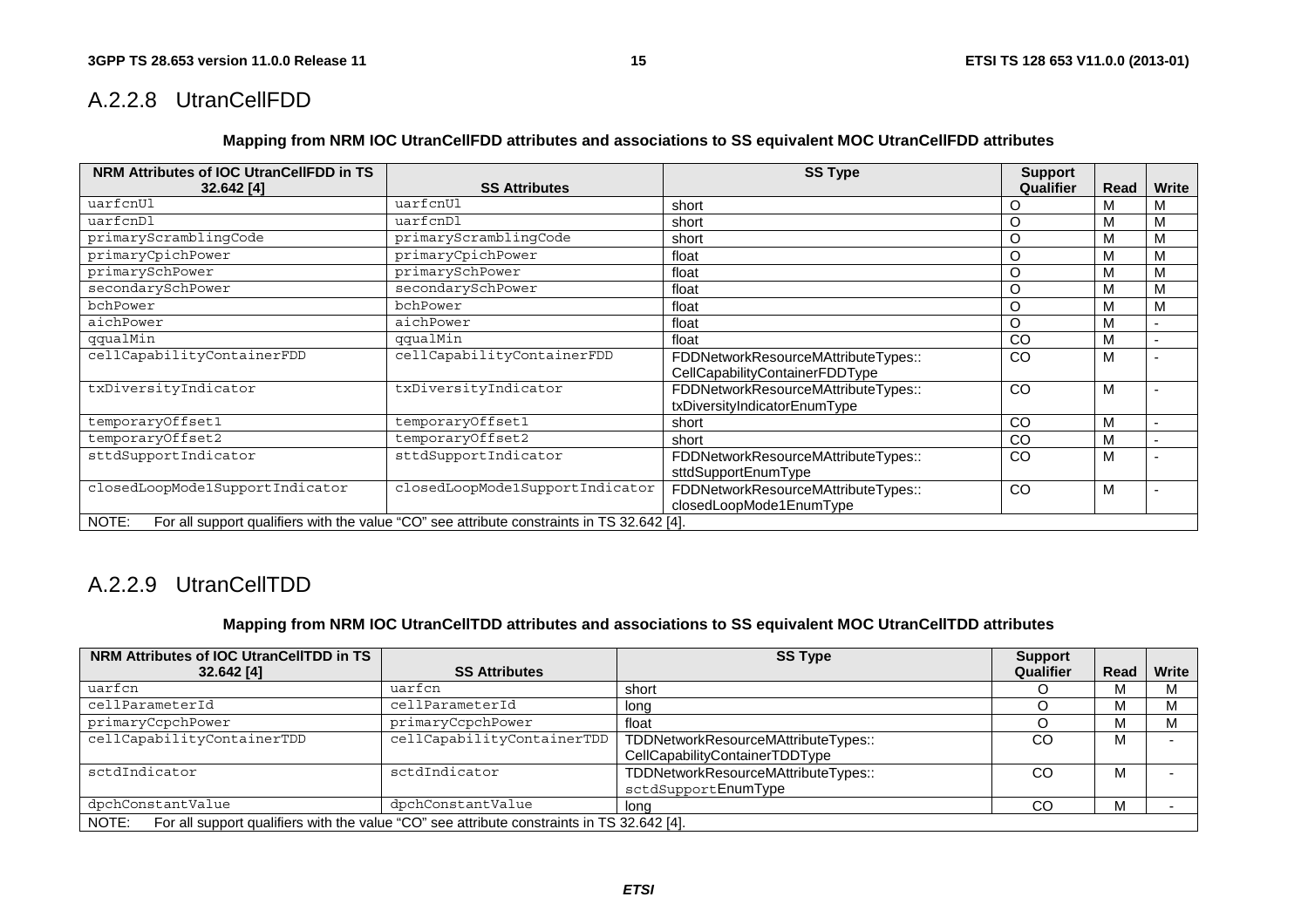### A.2.2.10 UtranCellTDDLcr

**Mapping from NRM IOC UtranCellTDDLcr attributes and associations to SS equivalent MOC UtranCellTDDLcr attributes** 

| NRM Attributes of IOC UtranCellTDDLcr in TS 32.642                                                  |                      | <b>SS Type</b>                               | <b>Support</b> |      |       |
|-----------------------------------------------------------------------------------------------------|----------------------|----------------------------------------------|----------------|------|-------|
| [4]                                                                                                 | <b>SS Attributes</b> |                                              | Qualifier      | Read | Write |
| uarfcnLCRList                                                                                       | uarfcnLCRList        | TDDNRMAttributeTypes::                       | O              | м    | М     |
|                                                                                                     |                      | UarfcnLCRListConfigStructType                |                |      |       |
| dwPchPower                                                                                          | dwPchPower           | float                                        |                | м    | М     |
| fpachPower                                                                                          | fpachPower           | float                                        |                | м    |       |
| tstdIndicator                                                                                       | tstdIndicator        | TDDNRMAttributeTypes:: tstdIndicatorEnumType | CO             | м    |       |
| timeSlotLCRList                                                                                     | timeSlotLCRList      | TDDNRMAttributeTypes::                       | O              | м    | м     |
|                                                                                                     |                      | TimeSlotListConfigStructType                 |                |      |       |
|                                                                                                     |                      |                                              |                |      |       |
| For all support qualifiers with the value "CO" see attribute constraints in TS 32.642 [4].<br>NOTE: |                      |                                              |                |      |       |
|                                                                                                     |                      |                                              |                |      |       |

### A.2.2.11 UtranCellTDDHcr

**Mapping from NRM IOC UtranCellTDDHcr attributes and associations to SS equivalent MOC UtranCellTDDHcr attributes** 

| NRM Attributes of IOC UtranCellTDDHcr in TS 32.642 [4] | <b>SS Attributes</b>                                                                       | <b>SS Type</b>                                         | <b>Support Qualifier</b> | Read | Write |  |  |  |  |
|--------------------------------------------------------|--------------------------------------------------------------------------------------------|--------------------------------------------------------|--------------------------|------|-------|--|--|--|--|
| schPower                                               | schPower                                                                                   | float                                                  |                          | М    | М     |  |  |  |  |
| temporaryOffset1                                       | temporaryOffset1                                                                           | short                                                  | CO                       | М    |       |  |  |  |  |
| syncCase                                               | syncCase                                                                                   | short                                                  | CO                       | м    |       |  |  |  |  |
| timeSlotForSch                                         | timeSlotForSch                                                                             | short                                                  | CO                       | м    |       |  |  |  |  |
| schTimeSlot                                            | schTimeSlot                                                                                | short                                                  | CO                       | М    |       |  |  |  |  |
| timeSlotHCRList                                        | timeSlotHCRList                                                                            | TDDNRMAttributeTypes::<br>TimeSlotListConfigStructType | O                        | м    | М     |  |  |  |  |
| NOTE:                                                  | For all support qualifiers with the value "CO" see attribute constraints in TS 32.642 [4]. |                                                        |                          |      |       |  |  |  |  |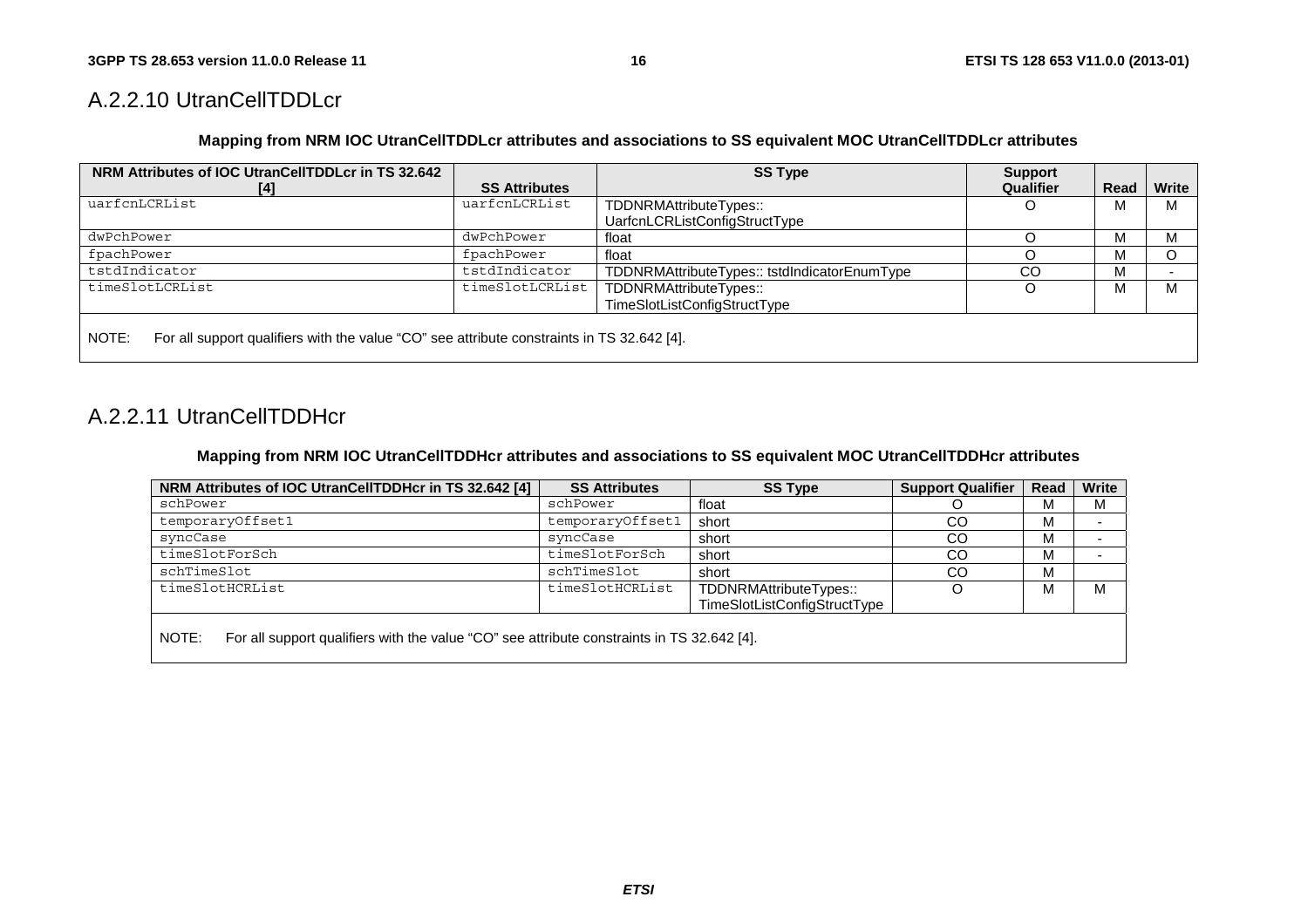### A.2.2.12 ExternalUtranCellFDD

#### **Mapping from NRM IOC ExternalUtranCellFDD attributes and associations to SS equivalent MOC ExternalUtranCellFDD attributes**

| NRM Attributes of IOC UtranCellTDDHcr in                                                         |                            | <b>SS Type</b>                      | <b>Support</b> |      |              |
|--------------------------------------------------------------------------------------------------|----------------------------|-------------------------------------|----------------|------|--------------|
| TS 32.642 [4]                                                                                    | <b>SS Attributes</b>       |                                     | Qualifier      | Read | <b>Write</b> |
| uarfcnUl                                                                                         | uarfcnUl                   | short                               | ∩              | м    | м            |
| uarfcnDl                                                                                         | uarfcnDl                   | short                               | O              | м    | M            |
| primaryScramblingCode                                                                            | primaryScramblingCode      | short                               | O              | м    | м            |
| primaryCpichPower                                                                                | primaryCpichPower          | float                               | $\circ$        | м    | м            |
| qqualMin                                                                                         | qqualMin                   | long                                | CO             | М    |              |
| cellCapabilityContainerFDD                                                                       | cellCapabilityContainerFDD | FDDNetworkResourceMAttributeTypes:: | CO             | М    |              |
|                                                                                                  |                            | CellCapabilityContainerFDDType      |                |      |              |
| txDiversityIndicator                                                                             | txDiversityIndicator       | FDDNetworkResourceMAttributeTypes:: | CO             |      |              |
|                                                                                                  |                            | txDiversityIndicatorEnumType        |                |      |              |
| temporaryOffset1                                                                                 | temporaryOffset1           | short                               | CO             | м    |              |
| temporaryOffset2                                                                                 | temporaryOffset2           | short                               | CO             | м    |              |
| sttdSupportIndicator                                                                             | sttdSupportIndicator       | FDDNetworkResourceMAttributeTypes:: | CO             | М    |              |
|                                                                                                  |                            | sttdSupportEnumType                 |                |      |              |
|                                                                                                  |                            |                                     |                |      |              |
| NOTE: For all support qualifiers with the value "CO" see attribute constraints in TS 32.642 [4]. |                            |                                     |                |      |              |

### A.2.2.13 ExternalUtranCellTDD

#### **Mapping from NRM IOC ExternalUtranCellTDD attributes and associations to SS equivalent MOC ExternalUtranCellTDD attributes**

| NRM Attributes of IOC UtranCellTDDHcr in |                                                                                            | <b>SS Type</b>                                                        | <b>Support</b> |      |       |
|------------------------------------------|--------------------------------------------------------------------------------------------|-----------------------------------------------------------------------|----------------|------|-------|
| TS 32.642 [4]                            | <b>SS Attributes</b>                                                                       |                                                                       | Qualifier      | Read | Write |
| uarfcn                                   | uarfcn                                                                                     | short                                                                 |                | M    |       |
| cellParameterId                          | cellParameterId                                                                            | long                                                                  |                | M    |       |
| primaryCcpchPower                        | primaryCcpchPower                                                                          | float                                                                 |                | M    |       |
| cellCapabilityContainerTDD               | cellCapabilityContainerTDD                                                                 | TDDNetworkResourceMAttributeTypes::<br>CellCapabilityContainerFDDType | CO             | M    |       |
| sctdIndicator                            | sctdIndicator                                                                              | TDDNetworkResourceMAttributeTypes::<br>sctdSupportEnumType            | CO             | M    |       |
| dpchConstantValue                        | dpchConstantValue                                                                          | long                                                                  | CO             | M    |       |
| NOTE:                                    | For all support qualifiers with the value "CO" see attribute constraints in TS 32.642 [4]. |                                                                       |                |      |       |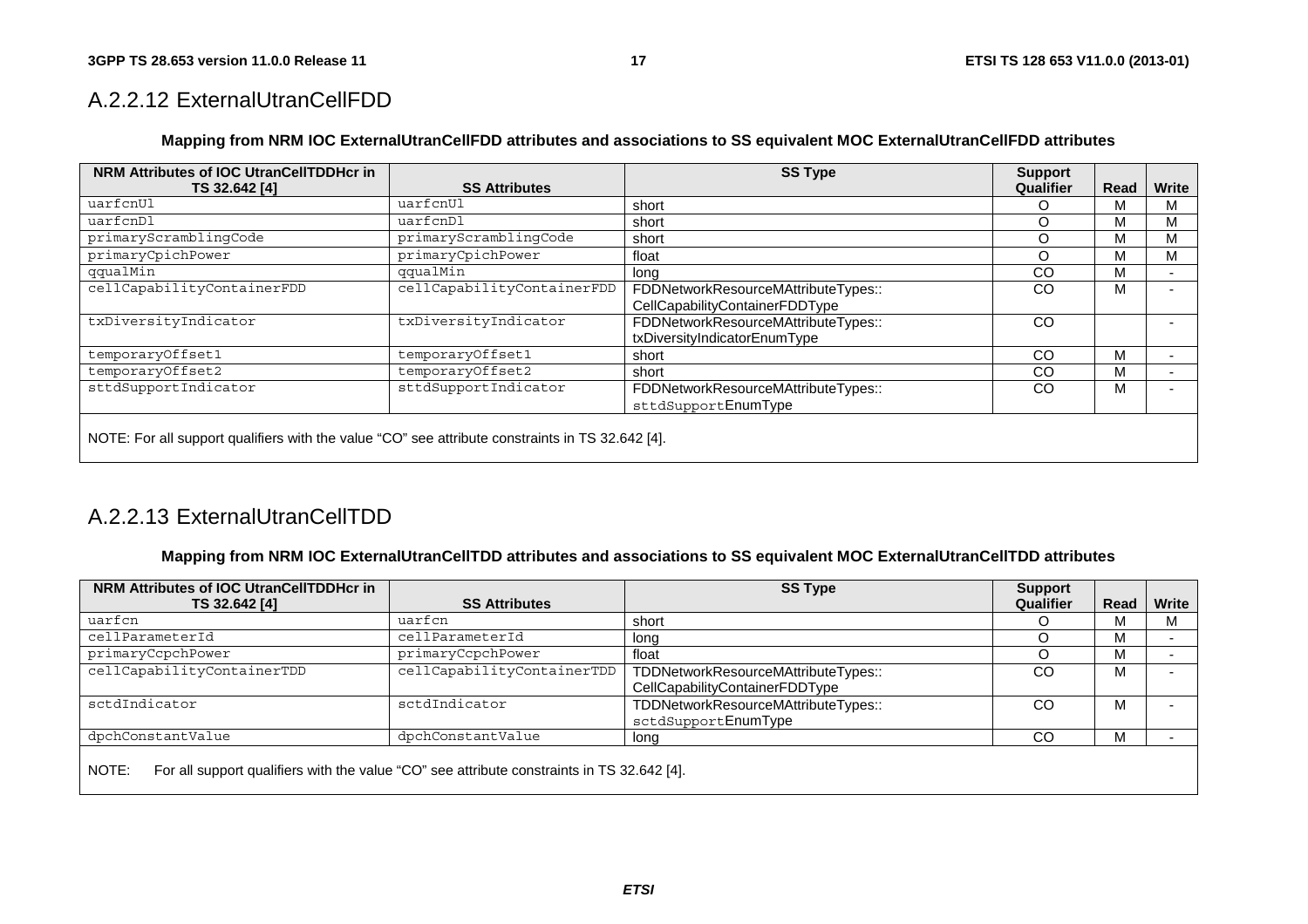### A.2.2.14 ExternalUtranCellTDDHcr

**Mapping from NRM IOC ExternalUtranCellTDDHcr attributes and associations to SS equivalent MOC ExternalUtranCellTDDHcr attributes** 

| NRM Attributes of IOC UtranCellTDDLcr in TS 32.642 [4]                                              | <b>SS Attributes</b> | <b>SS Type</b>               | <b>Support Qualifier</b> | Read | Write |
|-----------------------------------------------------------------------------------------------------|----------------------|------------------------------|--------------------------|------|-------|
| temporaryOffset1                                                                                    | temporaryOffset1     | short                        | CO                       |      |       |
| syncCase                                                                                            | syncCase             | short                        | CO                       | м    |       |
| timeSlotForSch                                                                                      | timeSlotForSch       | short                        | CO.                      | м    |       |
| schTimeSlot                                                                                         | schTimeSlot          | short                        | CO.                      |      |       |
| timeSlotHCRList                                                                                     | timeSlotHCRList      | TDDNRMAttributeTypes::       | O                        | м    |       |
|                                                                                                     |                      | TimeSlotListConfigStructType |                          |      |       |
| NOTE:<br>For all support qualifiers with the value "CO" see attribute constraints in TS 32.642 [4]. |                      |                              |                          |      |       |

### A.2.2.15 ExternalUtranCellTDDLcr

#### **Mapping from NRM IOC ExternalUtranCellTDDLcr attributes and associations to SS equivalent MOC ExternalUtranCellTDDLcr attributes**

| NRM Attributes of IOC UtranCellTDDLcr in TS 32.642 [4]                                              | <b>SS Attributes</b> | <b>SS Type</b>                               | <b>Support Qualifier</b> | Read       | Write |
|-----------------------------------------------------------------------------------------------------|----------------------|----------------------------------------------|--------------------------|------------|-------|
| tstdIndicator                                                                                       | tstdIndicator        | TDDNRMAttributeTypes:: tstdIndicatorEnumType | CO                       | <b>IVI</b> |       |
| timeSlotLCRList                                                                                     | timeSlotLCRList      | TDDNRMAttributeTypes::                       |                          | ΙVΙ        |       |
|                                                                                                     |                      | TimeSlotListConfigStructType                 |                          |            |       |
| For all support qualifiers with the value "CO" see attribute constraints in TS 32.642 [4].<br>NOTE: |                      |                                              |                          |            |       |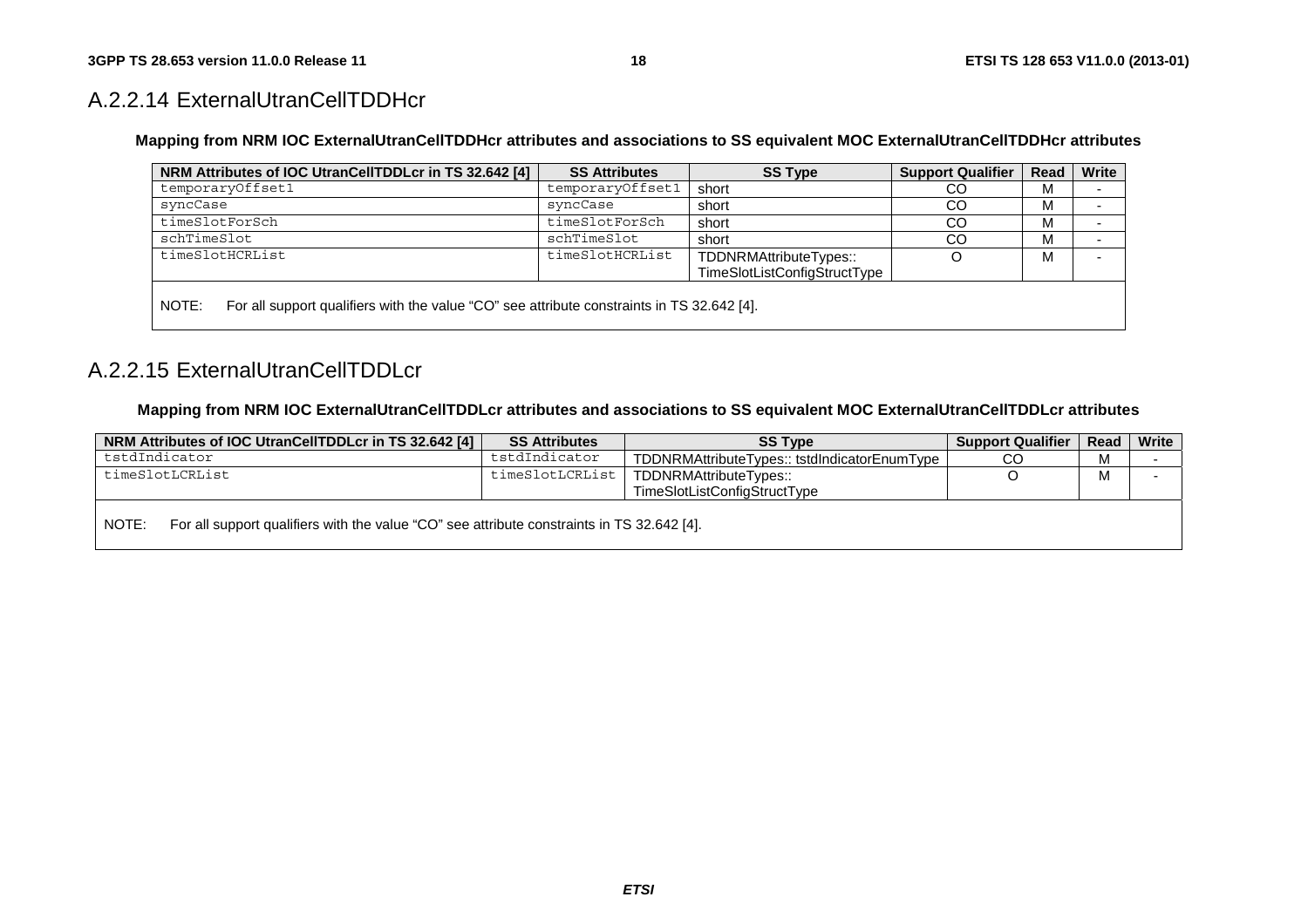# A.2.2.16 IOC UtranRelation

#### **Mapping from NRM IOC UtranRelation attributes and associations to SS equivalent MOC UtranRelation attributes**

| NRM Attributes of IOC UtranRelation in<br>TS 32.642 [4] | <b>SS Attributes</b> | <b>SS</b><br><b>Type</b> | <b>Support Qualifier</b> | Read | Write |
|---------------------------------------------------------|----------------------|--------------------------|--------------------------|------|-------|
|                                                         | utranRelationId      | string                   | M                        | М    |       |
| adjacentCell                                            | adjacentCell         | string                   | M                        | M    | M     |

# A.2.2.17 IOC EP\_IuCS

#### **Mapping from NRM IOC EP\_IuCS attributes and associations to SS equivalent MOC EP\_IuCS attributes**

| NRM Attributes of IOC EP IuCS in TS |  |                                                                                            | <b>SS Type</b> |                          |      |              |
|-------------------------------------|--|--------------------------------------------------------------------------------------------|----------------|--------------------------|------|--------------|
| 32.642 [4]                          |  | <b>SS Attributes</b>                                                                       |                | <b>Support Qualifier</b> | Read | <b>Write</b> |
| connMscNumber                       |  | connMscNumber                                                                              | unsigned short | CO                       | м    |              |
| NOTE:                               |  | For all support qualifiers with the value "CO" see attribute constraints in TS 32.642 [4]. |                |                          |      |              |

### A.2.2.18 IOC EP\_IuPS

#### **Mapping from NRM IOC EP\_IuPS attributes and associations to SS equivalent MOC EP\_IuPS attributes**

| NRM Attributes of IOC EP_IuCS in TS                                                                 |                      | <b>SS Type</b> |                          |      |              |
|-----------------------------------------------------------------------------------------------------|----------------------|----------------|--------------------------|------|--------------|
| 32.642 [4]                                                                                          | <b>SS Attributes</b> |                | <b>Support Qualifier</b> | Read | <b>Write</b> |
| connSqsnNumber                                                                                      | connSqsnNumber       | unsigned short | CO                       | M    |              |
| NOTE:<br>For all support qualifiers with the value "CO" see attribute constraints in TS 32.642 [4]. |                      |                |                          |      |              |

# A.2.2.19 IOC EP\_Iur

#### **Mapping from NRM IOC EP\_Iur attributes and associations to SS equivalent MOC EP\_Iur attributes**

| NRM Attributes of IOC EP Iur in TS<br>32.642 [4] | <b>SS Attributes</b>                                                                       | <b>SS Type</b> | <b>Support Qualifier</b> | Read | <b>Write</b> |  |  |  |
|--------------------------------------------------|--------------------------------------------------------------------------------------------|----------------|--------------------------|------|--------------|--|--|--|
| connectedRncId                                   | connectedRncId                                                                             | unsigned short |                          | м    |              |  |  |  |
| NOTE:                                            | For all support qualifiers with the value "CO" see attribute constraints in TS 32.642 [4]. |                |                          |      |              |  |  |  |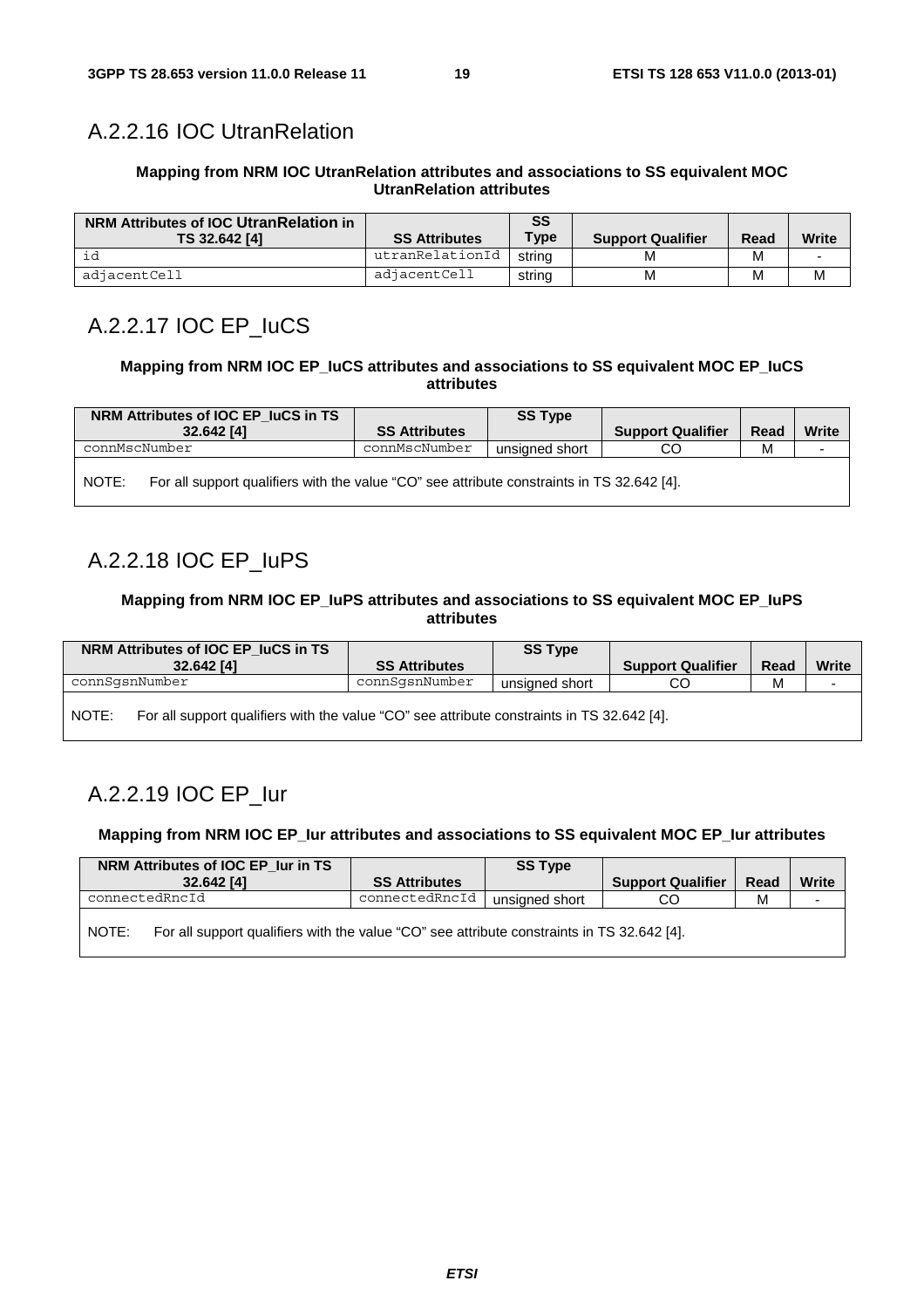{

# A.3 Solution Set definitions

### A.3.1 IDL definition structure

Clause A.3.2 defines the MO classes for the UTRAN NRM IRP.

# A.3.2 IDL specification "UtranNetworkResourcesNRMDefs.idl"

```
//File:UtranNetworkResourcesNRMDefs.idl 
#ifndef _UTRANNETWORKRESOURCESNRMDEFS_IDL_ 
#define _UTRANNETWORKRESOURCESNRMDEFS_IDL_ 
#include "GenericNetworkResourcesNRMDefs.idl" 
#pragma prefix "3gppsa5.org" 
/** 
 * This module defines constants for each MO class name and 
  * the attribute names for each defined MO class. 
 */ 
module UtranNetworkResourcesNRMDefs 
 /** 
        * Definitions for MO class RncFunction 
        */ 
       interface RncFunction : GenericNetworkResourcesNRMDefs::ManagedFunction 
\left\{ \begin{array}{ccc} 1 & 1 \\ 1 & 1 \end{array} \right\} const string CLASS = "RncFunction"; 
          // Attribute Names 
          // 
          const string rncFunctionId = "rncFunctionId"; 
         const string mcc= "mcc";
         const string mnc= "mnc";
          const string rncId= "rncId"; 
          const string siptoSupported= "siptoSupported"; 
          const string tceIDMappingInfoList= "tceIDMappingInfoList"; 
       }; 
       /** 
        * Definitions for MO class UtranGenericCell 
        */ 
      interface UtranGenericCell : GenericNetworkResourcesNRMDefs: : ManagedFunction
       { 
          const string CLASS = "UtranGenericCell"; 
          // Attribute Names 
          // 
          const string id = "id"; 
          const string utranCellIubLink = "utranCellIubLink"; 
         const string cId= "cId";
         const string localCellId= "localCellId":
          const string maximumTransmissionPower= "maximumTransmissionPower"; 
          const string relatedAntennaList= "relatedAntennaList"; 
          const string primarySchPower= "primarySchPower"; 
          const string secondarySchPower= "secondarySchPower"; 
          const string bchPower= "bchPower"; 
          const string fpachPower= "fpachPower"; 
          const string pichPower= "pichPower"; 
          const string pchPower= "pchPower"; 
         const string fachPower= "fachPower";
          const string cellMode = "cellMode"; 
          const string lac= "lac"; 
         const string rac= "rac";
         const string sac= "sac";
          const string uraList= "uraList"; 
          const string operationalState = "operationalState"; 
          const string relatedTmaList = "relatedTmaList"; 
          const string hsFlag = "hsFlag"; 
          const string hsEnable = "hsEnable"; 
          const string numOfHspdschs = "numOfHspdschs";
```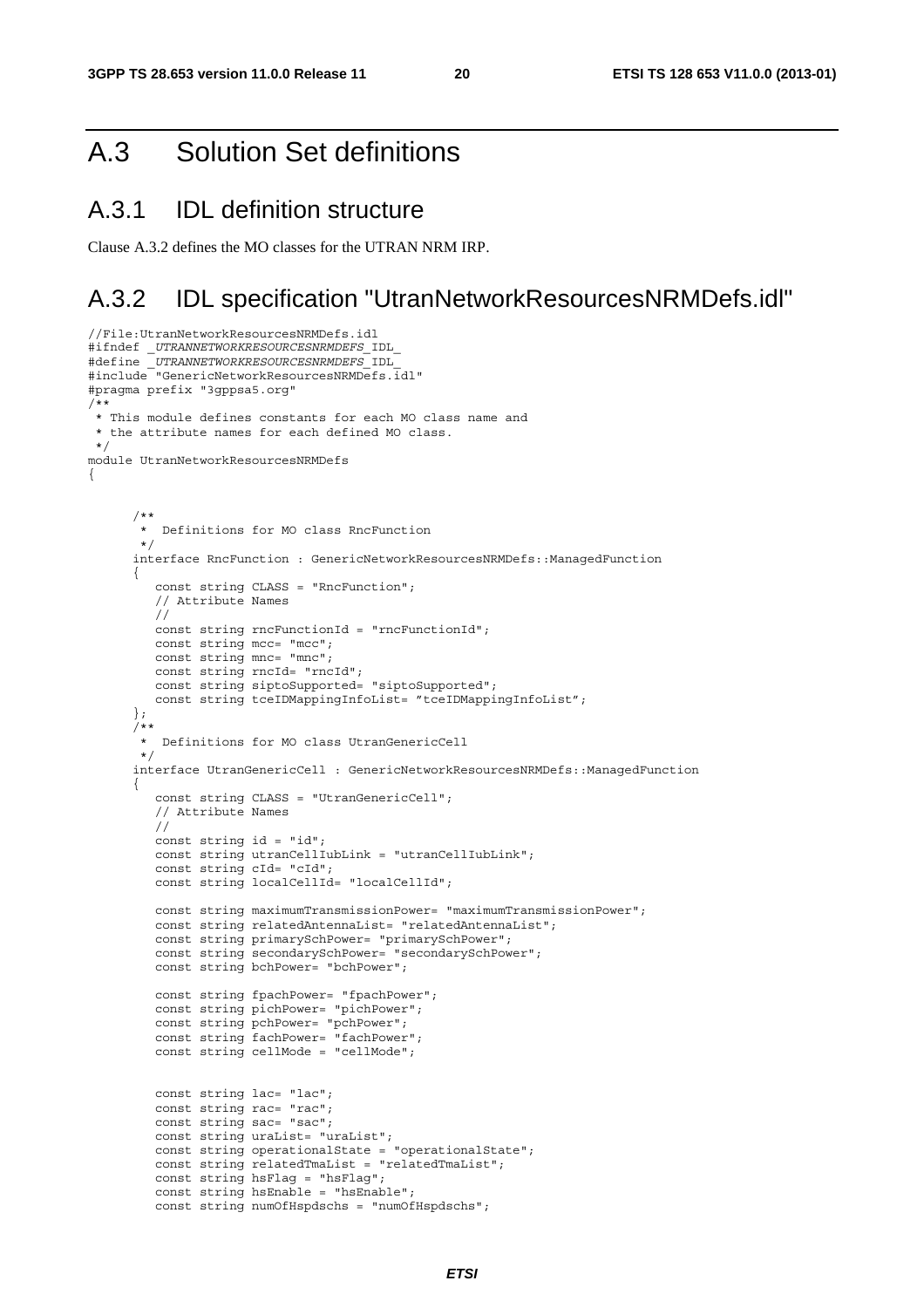$\}$ ;

```
 const string numOfHsscchs = "numOfHsscchs"; 
          const string snaInformation = "snaInformation"; 
         const string frameOffset = "frameOffset"; 
          const string cellIndividualOffset = "cellIndividualOffset"; 
          const string hcsPrio = "hcsPrio"; 
          const string maximumAllowedUlTxPower = "maximumAllowedUlTxPower"; 
          const string qrxlevMin = "qrxlevMin"; 
         const string deltaQrxlevmin = "deltaQrxlevmin"; 
          const string qhcs = "qhcs"; 
          const string penaltyTime = "penaltyTime"; 
          const string referenceTimeDifferenceToCell = "referenceTimeDifferenceToCell"; 
         const string readSFNIndicator = "readSFNIndicator"; 
          const string restrictionStateIndicator = "restrictionStateIndicator"; 
          const string dpcModeChangeSupportIndicator = "dpcModeChangeSupportIndicator"; 
          const string relatedSectorEquipment = "relatedSectorEquipment"; 
       }; 
 /** 
        * Definitions for MO class NodeBFunction 
 */ 
       interface NodeBFunction : GenericNetworkResourcesNRMDefs::ManagedFunction 
      \{ const string CLASS = "NodeBFunction"; 
          // Attribute Names 
         // 
         const string nodeBFunctionId = "nodeBFunctionId"; 
         const string nodeBFunctionIubLink = "nodeBFunctionIubLink"; 
       }; 
       /** 
        * Definitions for MO class IubLink 
       */ 
      interface IubLink : GenericNetworkResourcesNRMDefs: : ManagedFunction
       { 
          const string CLASS = "IubLink"; 
         // Attribute Names 
          // 
         const string iubLinkId = "iubLinkId"; 
          const string iubLinkNodeBFunction = "iubLinkNodeBFunction"; 
         const string iubLinkUtranCell = "iubLinkUtranCell"; 
         const string iubLinkATMChannelTerminationPoint = "iubLinkATMChannelTerminationPoint"; 
       }; 
       /** 
       * Definitions for MO class UtranRelation 
       */ 
       interface UtranRelation : GenericNetworkResourcesNRMDefs::Top 
       { 
          const string CLASS = "UtranRelation"; 
          // Attribute Names 
          // 
          const string utranRelationId = "utranRelationId"; 
         const string adjacentCell = "adjacentCell"; 
/** 
        * Definitions for MO class ExternalUtranGenericCell 
       */ 
       interface ExternalUtranGenericCell : GenericNetworkResourcesNRMDefs::ManagedFunction 
       { 
          const string CLASS = "ExternalUtranGenericCell"; 
 // Attribute Names 
 // 
         const string id = "id"; const string cId= "cId"; 
        const string mcc= "mcc";
        const string mnc= "mnc";
          const string rncId= "rncId"; 
          const string cellMode = "cellMode"; 
          const string uarfcn= "uarfcn"; 
         const string cellParameterId= "cellParameterId"; 
         const string lac= "lac";
          const string rac= "rac"; 
          const string controllingRnc = "controllingRnc";
```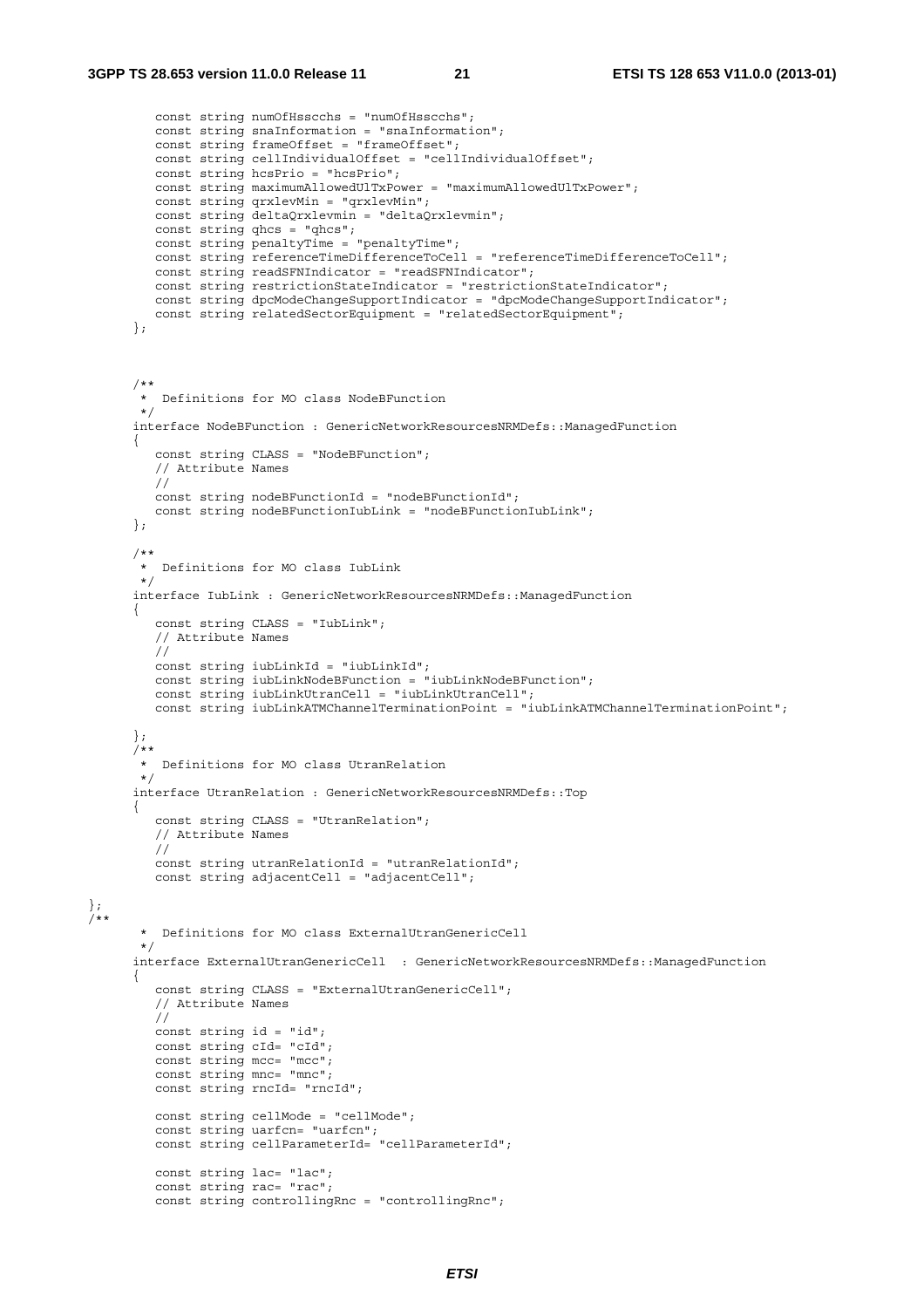```
 const string hsFlag = "hsFlag"; 
          const string frameOffset = "frameOffset"; 
          const string cellIndividualOffset = "cellIndividualOffset"; 
          const string hcsPrio = "hcsPrio"; 
          const string maximumAllowedUlTxPower = "maximumAllowedUlTxPower"; 
          const string qrxlevMin = "qrxlevMin"; 
          const string deltaQrxlevmin = "deltaQrxlevmin"; 
         const string ghcs = "ghcs";
          const string penaltyTime = "penaltyTime"; 
          const string referenceTimeDifferenceToCell = "referenceTimeDifferenceToCell"; 
          const string readSFNIndicator = "readSFNIndicator"; 
         const string restrictionStateIndicator = "restrictionStateIndicator";
          const string dpcModeChangeSupportIndicator = "dpcModeChangeSupportIndicator"; 
        }; 
       /** 
        * Definitions for MO class ExternalRncFunction 
        */ 
       interface ExternalRncFunction : 
          GenericNetworkResourcesNRMDefs::ManagedFunction 
       { 
          const string CLASS = "ExternalRncFunction"; 
          // Attribute Names 
          // 
          const string externalRncFunctionId = "externalRncFunctionId"; 
          const string mcc = "mcc"; 
          const string mnc = "mnc"; 
          const string rncId = "rncId"; 
          const string controlledCellList = "controlledCellList"; 
       }; 
       /** 
        * Definitions for MO class UtranCellFDD 
        */ 
       interface UtranCellFDD : UtranGenericCell 
      \left\{ \right. const string CLASS = "UtranCellFDD"; 
          // Attribute Names 
          // 
          const string uarfcnUl = "uarfcnUl"; 
         const string uarfcnDl = "uarfcnDl";
          const string primaryScramblingCode = "primaryScramblingCode"; 
          const string primaryCpichPower = "primaryCpichPower"; 
          const string primarySchPower = "primarySchPower"; 
          const string secondarySchPower = "secondarySchPower"; 
          const string bchPower = "bchPower"; 
          const string aichPower = "aichPower"; 
          const string qqualMin = "qqualMin"; 
          const string cellCapabilityContainerFDD = "cellCapabilityContainerFDD"; 
          const string txDiversityIndicator = "txDiversityIndicator"; 
          const string temporaryOffset1 = "temporaryOffset1"; 
          const string temporaryOffset2 = "temporaryOffset2"; 
          const string sttdSupportIndicator = "sttdSupportIndicator"; 
          const string closedLoopMode1SupportIndicator = "closedLoopMode1SupportIndicator"; 
       }; 
       /** 
        * Definitions for MO class UtranCellTDD 
        */ 
       interface UtranCellTDD : UtranGenericCell 
\left\{ \begin{array}{ccc} 1 & 1 \\ 1 & 1 \end{array} \right\} const string CLASS = "UtranCellTDD"; 
          // Attribute Names 
          // 
 const string uarfcn = "uarfcn"; 
 const string cellParameterId = "cellParameterId"; 
          const string primaryCcpchPower = "primaryCcpchPower"; 
          const string cellCapabilityContainerTDD = "cellCapabilityContainerTDD"; 
          const string sctdIndicator = "sctdIndicator"; 
          const string dpchConstantValue = "dpchConstantValue"; 
       }; 
      7 * * * Definitions for MO class UtranCellTDDLcr 
        */ 
       interface UtranCellTDDLcr : UtranCellTDD 
       { 
          const string CLASS = "UtranCellTDDLcr"; 
          // Attribute Names 
          //
```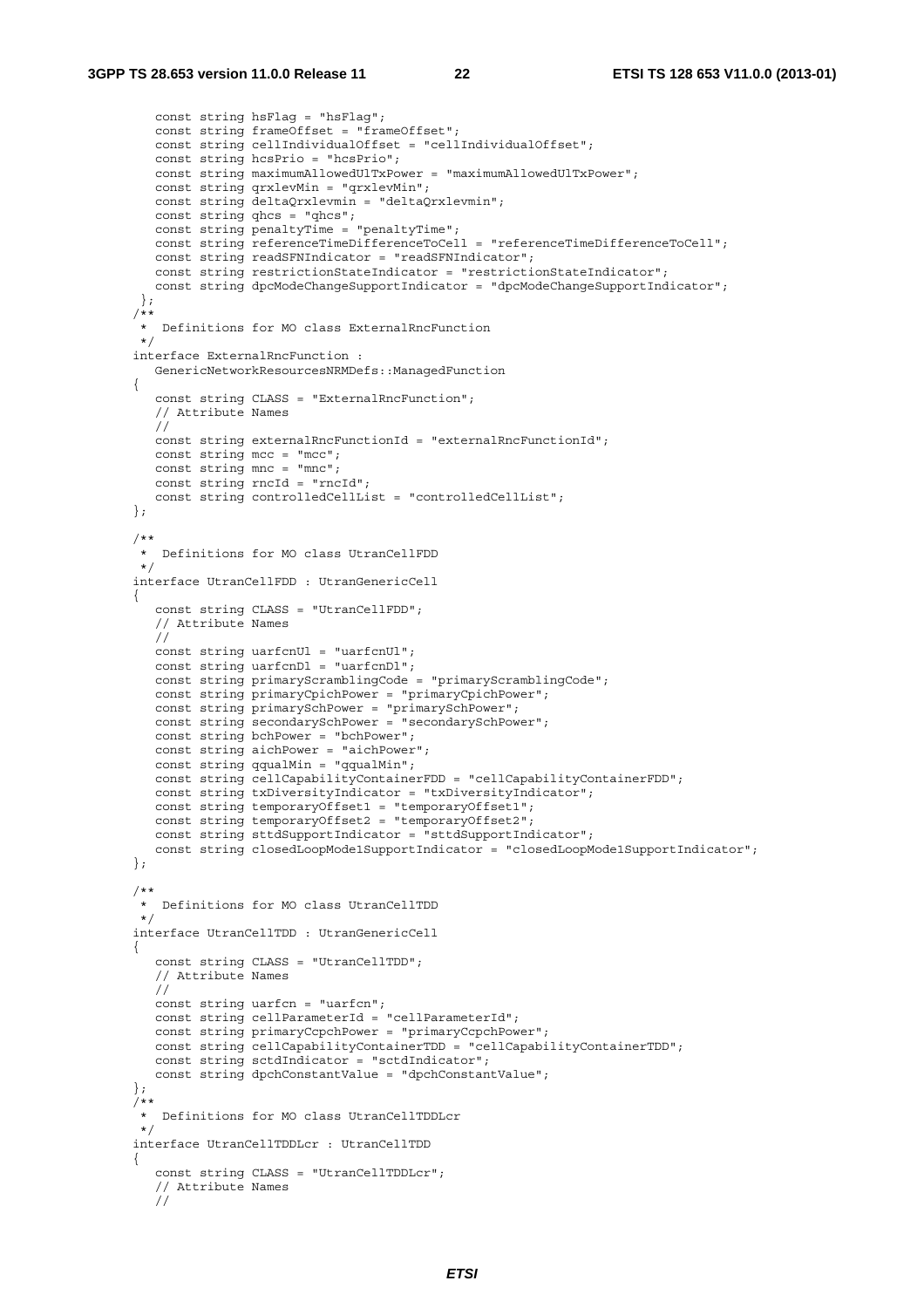```
 const string uarfcnLCRList = "uarfcnLCRList"; 
          const string fpachPower = "fpachPower"; 
          const string dwPchPower = "dwPchPower"; 
          const string tstdIndicator = "tstdIndicator"; 
          const string timeSlotLCRList = "timeSlotLCRList"; 
       }; 
 /** 
        * Definitions for MO class UtranCellTDDHcr 
        */ 
       interface UtranCellTDDHcr : UtranCellTDD 
\left\{ \begin{array}{ccc} 1 & 1 \\ 1 & 1 \end{array} \right\} const string CLASS = "UtranCellTDDHcr"; 
          // Attribute Names 
          // 
          const string schPower = "schPower"; 
          const string temporaryOffset1 = "temporaryOffset1"; 
          const string syncCase = "syncCase"; 
          const string timeSlotForSch = "timeSlotForSch"; 
          const string schTimeSlot = "schTimeSlot"; 
          const string timeSlotHCRList = "timeSlotHCRList"; 
       }; 
 /** 
        * Definitions for MO class ExternalUtranCellFDD 
        */ 
       interface ExternalUtranCellFDD : ExternalUtranGenericCell 
       { 
          const string CLASS = "ExternalUtranCellFDD"; 
          // Attribute Names 
          // 
          const string uarfcnUl = "uarfcnUl"; 
         const string uarfcnDl = "uarfcnDl";
          const string primaryScramblingCode = "primaryScramblingCode"; 
          const string primaryCpichPower = "primaryCpichPower"; 
          const string qqualMin = "qqualMin"; 
          const string cellCapabilityContainerFDD = "cellCapabilityContainerFDD"; 
          const string txDiversityIndicator = "txDiversityIndicator"; 
         const string temporaryOffset1 = "temporaryOffset1";
         const string temporaryOffset2 = "temporaryOffset2";
          const string sttdSupportIndicator = "sttdSupportIndicator"; 
          const string closedLoopMode1SupportIndicator = "closedLoopMode1SupportIndicator"; 
        }; 
       /** 
        * Definitions for MO class ExternalUtranCellTDD 
        */ 
       interface ExternalUtranCellTDD : ExternalUtranGenericCell 
\left\{ \begin{array}{ccc} 1 & 1 \\ 1 & 1 \end{array} \right\} const string CLASS = "ExternalUtranCellTDD"; 
           // Attribute Names 
          // 
          const string uarfcn = "uarfcn"; 
          const string cellParameterId = "cellParameterId"; 
          const string primaryCcpchPower = "primaryCcpchPower"; 
          const string cellCapabilityContainerTDD = "cellCapabilityContainerTDD"; 
          const string sctdIndicator = "sctdIndicator"; 
          const string dpchConstantValue = "dpchConstantValue"; 
       }; 
       /** 
        * Definitions for MO class ExternalUtranCellTDDHcr 
        */ 
       interface ExternalUtranCellTDDHcr : ExternalUtranCellTDD 
       { 
          const string CLASS = "ExternalUtranCellTDDHcr"; 
          // Attribute Names 
         \frac{1}{\sqrt{2}} const string temporaryOffset1 = "temporaryOffset1"; 
          const string syncCase = "syncCase"; 
          const string timeSlotForSch = "timeSlotForSch"; 
          const string schTimeSlot = "schTimeSlot"; 
          const string timeSlotHCRList = "timeSlotHCRList"; 
       }; 
      7** * Definitions for MO class ExternalUtranCellTDDLcr 
        */ 
       interface ExternalUtranCellTDDLcr : ExternalUtranCellTDD 
\left\{ \begin{array}{ccc} 1 & 1 \\ 1 & 1 \end{array} \right\} const string CLASS = "ExternalUtranCellTDDLcr"; 
          // Attribute Names
```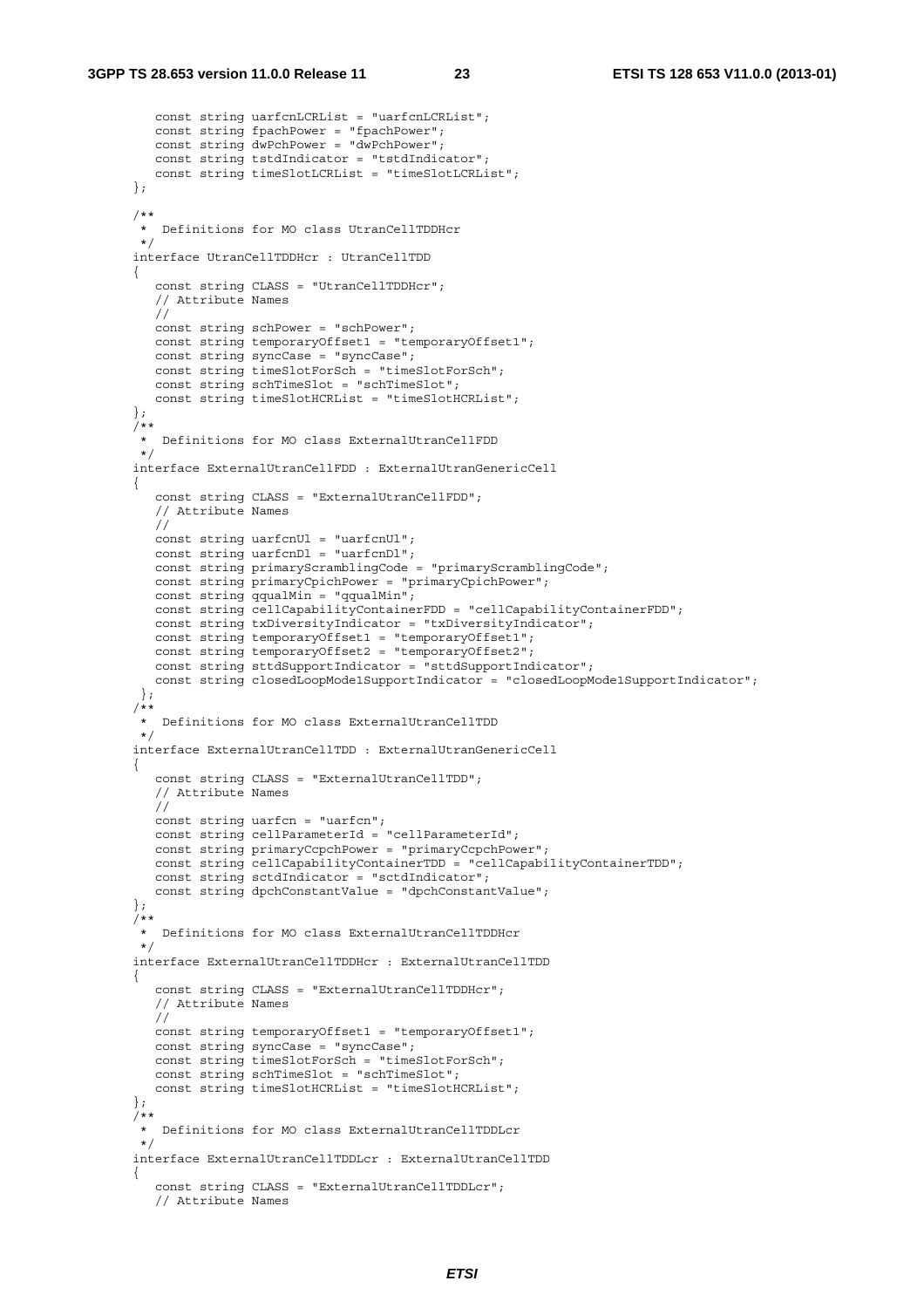//

```
 const string tstdIndicator = "tstdIndicator"; 
          const string timeSlotLCRList = "timeSlotLCRList"; 
       }; 
/** 
         * Definitions for MO class EP_IuCS 
         */ 
        interface EP_IuCS : GenericNetworkResourcesNRMDefs::EP_RP 
       { 
           const string CLASS = "EP_IuCS"; 
           // Attribute Name 
          // 
          const string connMscNumber = "connMscNumber"; 
       }; 
/** 
        * Definitions for MO class EP_IuPS 
         */ 
        interface EP_IuPS : GenericNetworkResourcesNRMDefs::EP_RP 
       { 
           const string CLASS = "EP_IuPS"; 
           // Attribute Name 
           // 
          const string connSgsnNumber= "connSgsnNumber"; 
       }; 
/** 
         * Definitions for MO class EP_Iur 
        */ 
        interface EP_Iur : GenericNetworkResourcesNRMDefs::EP_RP 
       { 
          const string CLASS = "EP Iur";
           // Attribute Name 
           // 
           const string connectedRncId= "connectedRncId"; 
       }; 
}; 
/** 
     * This module adds datatype definitions for both FDD and TDD mode 
     * attributes used in the NRM which are not the basic datatypes 
       already defined in CORBA.
     */ 
module GenericNRMAttributeTypes 
{ 
       enum CellModeEnumType 
       { 
          FDDMode, 
          TDDMode_1_28Mcps, 
          TDDMode_3_84Mcps 
       }; 
       enum RestrictionStateEnumType 
       { 
        cellReservedForOperatorUse, 
        cellAccessible 
       }; 
       enum DpcModeChangeEnumType 
       { 
        dpcModeChange_supported, 
        dpcModeChange_not_supported 
       }; 
       typedef long SNAC; 
       struct snaInformationType 
       { 
       long mcc;
        long mnc; 
       sequence<SNAC> snaList;
       }; 
       struct TceIDMappingInfo 
\{.<br>short tceID;
        string tceIPAddr;
```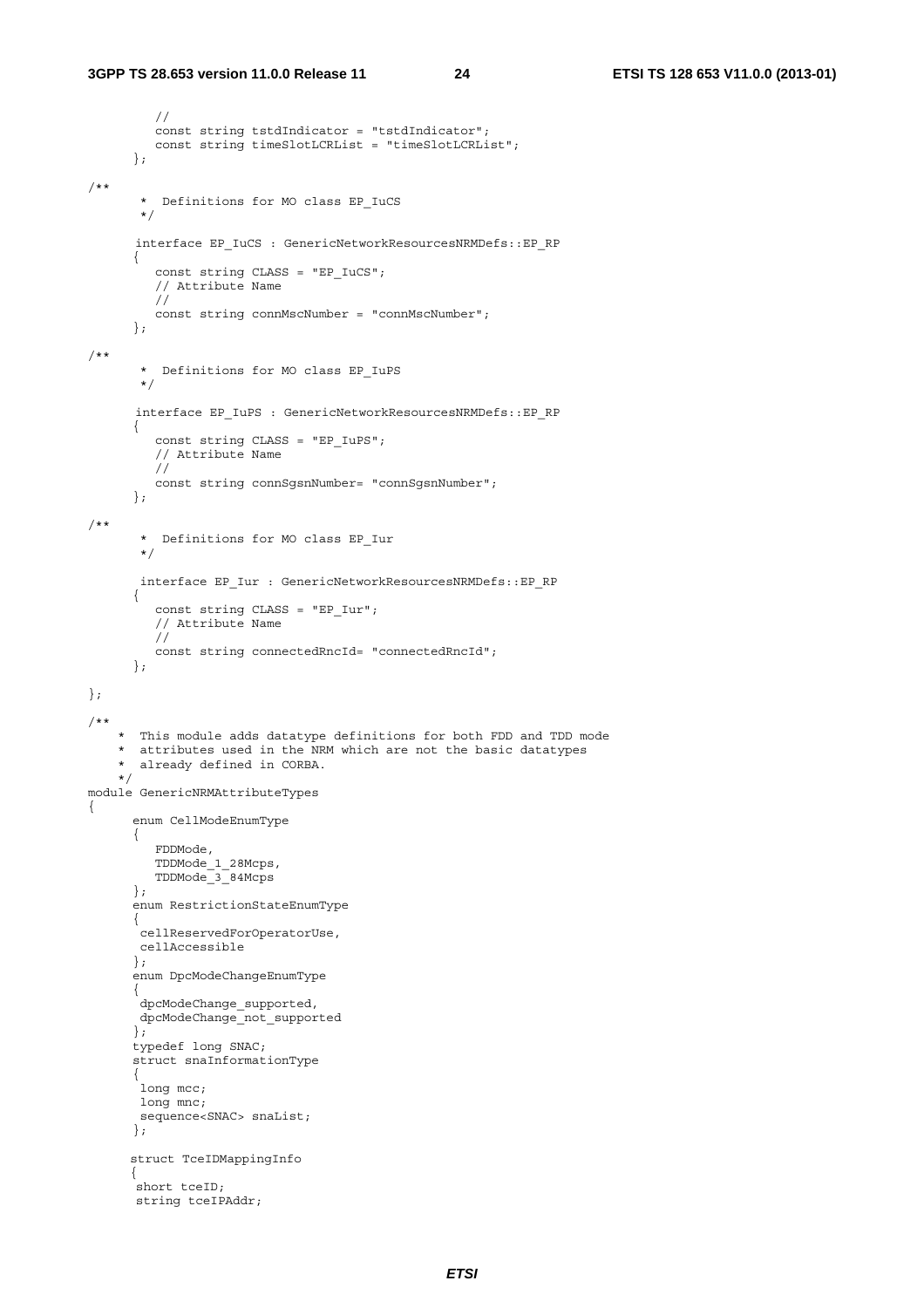};

```
 }; 
    typedef sequence<TceIDMappingInfo> TceIDMappingInfoListType; 
    /** 
    * This module adds datatype definitions for FDD mode attributes 
    * used in the NRM which are not the basic datatypes already defined 
      in CORBA.
    */ 
   module FDDNRMAttributeTypes 
    { 
       enum SttdSupportEnumType 
      \left\{ \right. active, 
       inactive 
       }; 
       enum txDiversityIndicatorEnumType 
       { 
       none, 
       primaryCpichBroadcastFrom2Antennas, 
        sttdAppliedToPrimaryCCPCH, 
        tstdAppliedToPrimarySchAndSecondarySch 
       }; 
       enum ClosedLoopMode1EnumType 
       { 
        closedLoopMode1_supported, 
       closedLoopMode1_not_supported 
       }; 
       typedef octet CellCapabilityContainerFDDBit; 
       //CellCapabilityContainerFDDBits: 
        const unsigned long Flexible_Hard_Split_Support_Indicator = 0; 
        const unsigned long Delayed_Activation_Support_Indicator = 1; 
       const unsigned long HS_DSCH_Support_Indicator = 2;
      const unsigned long DSCH Support Indicator = 3;
       const unsigned long F_DPCH_Support_Indicator = 4;
       const unsigned long E_DCH_Support_Indicator = 5; 
        const unsigned long E_DCH_TTI2ms_Support_Indicator = 6; 
       const unsigned long E_DCH_2sf2and2sf4_and_all_inferior_SFs_Support_Indicator = 7;
      const unsigned long E_DCH_2sf2_and_all_inferior_SFs_Support_Indicator = 8;
const unsigned long E DCH 2sf4 and all inferior SFs Support Indicator = 9;
const unsigned long E DCH sf4 and all inferior SFs Support Indicator = 10;
      const unsigned long E\overline{DCH\ sfs} and all inferior SFs Support Indicator = 11;
 const unsigned long E_DCH_HARQ_IR_Combining_Support_Indicator = 12; 
const unsigned long E_DCH_HARQ_Chase Combining Support Indicator = 13;
      typedef sequence <CellCapabilityContainerFDDBit> CellCapabilityContainerFDDType; 
    }; 
     /** 
    * This module adds datatype definitions for TDD mode attributes 
      used in the NRM which are not the basic datatypes already defined
      in CORBA.
    */ 
    module TDDNRMAttributeTypes 
\left\{\begin{array}{c}1\end{array}\right\} enum ActivityStatusType 
       { 
       active, 
       inactive 
       }; 
       typedef ActivityStatusType TstdIndicatorEnumType; 
       typedef ActivityStatusType SctdSupportEnumType; 
       typedef ActivityStatusType TimeSlotStatusType; 
       typedef octet CellCapabilityContainerTDDBit; 
       const unsigned long Delayed_Activation_Support_Indicator = 0; 
       const unsigned long HS_DSCH_Support_Indicator = 1;
       const unsigned long DSCH Support Indicator = 2;
       typedef sequence <CellCapabilityContainerTDDBit> CellCapabilityContainerTDDType; 
       enum TimeSlotDirectionType 
       { 
          UL, 
          DL 
       }; 
       struct TimeSlotConfigStructType 
       {
```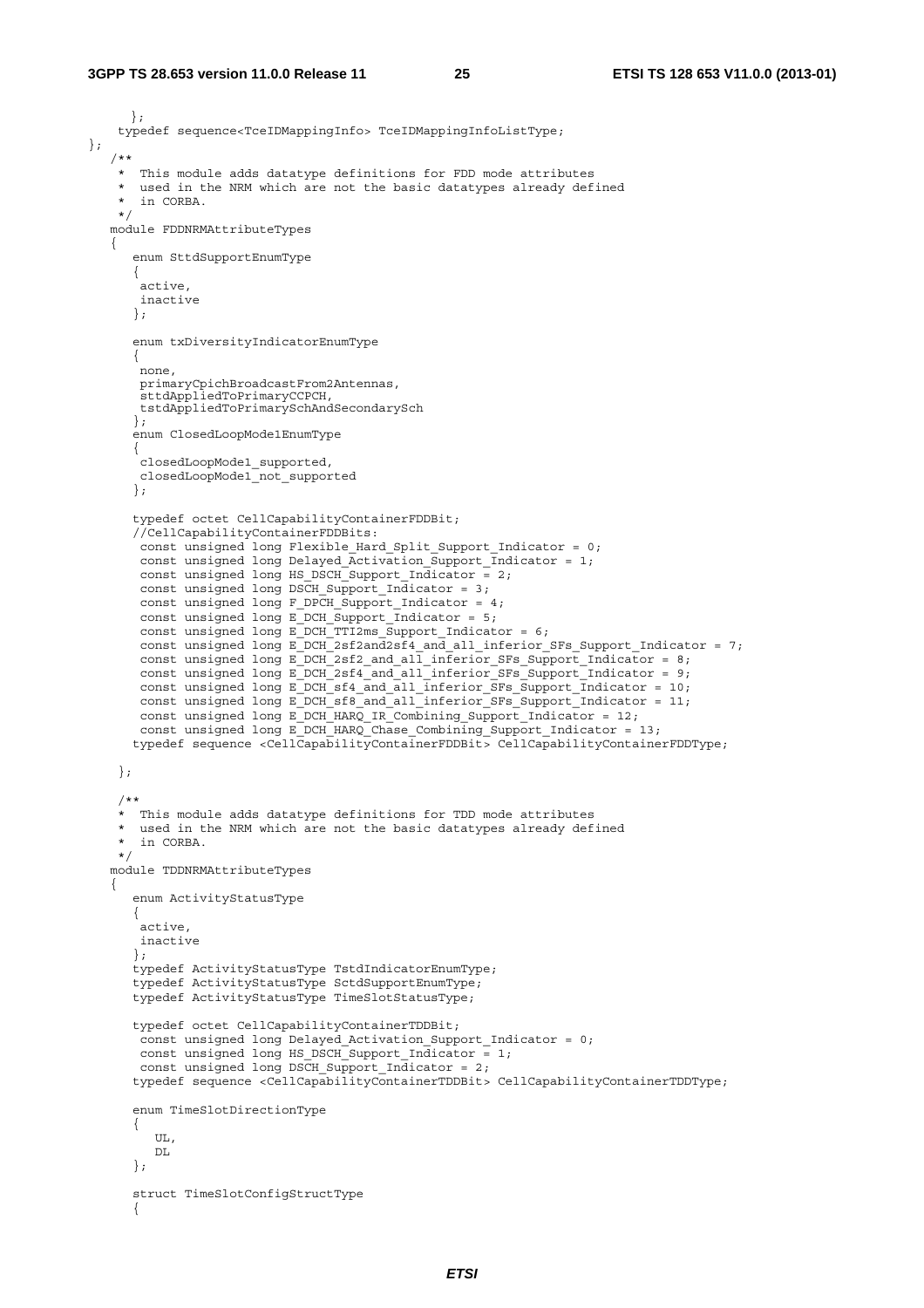```
 short timeSlotId; 
 TimeSlotDirectionType timeSlotDirection; 
 TimeSlotStatusType timeSlotStatus; 
       }; 
       typedef sequence<TimeSlotConfigStructType> TimeSlotListConfigStructType; 
       struct UarfcnLCRConfigStructType 
       { 
          short uarfcn; 
         TimeSlotListConfigStructType timeSlotLCRList; 
       }; 
      typedef sequence<UarfcnLCRConfigStructType> UarfcnLCRListConfigStructType; 
    }; 
#endif //_UTRANNETWORKRESOURCESNRMDEFS_IDL_
```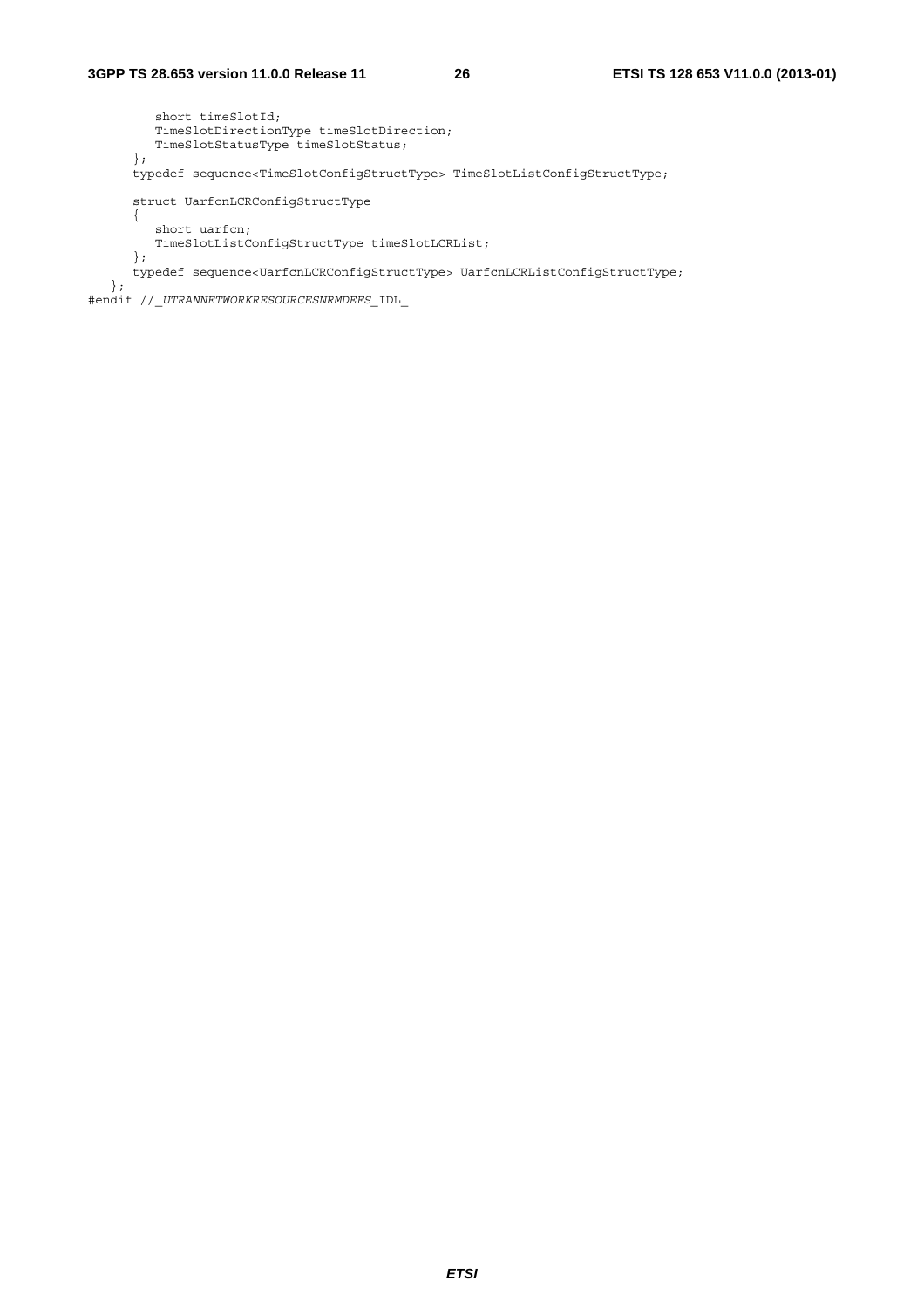# Annex B (normative): XML Definitions

This annex contains the XML Definitions for the UTRAN NRM IRP as it applies to Itf-N, in accordance with UTRAN NRM IRP IS definitions [4].

# B.1 Architectural features

The overall architectural feature of UTRAN Network Resources IRP is specified in 3GPP TS 32.642 [4]. This clause specifies features that are specific to the Schema definitions.

# B.1.1 Syntax for Distinguished Names

The syntax of a Distinguished Name is defined in 3GPP TS 32.300 [5].

# B.2 Mapping

### B.2.1 General mapping

An IOC maps to an XML element of the same name as the IOC's name in the IS. An IOC attribute maps to a subelement of the corresponding IOC's XML element, and the name of this sub-element is the same as the attribute's name in the IS.

### B.2.2 Information Object Class (IOC) mapping

Not present in the current version of this specification.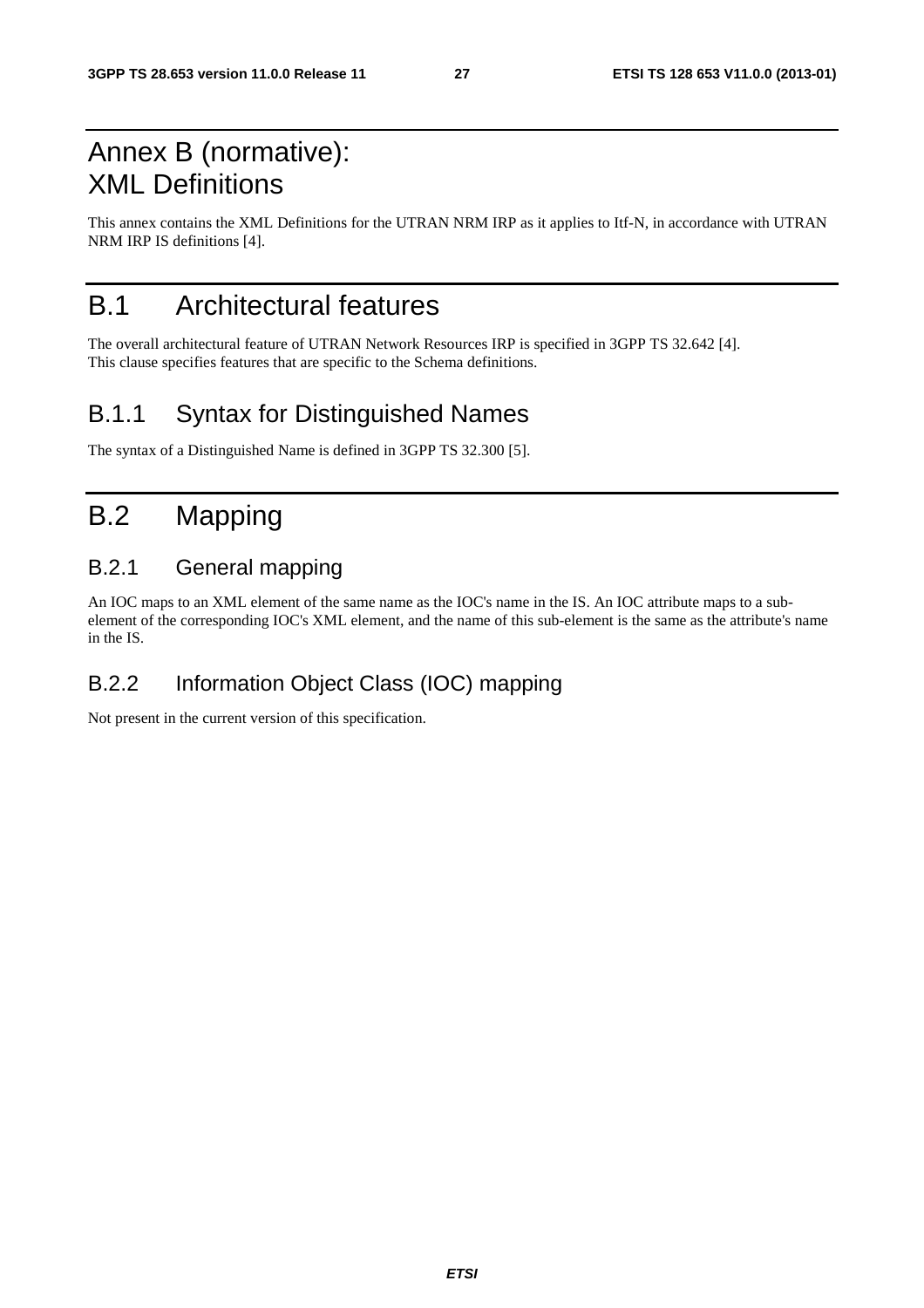# B.3 Solution Set definitions

# B.3.1 XML definition structure

The overall description of the file format of configuration data XML files is provided by 3GPP TS 32.616 [7].

Annex B.3.3 of the present document defines the NRM-specific XML schema utranNrm.xsd for the UTRAN Network Resources IRP NRM defined in 3GPP TS 32.642 [4].

XML schema utranNrm.xsd explicitly declares NRM-specific XML element types for the related NRM.

The definition of those NRM-specific XML element types complies with the generic mapping rules defined in 3GPP TS 32.616 [7].

# B.3.2 Graphical Representation

Not present in the current version of this specification.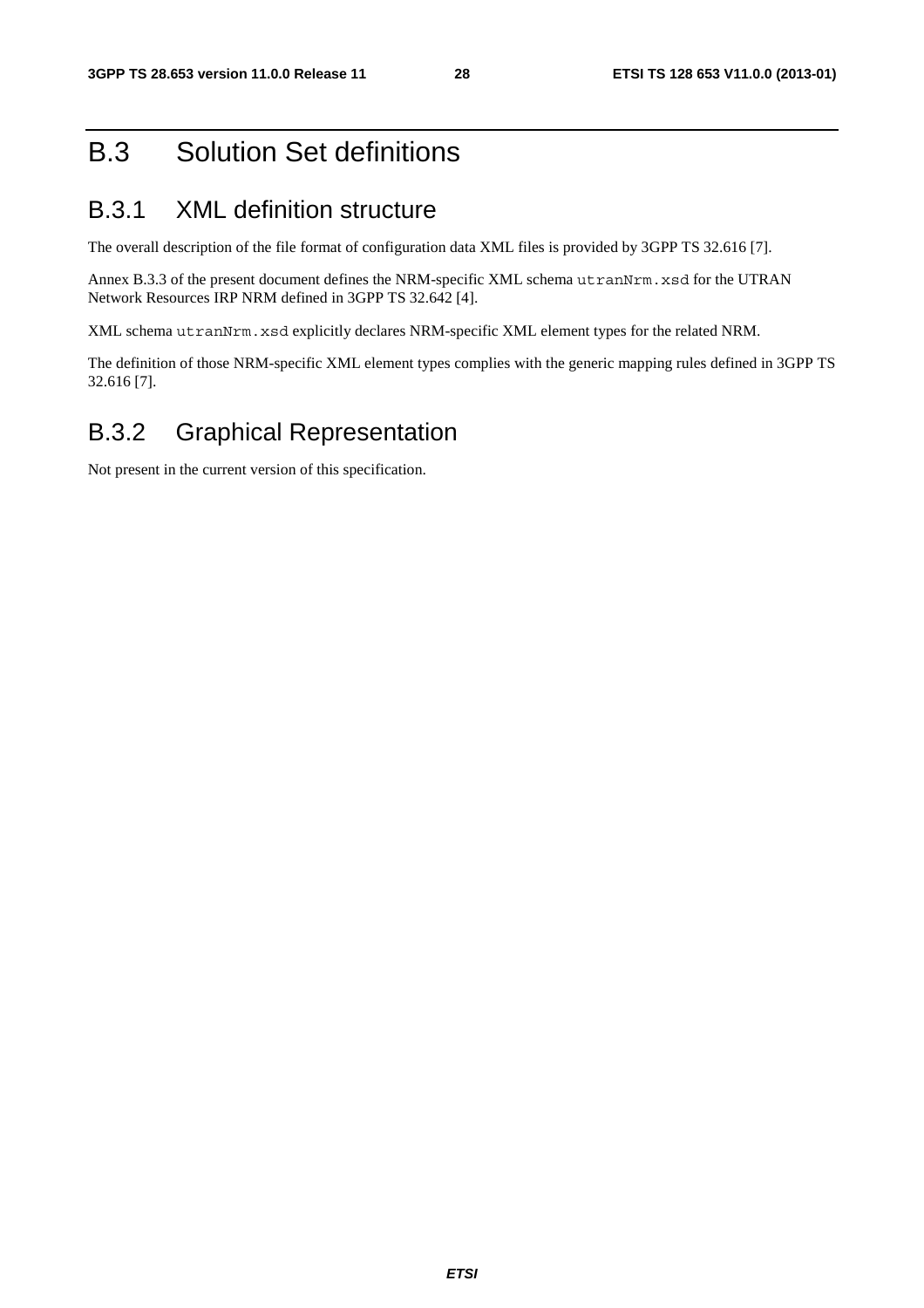<?xml version="1.0" encoding="UTF-8"?>

# B.3.3 XML schema "utranNrm.xsd"

```
> 1 - 1 3GPP TS 32.646 UTRAN Network Resources IRP 
  Bulk CM Configuration data file NRM-specific XML schema 
  utranNrm.xsd 
--> 
<schema 
   targetNamespace= 
"http://www.3gpp.org/ftp/specs/archive/32_series/32.646#utranNrm" 
   elementFormDefault="qualified" 
  xmlns="http://www.w3.org/2001/XMLSchema" 
  xmlns:xn= 
"http://www.3gpp.org/ftp/specs/archive/32_series/32.626#genericNrm" 
   xmlns:un= 
"http://www.3gpp.org/ftp/specs/archive/32_series/32.646#utranNrm" 
  xmlns:gn= 
"http://www.3gpp.org/ftp/specs/archive/32_series/32.656#geranNrm" 
   xmlns:sm= 
"http://www.3gpp.org/ftp/specs/archive/32_series/32.676#stateManagementIRP" 
> 
   <import 
     namespace= 
"http://www.3gpp.org/ftp/specs/archive/32_series/32.626#genericNrm" 
   /> 
   <import 
    namespace= 
"http://www.3gpp.org/ftp/specs/archive/32_series/32.656#geranNrm" 
 / <import 
    namespace= 
"http://www.3gpp.org/ftp/specs/archive/32_series/32.676#stateManagementIRP" 
  / <!-- UTRAN Network Resources IRP NRM attribute related XML types --> 
   <simpleType name="localCellId"> 
     <restriction base="integer"> 
       <minInclusive value="0"/> 
       <maxInclusive value="268435455"/> 
     </restriction> 
   </simpleType> 
   <simpleType name="cId"> 
     <restriction base="integer"> 
       <minInclusive value="0"/> 
       <maxInclusive value="65535"/> 
     </restriction> 
   </simpleType> 
   <simpleType name="uarfcnAnyMode"> 
     <restriction base="integer"> 
       <minInclusive value="0"/> 
       <maxInclusive value="16383"/> 
     </restriction> 
   </simpleType> 
   <simpleType name="primaryScramblingCode"> 
     <restriction base="integer"> 
       <minInclusive value="0"/> 
       <maxInclusive value="511"/> 
     </restriction> 
   </simpleType> 
   <simpleType name="primaryCpichPower"> 
     <restriction base="decimal"> 
       <fractionDigits value="1"/> 
       <minInclusive value="-10"/> 
       <maxInclusive value="+50"/> 
     </restriction> 
   </simpleType>
```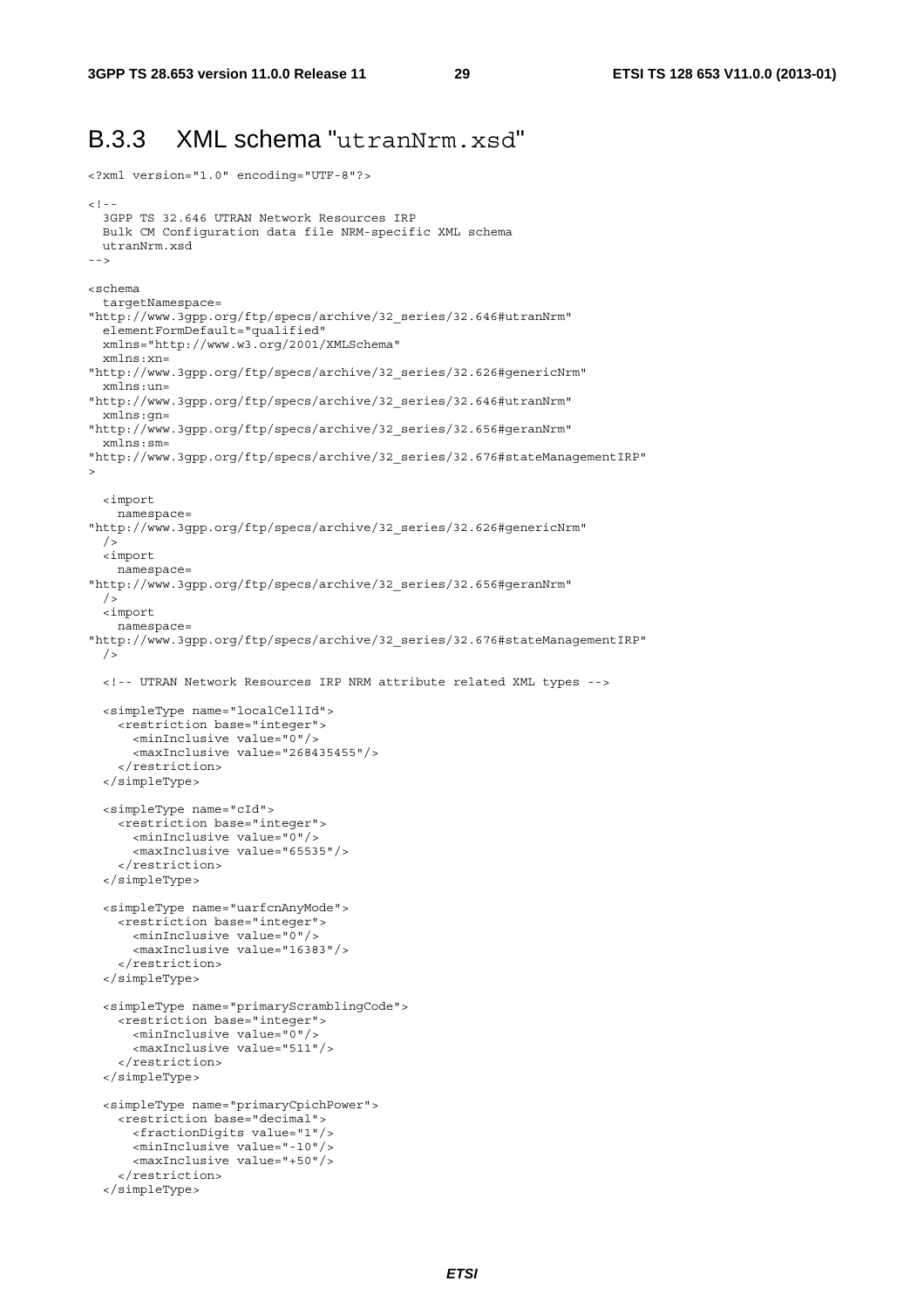```
 <simpleType name="maximumTransmissionPower"> 
   <restriction base="decimal"> 
     <fractionDigits value="1"/> 
     <minInclusive value="0"/> 
     <maxInclusive value="50"/> 
   </restriction> 
 </simpleType> 
 <simpleType name="primarySchPower"> 
   <restriction base="decimal"> 
     <fractionDigits value="1"/> 
     <minInclusive value="-35"/> 
     <maxInclusive value="+15"/> 
   </restriction> 
 </simpleType> 
 <simpleType name="secondarySchPower"> 
   <restriction base="decimal"> 
     <fractionDigits value="1"/> 
     <minInclusive value="-35"/> 
     <maxInclusive value="+15"/> 
   </restriction> 
 </simpleType> 
 <simpleType name="bchPower"> 
   <restriction base="decimal"> 
     <fractionDigits value="1"/> 
     <minInclusive value="-35"/> 
     <maxInclusive value="+15"/> 
   </restriction> 
 </simpleType> 
 <simpleType name="aichPower"> 
   <restriction base="decimal"> 
     <fractionDigits value="1"/> 
     <minInclusive value="-22"/> 
     <maxInclusive value="+5"/> 
   </restriction> 
 </simpleType> 
 <simpleType name="fpachPower"> 
   <restriction base="decimal"> 
     <fractionDigits value="1"/> 
     <minInclusive value="-150"/> 
     <maxInclusive value="+400"/> 
   </restriction> 
 </simpleType> 
 <simpleType name="pichPower"> 
   <restriction base="decimal"> 
     <fractionDigits value="1"/> 
     <minInclusive value="-10"/> 
     <maxInclusive value="+5"/> 
   </restriction> 
 </simpleType> 
 <simpleType name="pchPower"> 
   <restriction base="decimal"> 
     <fractionDigits value="1"/> 
     <minInclusive value="-350"/> 
     <maxInclusive value="+150"/> 
   </restriction> 
 </simpleType> 
 <simpleType name="fachPower"> 
   <restriction base="decimal"> 
     <fractionDigits value="1"/> 
     <minInclusive value="-350"/> 
     <maxInclusive value="+150"/> 
   </restriction> 
 </simpleType> 
 <simpleType name="lac"> 
   <union> 
     <simpleType> 
       <restriction base="integer"> 
         <minInclusive value="1"/> 
         <maxInclusive value="65533"/>
```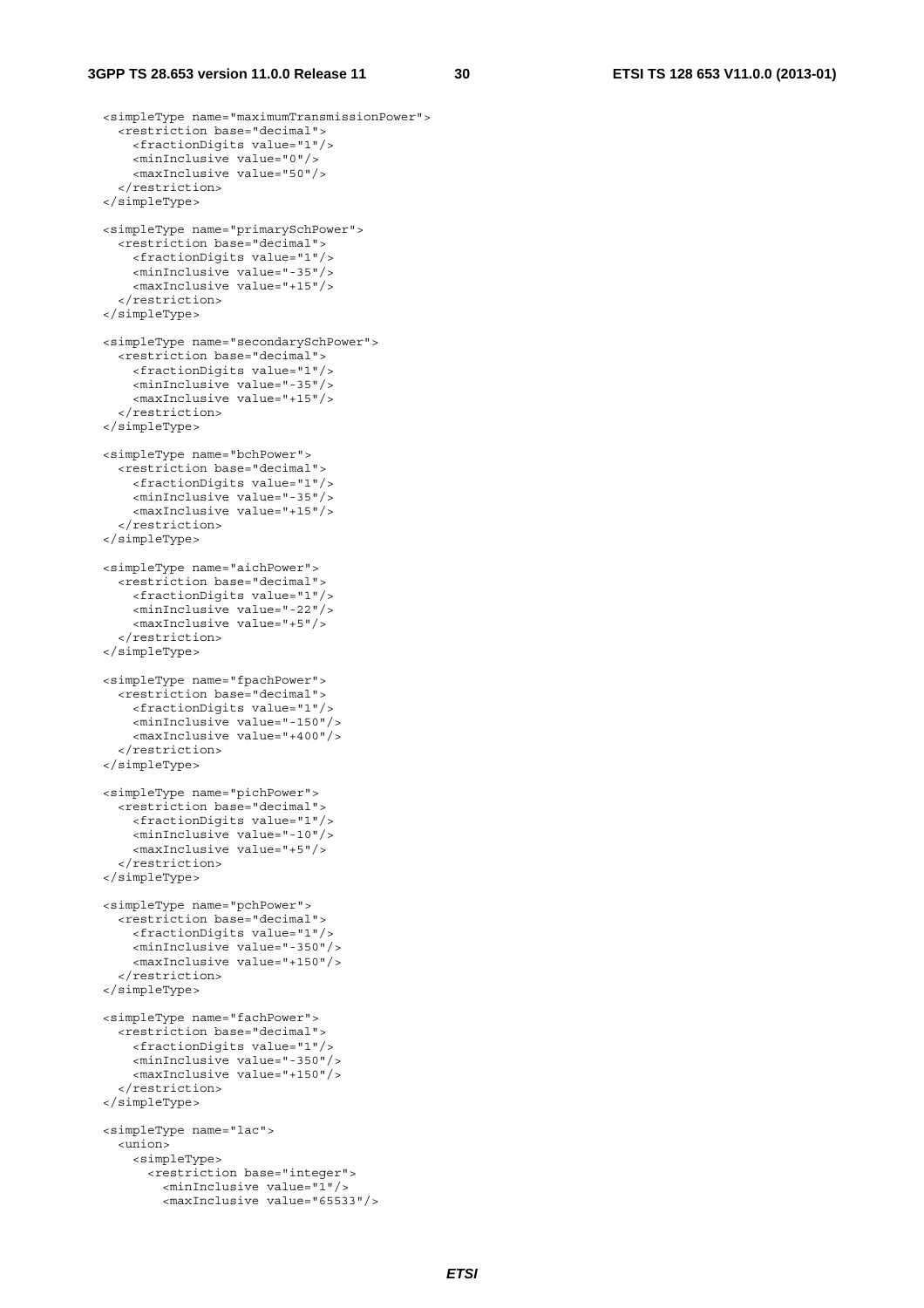```
 </restriction> 
     </simpleType> 
     <simpleType> 
       <restriction base="integer"> 
         <minInclusive value="65535"/> 
          <maxInclusive value="65535"/> 
       </restriction> 
     </simpleType> 
  \frac{1}{\epsilon}/union>
 </simpleType> 
 <simpleType name="rac"> 
   <restriction base="integer"> 
     <minInclusive value="0"/> 
     <maxInclusive value="255"/> 
   </restriction> 
 </simpleType> 
 <simpleType name="sac"> 
   <restriction base="integer"> 
     <minInclusive value="0"/> 
     <maxInclusive value="65535"/> 
   </restriction> 
 </simpleType> 
 <complexType name="uraList"> 
   <sequence> 
     <element name="ura" maxOccurs="8"> 
       <simpleType> 
         <restriction base="integer"> 
            <minInclusive value="0"/> 
            <maxInclusive value="65535"/> 
         </restriction> 
       </simpleType> 
     </element> 
   </sequence> 
 </complexType> 
 <simpleType name="cellMode"> 
   <restriction base="string"> 
     <enumeration value="FDDMode"/> 
     <enumeration value="3-84McpsTDDMode"/> 
     <enumeration value="1-28McpsTDDMode"/> 
   </restriction> 
 </simpleType> 
 <simpleType name="cellParameterId"> 
   <restriction base="integer"> 
     <minInclusive value="0"/> 
     <maxInclusive value="127"/> 
   </restriction> 
 </simpleType> 
 <simpleType name="primaryCcpchPower"> 
   <restriction base="decimal"> 
     <fractionDigits value="1"/> 
     <minInclusive value="-15"/> 
     <maxInclusive value="+40"/> 
   </restriction> 
 </simpleType> 
 <simpleType name="dwPchPower"> 
   <restriction base="decimal"> 
     <fractionDigits value="1"/> 
     <minInclusive value="-15"/> 
     <maxInclusive value="+40"/> 
   </restriction> 
 </simpleType> 
 <simpleType name="schPower"> 
   <restriction base="decimal"> 
     <fractionDigits value="1"/> 
     <minInclusive value="-35"/> 
     <maxInclusive value="+15"/> 
   </restriction> 
 </simpleType> 
 <complexType name="timeSlotLCRList">
```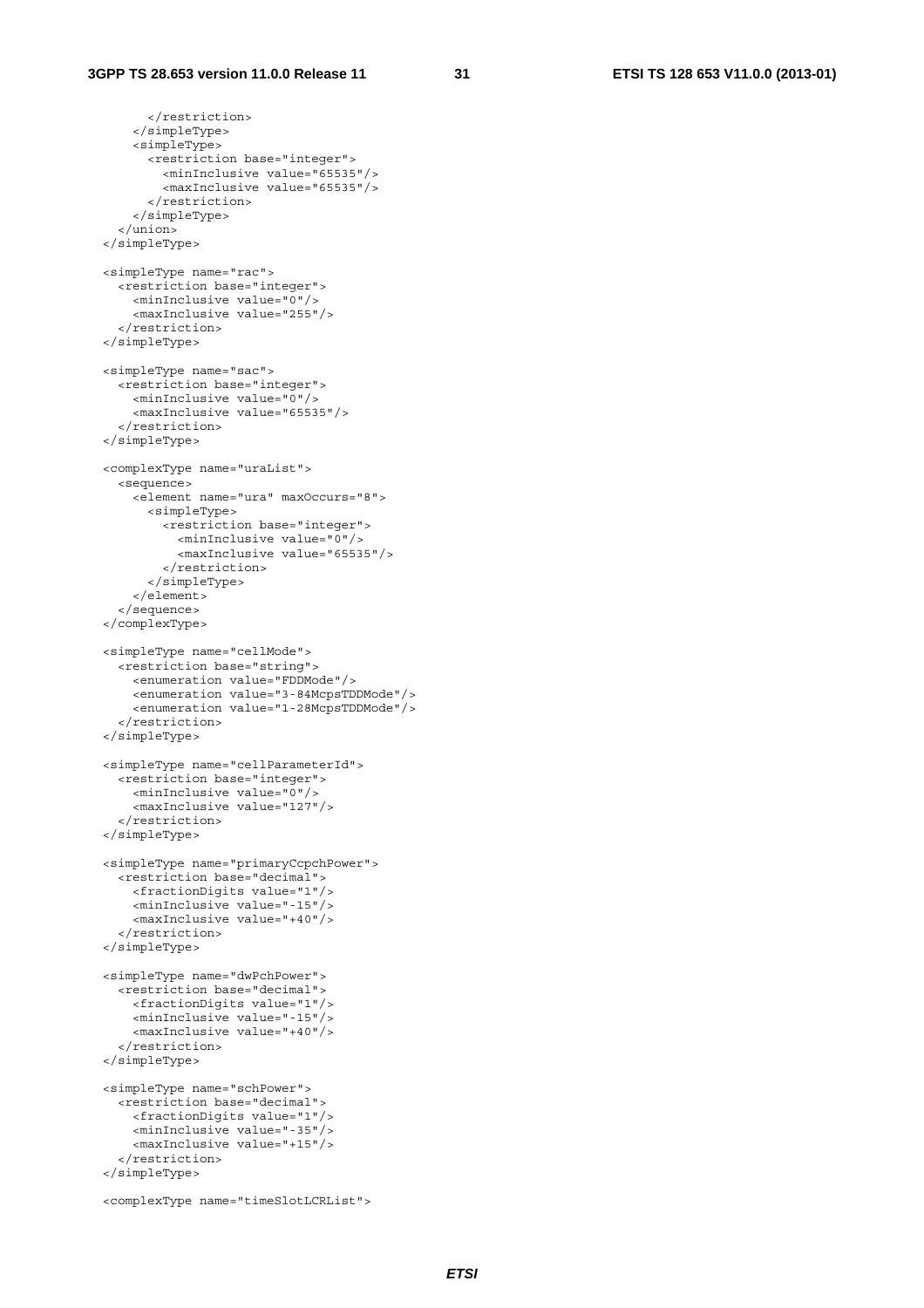```
 <sequence> 
     <element name="timeSlot" maxOccurs="7"> 
       <complexType> 
         <all> 
            <element name="timeSlotId" minOccurs="1"> 
              <simpleType> 
                <restriction base="integer"> 
                  <minInclusive value="0"/> 
                   <maxInclusive value="6"/> 
                </restriction> 
              </simpleType> 
            </element> 
            <element name="timeSlotDirection" minOccurs="1"> 
              <simpleType> 
                <restriction base="string"> 
                  <enumeration value="UL"/> 
                   <enumeration value="DL"/> 
                </restriction> 
              </simpleType> 
            </element> 
            <element name="timeSlotStatus" minOccurs="1"> 
              <simpleType> 
                <restriction base="string"> 
                  <enumeration value="Active"/> 
                   <enumeration value="Not-Active"/> 
                </restriction> 
              </simpleType> 
            </element> 
          </all> 
       </complexType> 
     </element> 
   </sequence> 
 </complexType> 
 <complexType name="timeSlotHCRList"> 
   <sequence> 
     <element name="timeSlot" maxOccurs="15"> 
       <complexType> 
         <all> 
            <element name="timeSlotId" minOccurs="1"> 
              <simpleType> 
                <restriction base="integer"> 
                   <minInclusive value="0"/> 
                   <maxInclusive value="14"/> 
                </restriction> 
              </simpleType> 
            </element> 
            <element name="timeSlotDirection" minOccurs="1"> 
              <simpleType> 
                <restriction base="string"> 
                   <enumeration value="UL"/> 
                   <enumeration value="DL"/> 
                </restriction> 
              </simpleType> 
            </element> 
            <element name="timeSlotStatus" minOccurs="1"> 
              <simpleType> 
                <restriction base="string"> 
                  <enumeration value="Active"/> 
                  <enumeration value="Not-Active"/> 
                </restriction> 
              </simpleType> 
            </element> 
          </all> 
       </complexType> 
     </element> 
   </sequence> 
 </complexType> 
 <simpleType name="restrictionStateIndicator"> 
   <restriction base="string"> 
     <enumeration value="cellReservedForOperatorUse"/> 
     <enumeration value="cellAccessible"/> 
    </restriction> 
 </simpleType> 
 <simpleType name="dpcModeChangeSupport"> 
   <restriction base="string">
```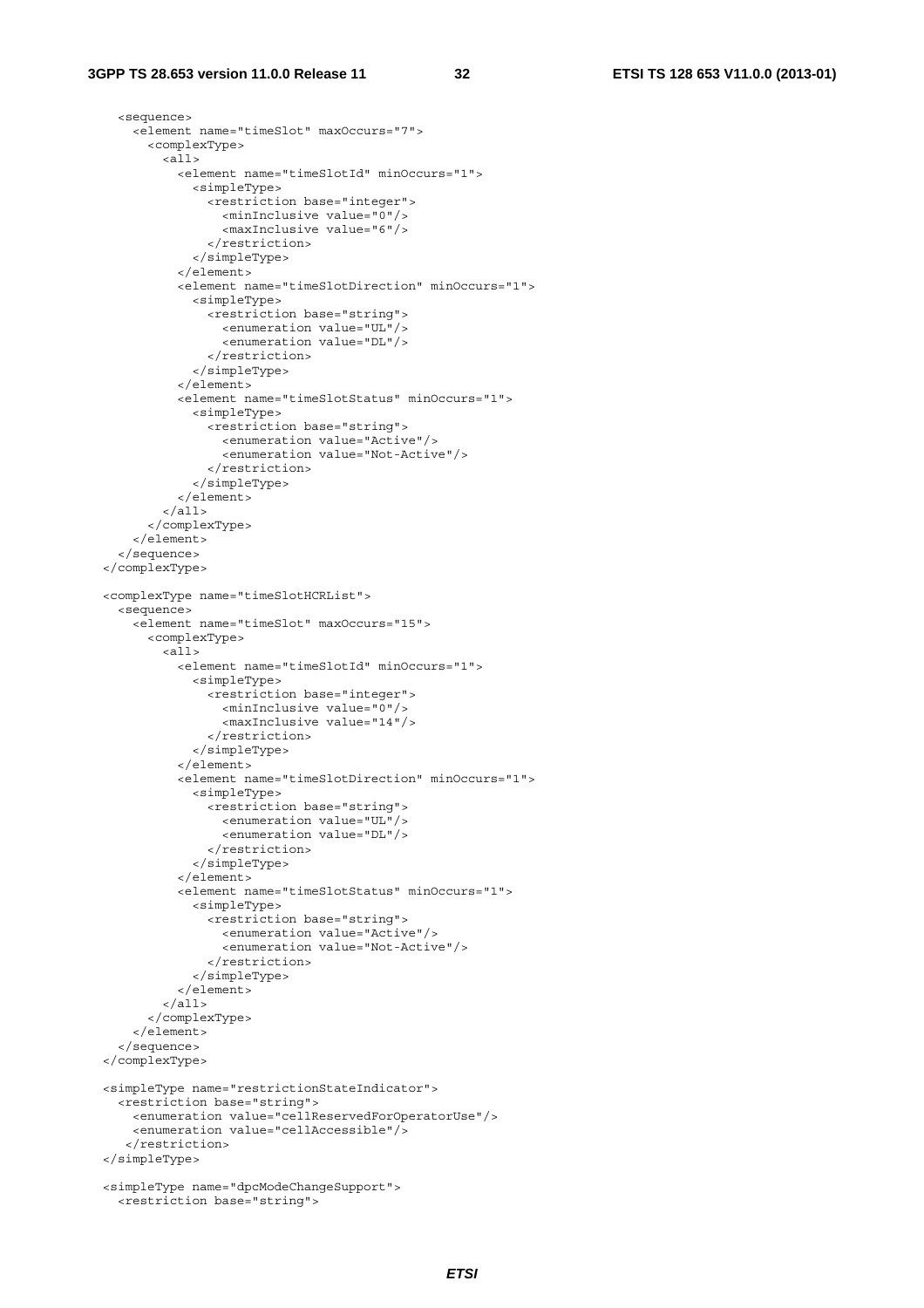```
 <enumeration value="dpcModeChangeSupported"/> 
     <enumeration value="dpcModeChangeNotSupported"/> 
   </restriction> 
 </simpleType> 
 <simpleType name="sttdSupport"> 
   <restriction base="string"> 
     <enumeration value="active"/> 
     <enumeration value="inactive"/> 
    </restriction> 
 </simpleType> 
 <simpleType name="closedLoopMode1"> 
   <restriction base="string"> 
     <enumeration value="closedLoopMode1Supported"/> 
     <enumeration value="closedLoopMode1NotSupported"/> 
   </restriction> 
 </simpleType> 
 <simpleType name="frameOffset"> 
   <restriction base="integer"> 
     <minInclusive value="0"/> 
     <maxInclusive value="255"/> 
   </restriction> 
 </simpleType> 
 <simpleType name="cellIndividualOffset"> 
   <restriction base="decimal"> 
     <fractionDigits value="1"/> 
     <minInclusive value="-10"/> 
     <maxInclusive value="10"/> 
   </restriction> 
 </simpleType> 
 <simpleType name="hcsPrio"> 
   <restriction base="integer"> 
     <minInclusive value="0"/> 
     <maxInclusive value="7"/> 
   </restriction> 
 </simpleType> 
 <simpleType name="maximumAllowedUlTxPower"> 
   <restriction base="integer"> 
     <minInclusive value="-50"/> 
     <maxInclusive value="33"/> 
   </restriction> 
 </simpleType> 
 <simpleType name="qrxlevMin"> 
   <restriction base="integer"> 
     <minInclusive value="-115"/> 
     <maxInclusive value="-25"/> 
   </restriction> 
 </simpleType> 
 <simpleType name="deltaQrxlevmin"> 
   <restriction base="integer"> 
     <minInclusive value="-4"/> 
     <maxInclusive value="-2"/> 
   </restriction> 
 </simpleType> 
 <simpleType name="qhcs"> 
   <restriction base="integer"> 
     <minInclusive value="0"/> 
     <maxInclusive value="99"/> 
   </restriction> 
 </simpleType> 
 <simpleType name="penaltyTime"> 
   <restriction base="integer"> 
     <minInclusive value="0"/> 
     <maxInclusive value="60"/> 
   </restriction> 
 </simpleType> 
 <simpleType name="referenceTimeDifferenceToCell"> 
   <restriction base="integer">
```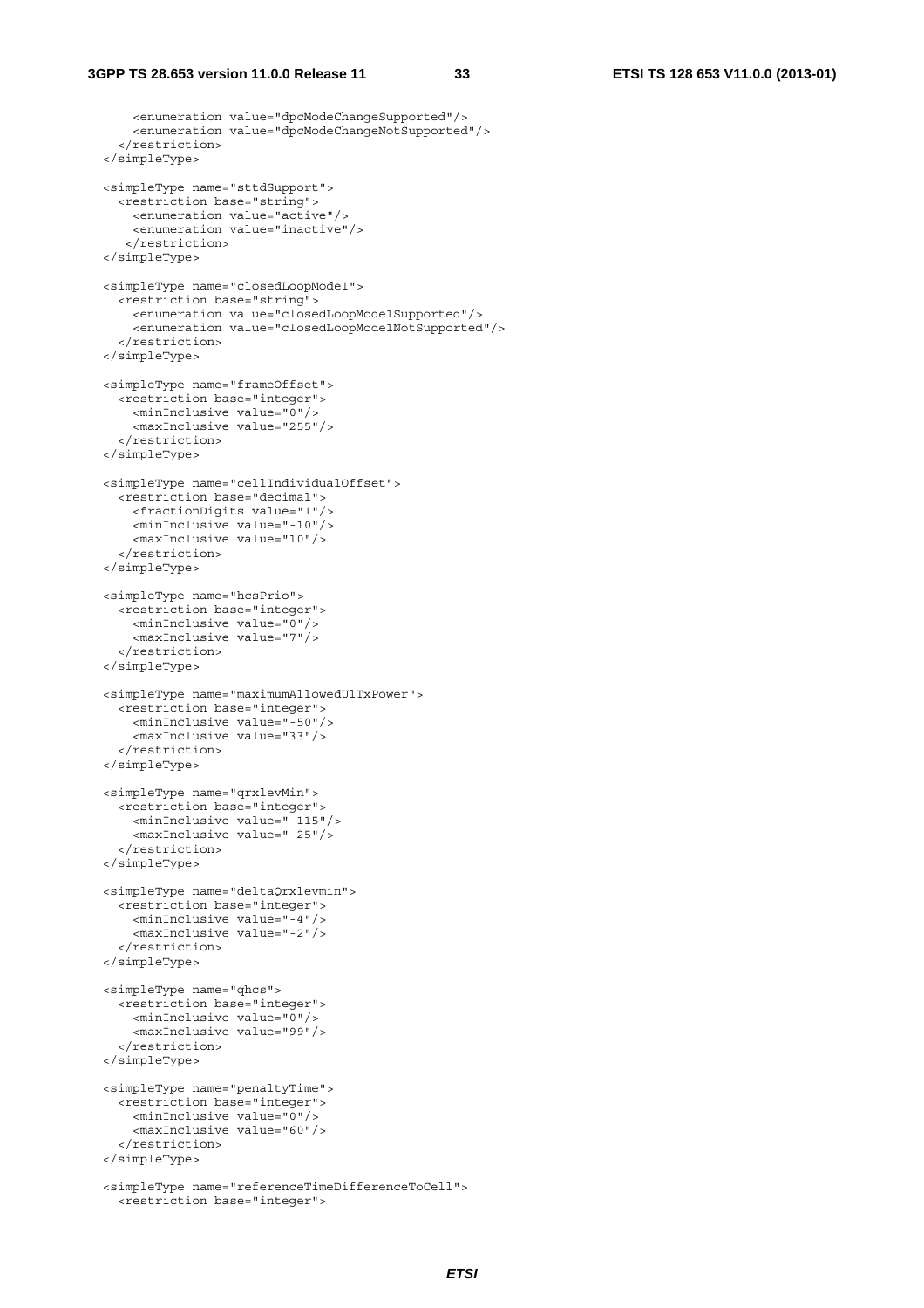```
 <minInclusive value="0"/> 
     <maxInclusive value="38400"/> 
    </restriction> 
 </simpleType> 
 <simpleType name="readSFNIndicator"> 
   <restriction base="string"> 
     <enumeration value="TRUE"/> 
     <enumeration value="FALSE"/> 
   </restriction> 
 </simpleType> 
 <complexType name="snaList"> 
   <sequence> 
     <element name="snac" maxOccurs="65535"> 
       <simpleType> 
         <restriction base="integer"> 
           <minInclusive value="1"/> 
            <maxInclusive value="65536"/> 
          </restriction> 
       </simpleType> 
     </element> 
   </sequence> 
 </complexType> 
 <complexType name="snaInformation"> 
   <sequence> 
     <element name="mcc"> 
       <simpleType> 
         <restriction base="integer"> 
           <minInclusive value="0"/> 
            <maxInclusive value="999"/> 
          </restriction> 
       </simpleType> 
     </element> 
     <element name="mnc"> 
       <simpleType> 
         <restriction base="integer"> 
           <enumeration value="0"/> 
            <enumeration value="999"/> 
          </restriction> 
       </simpleType> 
     </element> 
     <element name="snaList" type="un:snaList"/> 
   </sequence> 
 </complexType> 
 <simpleType name="qqualMin"> 
   <restriction base="integer"> 
    <minInclusive value="-24"/> 
     <maxInclusive value="0"/> 
   </restriction> 
 </simpleType> 
 <simpleType name="temporaryOffset1"> 
   <restriction base="integer"> 
     <minInclusive value="3"/> 
     <maxInclusive value="21"/> 
   </restriction> 
 </simpleType> 
 <simpleType name="temporaryOffset2"> 
  <restriction base="integer"> 
     <minInclusive value="2"/> 
     <maxInclusive value="12"/> 
   </restriction> 
 </simpleType> 
 <simpleType name="txDiversityIndicator"> 
   <restriction base="string"> 
     <enumeration value="none"/> 
     <enumeration value="PrimaryCpichBroadcastFrom2Antennas"/> 
     <enumeration value="SttdAppliedToPrimaryCCPCH"/> 
     <enumeration value="TstdAppliedToPrimarySchAndSecondarySch"/> 
   </restriction> 
 </simpleType>
```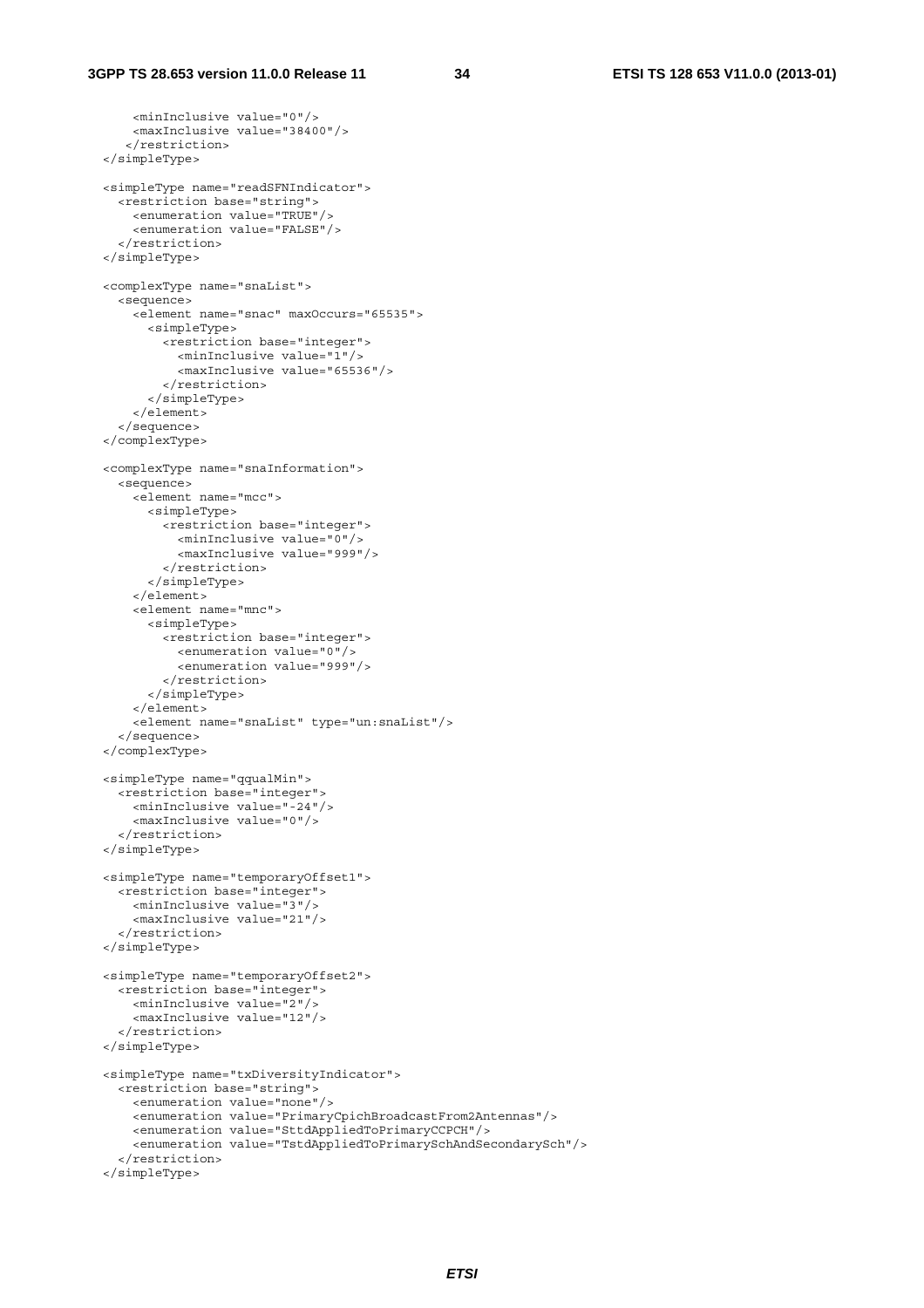```
 <complexType name="cellCapabilityContainerFDD"> 
    <complexContent> 
       <extension base="xn:NrmClass"> 
         <sequence> 
           <element name="attributes" minOccurs="0"> 
             <complexType> 
              \geq all \geq <element name="Flexible_Hard_Split_Support_Indicator" minOccurs="0"/> 
                 <element name="Delayed_Activation_Support_Indicator" minOccurs="0"/> 
                 <element name="HS_DSCH_Support_Indicator" minOccurs="0"/> 
                 <element name="DSCH_Support_Indicator" minOccurs="0"/> 
 <element name="F_DPCH_Support_Indicator" minOccurs="0"/> 
 <element name="E_DCH_Support_Indicator" minOccurs="0"/> 
                 <element name="E_DCH_TTI2ms_Support_Indicator" minOccurs="0"/> 
                 <element name="E_DCH_2sf2_and_all_inferior_SFs_Support_Indicator" minOccurs="0"/> 
                 <element name="E_DCH_2sf4_and_all_inferior_SFs_Support_Indicator" minOccurs="0"/> 
 <element name="E_DCH_sf4_and_all_inferior_SFs_Support_Indicator" minOccurs="0"/> 
 <element name="E_DCH_sf8_and_all_inferior_SFs_Support_Indicator" minOccurs="0"/> 
                 <element name="E_DCH_HARQ_IR_Combining_Support_Indicator" minOccurs="0"/> 
                 <element name="E_DCH_HARQ_Chase_Combining_Support_Indicator" minOccurs="0"/> 
               </all> 
             </complexType> 
           </element> 
           <choice minOccurs="0" maxOccurs="unbounded"> 
             <element ref="xn:VsDataContainer"/> 
           </choice> 
         </sequence> 
       </extension> 
     </complexContent> 
  </complexType> 
  <simpleType name="sctdIndicator"> 
    <restriction base="string"> 
       <enumeration value="active"/> 
       <enumeration value="inactive"/> 
     </restriction> 
  </simpleType> 
  <simpleType name="dpchConstantValue"> 
    <restriction base="integer"> 
      <minInclusive value="-10"/> 
       <maxInclusive value="10"/> 
     </restriction> 
  </simpleType> 
  <complexType name="cellCapabilityContainerTDD"> 
    <complexContent> 
       <extension base="xn:NrmClass"> 
         <sequence> 
           <element name="attributes" minOccurs="0"> 
             <complexType> 
              \leq alls
                 <element name="Delayed_Activation_Support_Indicator" minOccurs="0"/> 
                 <element name="HS_DSCH_Support_Indicator" minOccurs="0"/> 
                 <element name="DSCH_Support_Indicator" minOccurs="0"/> 
              \epsilon/all\epsilon </complexType> 
           </element> 
           <choice minOccurs="0" maxOccurs="unbounded"> 
             <element ref="xn:VsDataContainer"/> 
           </choice> 
         </sequence> 
       </extension> 
     </complexContent> 
  </complexType> 
  <simpleType name="tstdIndicator"> 
    <restriction base="string"> 
      <enumeration value="active"/> 
       <enumeration value="inactive"/> 
     </restriction> 
  </simpleType> 
  <simpleType name="timeSlotForSch"> 
     <restriction base="integer"> 
      <minInclusive value="0"/> 
      <maxInclusive value="14"/>
```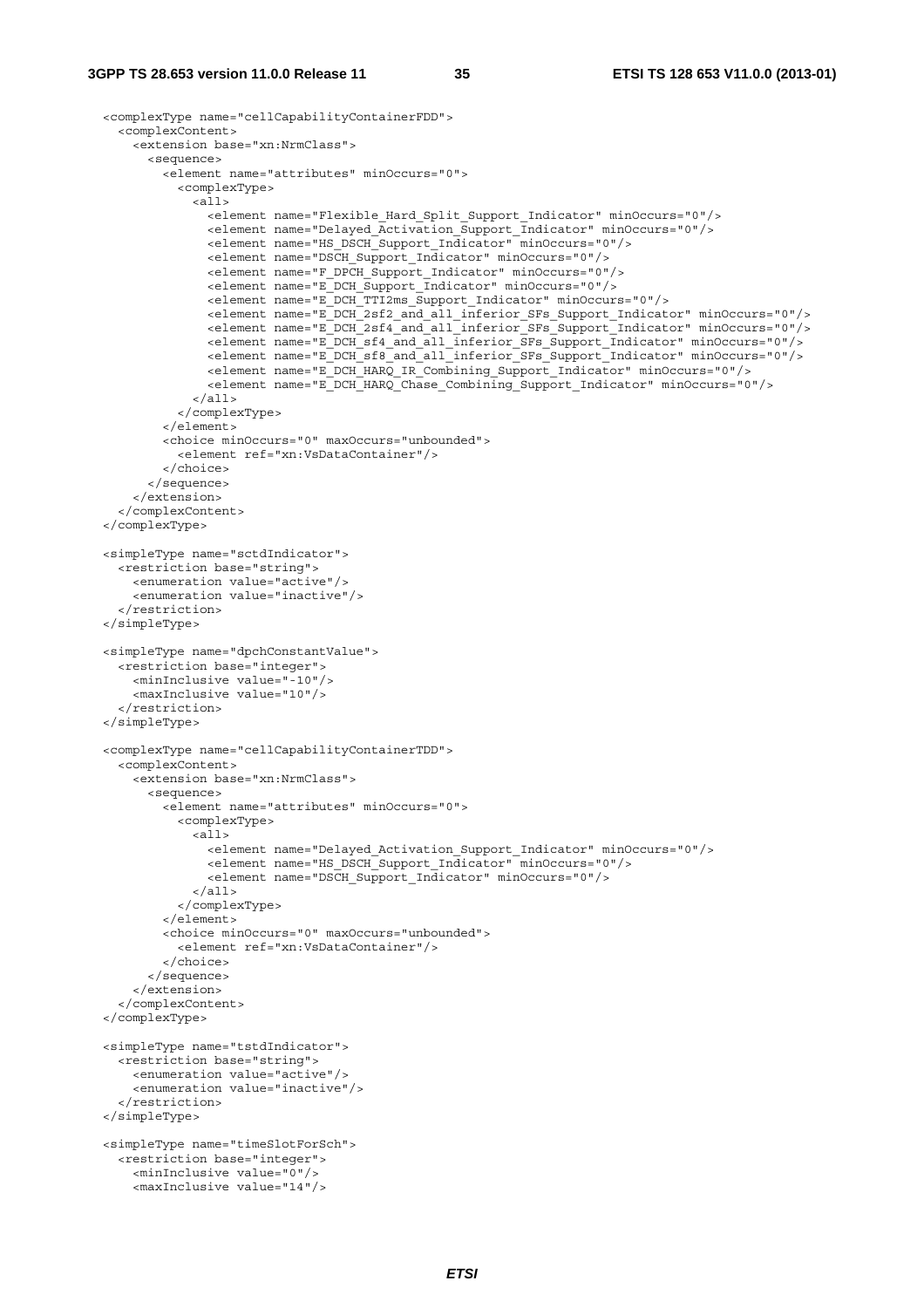```
 </restriction> 
   </simpleType> 
   <simpleType name="schTimeSlot"> 
     <restriction base="integer"> 
       <minInclusive value="0"/> 
       <maxInclusive value="6"/> 
     </restriction> 
   </simpleType> 
   <simpleType name="syncCase"> 
     <restriction base="string"> 
       <enumeration value="SCH and PCCPCH allocated in a single TS"/> 
       <enumeration value="SCH and PCCPCH allocated in two TS, TS#k and TS#k+8"/> 
     </restriction> 
   </simpleType> 
   <simpleType name="hsFlag"> 
    <restriction base="integer"> 
       <minInclusive value="0"/> 
       <maxInclusive value="1"/> 
     </restriction> 
   </simpleType> 
   <simpleType name="hsEnable"> 
     <restriction base="integer"> 
       <minInclusive value="0"/> 
       <maxInclusive value="1"/> 
     </restriction> 
   </simpleType> 
   <simpleType name="numOfHspdschs"> 
     <restriction base="integer"> 
       <minInclusive value="0"/> 
       <maxInclusive value="95"/> 
     </restriction> 
   </simpleType> 
   <simpleType name="numOfHsscchs"> 
     <restriction base="integer"> 
       <minInclusive value="1"/> 
       <maxInclusive value="32"/> 
     </restriction> 
   </simpleType> 
   <simpleType name="eightOctets"> 
     <restriction base="hexBinary"> 
       <length value="8"/> 
     </restriction> 
   </simpleType> 
   <complexType name="uarfcnLCRList"> 
     <sequence> 
       <element name="uarfcnLCR" maxOccurs="11"> 
         <complexType> 
          \overline{c} <element name="uarfcn" type="un:uarfcnAnyMode" minOccurs="1"/> 
              <element name="timeSlotLCRList" type="un:timeSlotLCRList" minOccurs="0"/> 
           \langleall\rangle </complexType> 
       </element> 
     </sequence> 
   </complexType> 
<simpleType name="siptoSupported"> 
     <restriction base="integer"> 
       <minInclusive value="0"/> 
       <maxInclusive value="1"/> 
     </restriction> 
   </simpleType> 
   <complexType name="TceIDMappingInfo"> 
     <sequence> 
       <element name="tceID" type="short"/> 
       <element name="tceIPAddr" type="string"/> 
     </sequence> 
   </complexType> 
   <complexType name="TceIDMappingInfoList">
```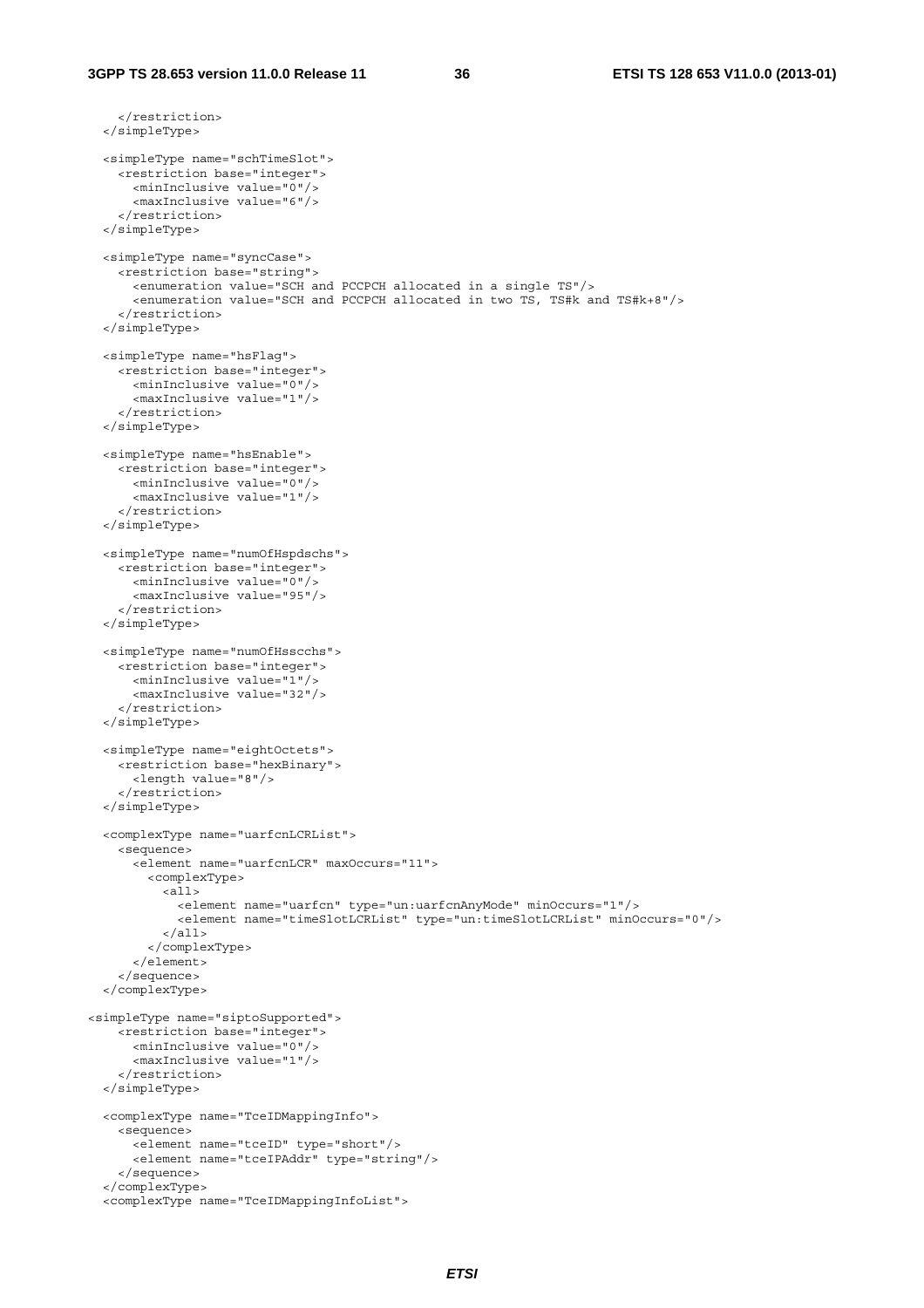```
 <sequence> 
       <element name="tceIDMappingInfo" type="en:TceIDMappingInfo" minOccurs="0"/> 
     </sequence> 
   </complexType> 
  <!-- UTRAN Network Resources IRP NRM class associated XML elements --> 
   <element 
     name="RncFunction" 
     substitutionGroup="xn:ManagedElementOptionallyContainedNrmClass" 
\rightarrow <complexType> 
       <complexContent> 
         <extension base="xn:NrmClass"> 
           <sequence> 
              <element name="attributes" minOccurs="0"> 
                <complexType> 
                  <all> 
                    <element name="userLabel" type="string" minOccurs="0"/> 
                    <element name="mcc" type="string" minOccurs="0"/> 
                    <element name="mnc" type="string" minOccurs="0"/> 
                    <element name="rncId" type="string" minOccurs="0"/> 
                    <element name="siptoSupported" type= "un:siptoSupported"> 
                   <element name="tceIDMappingInfoList" type="un:TceIDMappingInfoList"
minOccurs="0"/> 
                 \langleall\rangle </complexType> 
              </element> 
              <choice minOccurs="0" maxOccurs="unbounded"> 
                <element ref="un:UtranCellFDD"/> 
                <element ref="un:UtranCellTDDLcr"/> 
                <element ref="un:UtranCellTDDHcr"/> 
                <element ref="un:IubLink"/> 
                <element ref="un:RncFunctionOptionallyContainedNrmClass"/> 
                <element ref="xn:VsDataContainer"/> 
              </choice> 
           </sequence> 
         </extension> 
       </complexContent> 
     </complexType> 
   </element> 
   <element 
     name="NodeBFunction" 
     substitutionGroup="xn:ManagedElementOptionallyContainedNrmClass" 
   > 
     <complexType> 
       <complexContent> 
         <extension base="xn:NrmClass"> 
           <sequence> 
              <element name="attributes" minOccurs="0"> 
                <complexType> 
                  <all> 
                    <element name="userLabel" type="string" minOccurs="0"/> 
                    <element name="nodeBFunctionIubLink" type="string" minOccurs="0"/> 
                 \epsilon/all\epsilon </complexType> 
              </element> 
              <choice minOccurs="0" maxOccurs="unbounded"> 
                <element ref="un:NodeBFunctionOptionallyContainedNrmClass"/> 
                <element ref="xn:VsDataContainer"/> 
              </choice> 
            </sequence> 
         </extension> 
       </complexContent> 
     </complexType> 
   </element> 
   <element name="UtranGenericCell" abstract="true"> 
     <complexType> 
       <complexContent> 
         <extension base="xn:NrmClass"> 
           <sequence> 
              <element name="attributes" minOccurs="0"> 
                <complexType> 
                  <all> 
 <element name="userLabel" type="string" minOccurs="0"/> 
 <element name="cId" type="un:cId" minOccurs="0"/>
```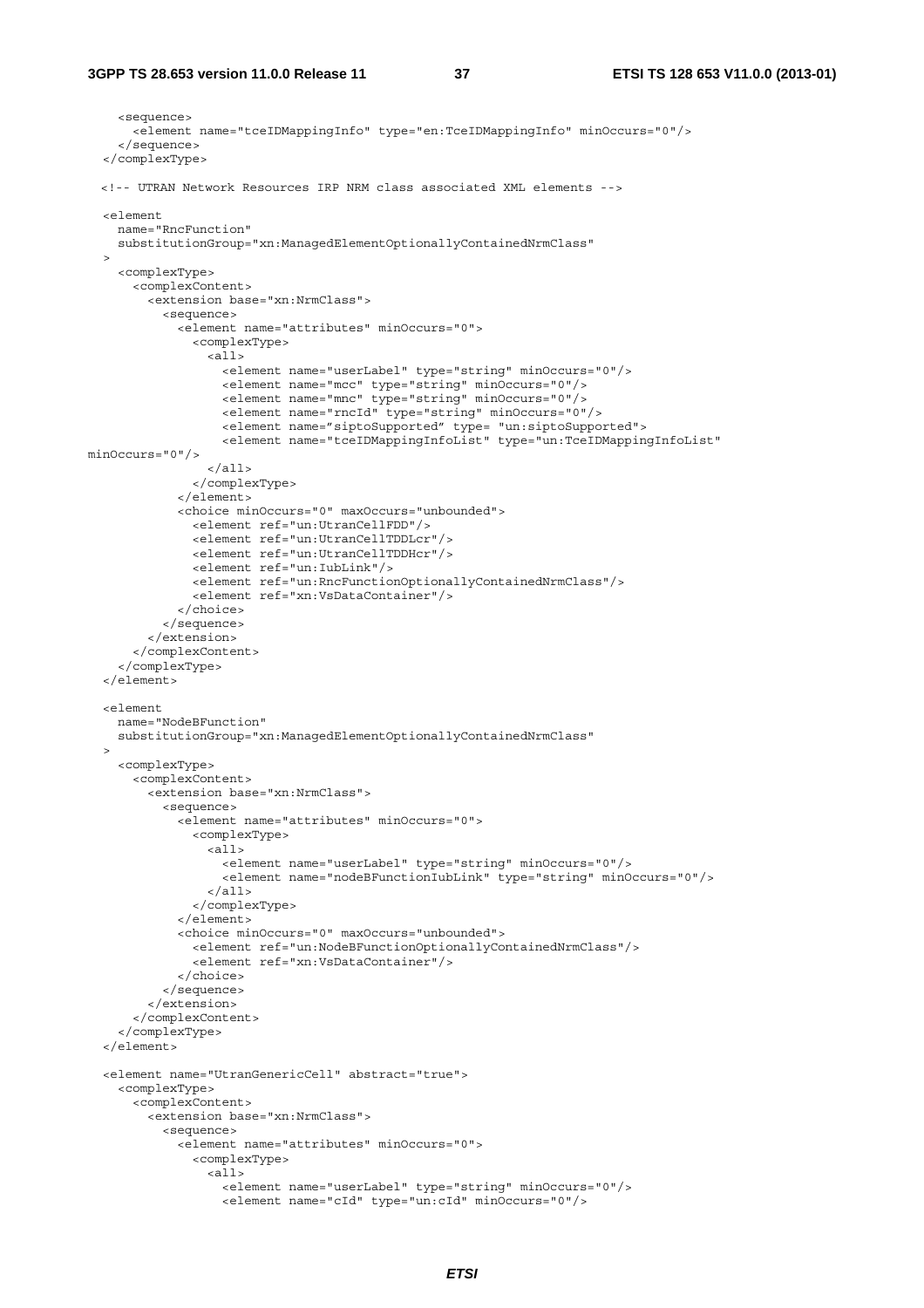```
 <element name="localCellId" type="un:localCellId" minOccurs="0"/> 
                 <element name="maximumTransmissionPower" 
                           type="un:maximumTransmissionPower" minOccurs="0"/> 
                 <element name="cellMode" type="un:cellMode" minOccurs="0"/> 
                 <element name="pichPower" type="un:pichPower" minOccurs="0"/> 
                 <element name="pchPower" type="un:pchPower" minOccurs="0"/> 
                 <element name="fachPower" type="un:fachPower" minOccurs="0"/> 
                 <element name="lac" type="un:lac" minOccurs="0"/> 
                 <element name="rac" type="un:rac" minOccurs="0"/> 
                 <element name="sac" type="un:sac" minOccurs="0"/> 
                 <element name="uraList" type="un:uraList" minOccurs="0"/> 
                 <element name="utranCellIubLink" type="xn:dn" minOccurs="0"/> 
                 <element name="relatedAntennaList" type="xn:dnList" minOccurs="0"/> 
                 <element name="relatedTmaList" type="xn:dnList" minOccurs="0"/> 
                 <element name="operationalState" 
                          type="sm:operationalStateType" minOccurs="0"/> 
                 <element name="hsFlag" type="un:hsFlag" minOccurs="0"/> 
                 <element name="hsEnable" type="un:hsEnable" minOccurs="0"/> 
                 <element name="numOfHspdschs" type="un:numOfHspdschs" minOccurs="0"/> 
                 <element name="numOfHsscchs" type="un:numOfHsscchs" minOccurs="0"/> 
                 <element name="frameOffset" type="un:frameOffset" minOccurs="0"/> 
                 <element name="cellIndividualOffset" 
                           type="un:cellIndividualOffset" minOccurs="0"/> 
                 <element name="hcsPrio" type="un:hcsPrio" minOccurs="0"/> 
                 <element name="maximumAllowedUlTxPower" 
                           type="un:maximumAllowedUlTxPower" minOccurs="0"/> 
                 <element name="snaInformation" type="un:snaInformation" minOccurs="0"/> 
                 <element name="qrxlevMin" type="un:qrxlevMin" minOccurs="0"/> 
                 <element name="deltaQrxlevmin" type="un:deltaQrxlevmin" minOccurs="0"/> 
                 <element name="qhcs" type="un:qhcs" minOccurs="0"/> 
                 <element name="penaltyTime" type="un:penaltyTime" minOccurs="0"/> 
                 <element name="referenceTimeDifferenceToCell" 
                           type="un:referenceTimeDifferenceToCell" minOccurs="0"/> 
                 <element name="readSFNIndicator" type="un:readSFNIndicator" minOccurs="0"/> 
                 <element name="restrictionStateIndicator" 
                           type="un:restrictionStateIndicator" minOccurs="0"/> 
                 <element name="dpcModechangeSupportIndicator" 
                           type="un:dpcModeChangeSupport" minOccurs="0"/> 
                 <element name="relatedSectorEquipment" type="xn:dn" minOccurs="0"/> 
              \langleall> </complexType> 
           </element> 
           <choice minOccurs="0" maxOccurs="unbounded"> 
             <element ref="un:UtranRelation"/> 
             <element ref="gn:GsmRelation"/> 
             <element ref="un:UtranGenericCellOptionallyContainedNrmClass"/> 
             <element ref="xn:VsDataContainer"/> 
           </choice> 
         </sequence> 
       </extension> 
     </complexContent> 
   </complexType> 
\geq/element\sim <element name="UtranCellFDD"> 
  <complexType> 
     <complexContent> 
       <extension base="xn:NrmClass"> 
         <sequence> 
           <element name="attributes" minOccurs="0"> 
             <complexType> 
              \overline{c} <!-- Inherited attributes from UtranGenericCell --> 
                 <element name="userLabel" type="string" minOccurs="0"/> 
                 <element name="cId" type="un:cId" minOccurs="0"/> 
                  <element name="localCellId" type="un:localCellId" minOccurs="0"/> 
                 <element name="maximumTransmissionPower" 
                           type="un:maximumTransmissionPower" minOccurs="0"/> 
                 <element name="cellMode" type="un:cellMode" minOccurs="0"/> 
                 <element name="pichPower" type="un:pichPower" minOccurs="0"/> 
                 <element name="pchPower" type="un:pchPower" minOccurs="0"/> 
                 <element name="fachPower" type="un:fachPower" minOccurs="0"/> 
                 <element name="lac" type="un:lac" minOccurs="0"/> 
                 <element name="rac" type="un:rac" minOccurs="0"/> 
                 <element name="sac" type="un:sac" minOccurs="0"/> 
                 <element name="uraList" type="un:uraList" minOccurs="0"/> 
                 <element name="utranCellIubLink" type="xn:dn" minOccurs="0"/>
```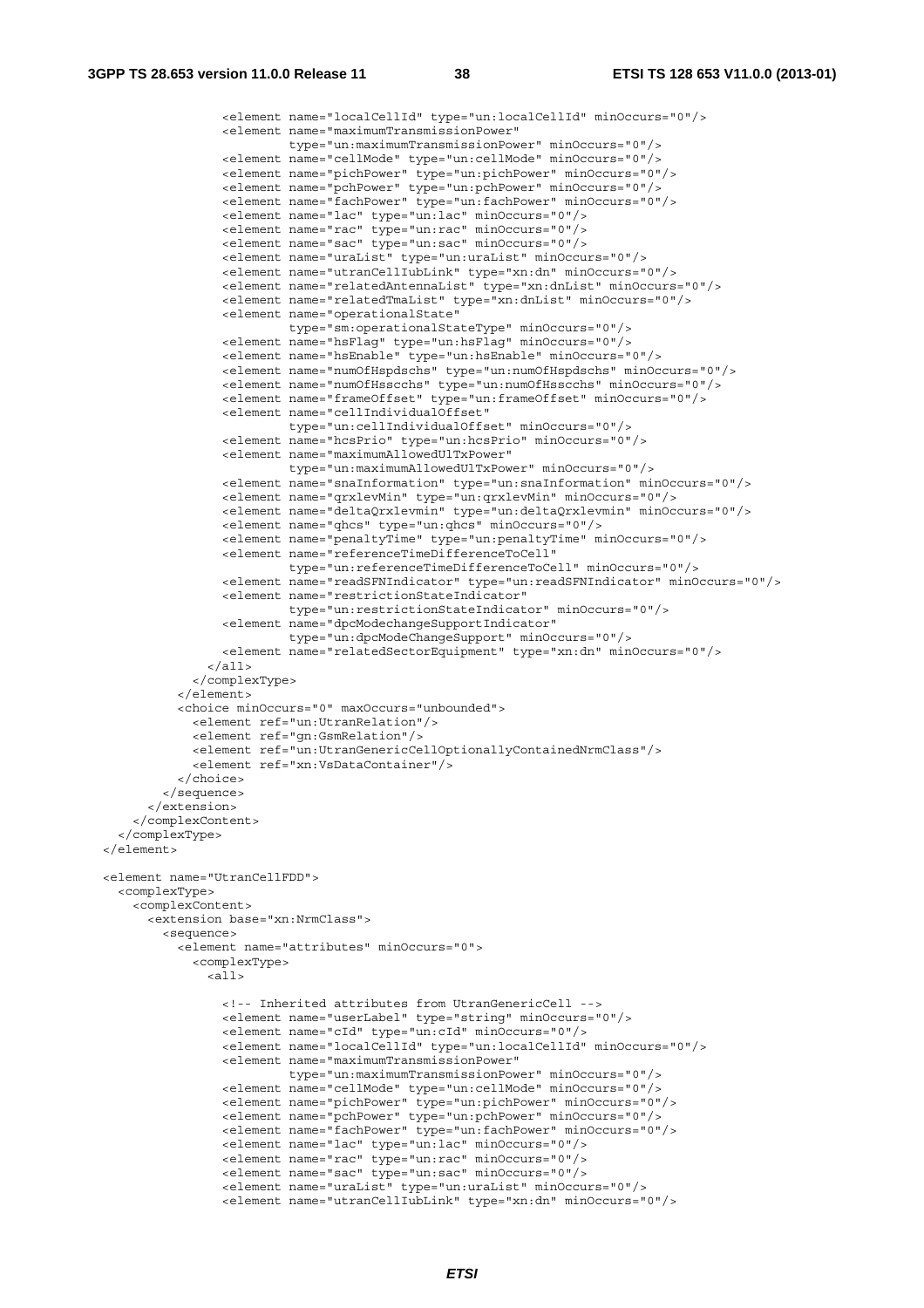```
 <element name="relatedAntennaList" type="xn:dnList" minOccurs="0"/> 
                   <element name="relatedTmaList" type="xn:dnList" minOccurs="0"/> 
                   <element name="operationalState" 
                            type="sm:operationalStateType" minOccurs="0"/> 
                   <element name="hsFlag" type="un:hsFlag" minOccurs="0"/> 
                   <element name="hsEnable" type="un:hsEnable" minOccurs="0"/> 
                   <element name="numOfHspdschs" type="un:numOfHspdschs" minOccurs="0"/> 
                   <element name="numOfHsscchs" type="un:numOfHsscchs" minOccurs="0"/> 
                   <element name="frameOffset" type="un:frameOffset" minOccurs="0"/> 
                   <element name="cellIndividualOffset" 
                            type="un:cellIndividualOffset" minOccurs="0"/> 
                   <element name="hcsPrio" type="un:hcsPrio" minOccurs="0"/> 
                   <element name="maximumAllowedUlTxPower" 
                            type="un:maximumAllowedUlTxPower" minOccurs="0"/> 
                   <element name="snaInformation" type="un:snaInformation" minOccurs="0"/> 
                   <element name="qrxlevMin" type="un:qrxlevMin" minOccurs="0"/> 
                   <element name="deltaQrxlevmin" type="un:deltaQrxlevmin" minOccurs="0"/> 
                   <element name="qhcs" type="un:qhcs" minOccurs="0"/> 
                   <element name="penaltyTime" type="un:penaltyTime" minOccurs="0"/> 
                   <element name="referenceTimeDifferenceToCell" 
                            type="un:referenceTimeDifferenceToCell" minOccurs="0"/> 
                   <element name="readSFNIndicator" type="un:readSFNIndicator" minOccurs="0"/> 
                   <element name="restrictionStateIndicator" 
                            type="un:restrictionStateIndicator" minOccurs="0"/> 
                   <element name="dpcModechangeSupportIndicator" 
                             type="un:dpcModeChangeSupport" minOccurs="0"/> 
                   <element name="relatedSectorEquipment" type="xn:dn" minOccurs="0"/> 
                   <!-- End of inherited attributes from UtranGenericCell --> 
 <element name="uarfcnUl" type="un:uarfcnAnyMode" minOccurs="0"/> 
 <element name="uarfcnDl" type="un:uarfcnAnyMode" minOccurs="0"/> 
                   <element name="primaryScramblingCode" type="un:primaryScramblingCode" 
                            minOccurs="0"/> 
                   <element name="primaryCpichPower" type="un:primaryCpichPower" minOccurs="0"/> 
                   <element name="primarySchPower" type="un:primarySchPower" minOccurs="0"/> 
                   <element name="secondarySchPower" type="un:secondarySchPower" minOccurs="0"/> 
                   <element name="bchPower" type="un:bchPower" minOccurs="0"/> 
                   <element name="aichPower" type="un:aichPower" minOccurs="0"/> 
                   <element name="qqualMin" type="un:qqualMin" minOccurs="0"/> 
                   <element name="cellCapabilityContainerFDD" type="un:cellCapabilityContainerFDD" 
                                 minOccurs="0"/> 
                   <element name="txDiversityIndicator" type="un:txDiversityIndicator" 
                                 minOccurs="0"/> 
                   <element name="temporaryOffset1" type="un:temporaryOffset1" minOccurs="0"/> 
                   <element name="temporaryOffset2" type="un:temporaryOffset2" minOccurs="0"/> 
                   <element name="sttdSupportIndicator" type="un:sttdSupport" minOccurs="0"/> 
                   <element name="closedLoopModelSupportIndicator" type="un:closedLoopMode1" 
                            minOccurs="0"/> 
                  \langleall> </complexType> 
             </element> 
             <choice minOccurs="0" maxOccurs="unbounded"> 
               <element ref="un:UtranRelation"/> 
               <element ref="gn:GsmRelation"/> 
               <element ref="un:UtranCellFDDOptionallyContainedNrmClass"/> 
               <element ref="xn:VsDataContainer"/> 
             </choice> 
           </sequence> 
         </extension> 
       </complexContent> 
     </complexType> 
   </element> 
<element name="UtranCellTDD" abstract="true"> 
     <complexType> 
       <complexContent> 
         <extension base="xn:NrmClass"> 
           <sequence> 
             <element name="attributes" minOccurs="0"> 
               <complexType> 
                 <all> 
                   <!-- Inherited attributes from UtranGenericCell --> 
                   <element name="userLabel" type="string" minOccurs="0"/> 
                   <element name="cId" type="un:cId" minOccurs="0"/> 
                   <element name="localCellId" type="un:localCellId" minOccurs="0"/> 
                   <element name="maximumTransmissionPower" 
                            type="un:maximumTransmissionPower" minOccurs="0"/>
```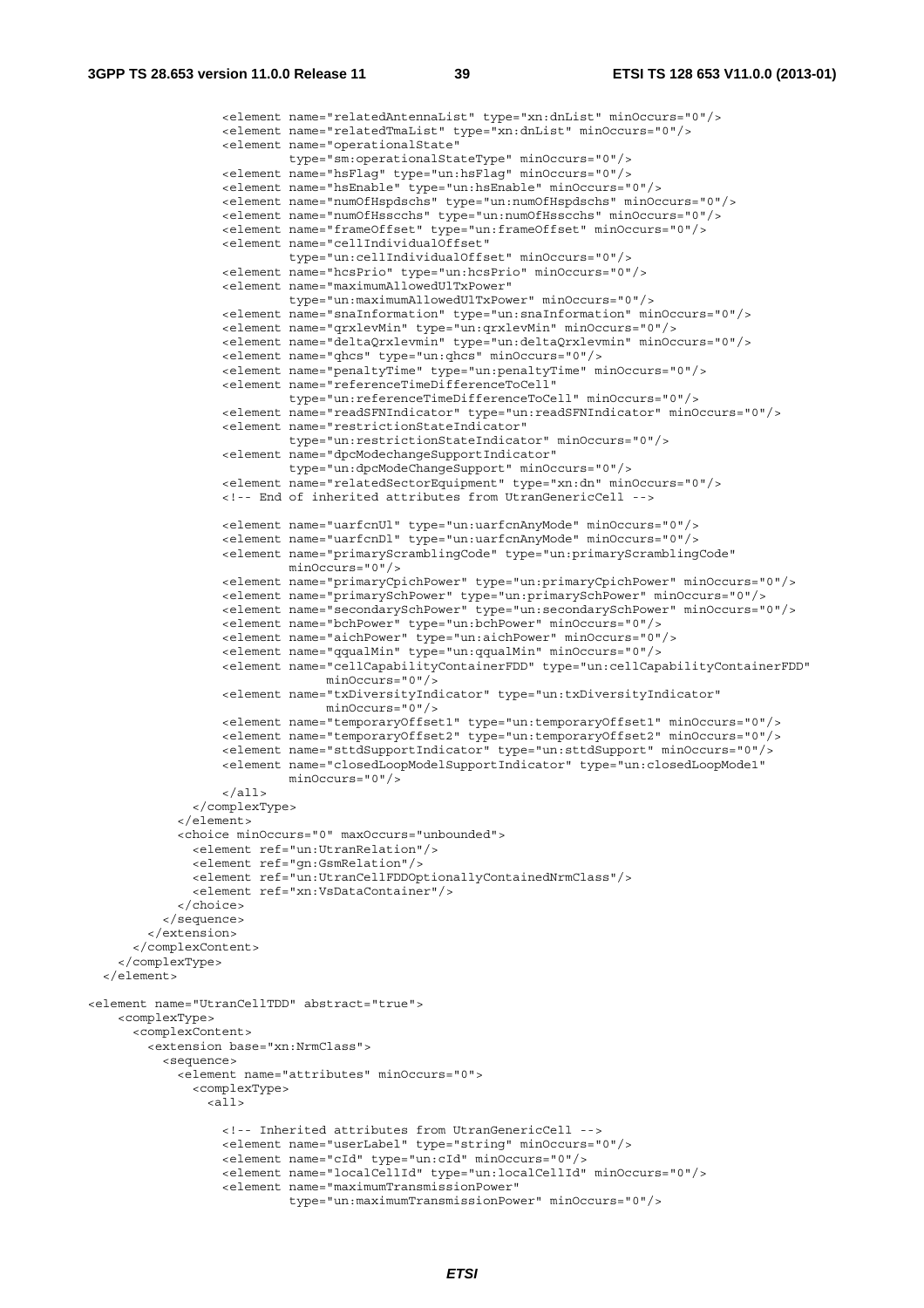```
 <element name="cellMode" type="un:cellMode" minOccurs="0"/> 
                    <element name="pichPower" type="un:pichPower" minOccurs="0"/> 
                    <element name="pchPower" type="un:pchPower" minOccurs="0"/> 
                    <element name="fachPower" type="un:fachPower" minOccurs="0"/> 
                    <element name="lac" type="un:lac" minOccurs="0"/> 
                    <element name="rac" type="un:rac" minOccurs="0"/> 
                    <element name="sac" type="un:sac" minOccurs="0"/> 
                    <element name="uraList" type="un:uraList" minOccurs="0"/> 
                    <element name="utranCellIubLink" type="xn:dn" minOccurs="0"/> 
                    <element name="relatedAntennaList" type="xn:dnList" minOccurs="0"/> 
                    <element name="relatedTmaList" type="xn:dnList" minOccurs="0"/> 
                    <element name="operationalState" 
                             type="sm:operationalStateType" minOccurs="0"/> 
                    <element name="hsFlag" type="un:hsFlag" minOccurs="0"/> 
                    <element name="hsEnable" type="un:hsEnable" minOccurs="0"/> 
                    <element name="numOfHspdschs" type="un:numOfHspdschs" minOccurs="0"/> 
                    <element name="numOfHsscchs" type="un:numOfHsscchs" minOccurs="0"/> 
                    <element name="frameOffset" type="un:frameOffset" minOccurs="0"/> 
                    <element name="cellIndividualOffset" 
                             type="un:cellIndividualOffset" minOccurs="0"/> 
                    <element name="hcsPrio" type="un:hcsPrio" minOccurs="0"/> 
                    <element name="maximumAllowedUlTxPower" 
                             type="un:maximumAllowedUlTxPower" minOccurs="0"/> 
                    <element name="snaInformation" type="un:snaInformation" minOccurs="0"/> 
                    <element name="qrxlevMin" type="un:qrxlevMin" minOccurs="0"/> 
                    <element name="deltaQrxlevmin" type="un:deltaQrxlevmin" minOccurs="0"/> 
                    <element name="qhcs" type="un:qhcs" minOccurs="0"/> 
                    <element name="penaltyTime" type="un:penaltyTime" minOccurs="0"/> 
                    <element name="referenceTimeDifferenceToCell" 
                             type="un:referenceTimeDifferenceToCell" minOccurs="0"/> 
                    <element name="readSFNIndicator" type="un:readSFNIndicator" minOccurs="0"/> 
                    <element name="restrictionStateIndicator" 
                             type="un:restrictionStateIndicator" minOccurs="0"/> 
                    <element name="dpcModechangeSupportIndicator" 
                             type="un:dpcModeChangeSupport" minOccurs="0"/> 
                    <element name="relatedSectorEquipment" type="xn:dn" minOccurs="0"/> 
                   <!-- End of inherited attributes from UtranGenericCell --> 
                    <element name="uarfcn" type="un:uarfcnAnyMode" minOccurs="0"/> 
                    <element name="cellParameterId" type="un:cellParameterId" minOccurs="0"/> 
                    <element name="primaryCcpchPower" type="un:primaryCcpchPower" minOccurs="0"/> 
                    <element name="cellCapabilityContainerTDD" type="un:cellCapabilityContainerTDD" 
                             minOccurs="0"/> 
                    <element name="sctdIndicator" type="un:sctdIndicator" minOccurs="0"/> 
                    <element name="dpchConstantValue" type="un:dpchConstantValue" minOccurs="0"/> 
                   </all> 
               </complexType> 
             </element> 
             <choice minOccurs="0" maxOccurs="unbounded"> 
               <element ref="un:UtranRelation"/> 
               <element ref="gn:GsmRelation"/> 
               <element ref="un:UtranCellTDDOptionallyContainedNrmClass"/> 
               <element ref="xn:VsDataContainer"/> 
             </choice> 
           </sequence> 
         </extension> 
       </complexContent> 
     </complexType> 
   </element> 
<element name="UtranCellTDDLcr"> 
     <complexType> 
       <complexContent> 
         <extension base="xn:NrmClass"> 
           <sequence> 
             <element name="attributes" minOccurs="0"> 
               <complexType> 
                \overline{c}all\overline{c} <!-- Inherited attributes from UtranGenericCell via UtranCellTDD --> 
                    <element name="userLabel" type="string" minOccurs="0"/> 
                    <element name="cId" type="un:cId" minOccurs="0"/> 
                    <element name="localCellId" type="un:localCellId" minOccurs="0"/> 
                    <element name="maximumTransmissionPower" 
                             type="un:maximumTransmissionPower" minOccurs="0"/> 
                    <element name="cellMode" type="un:cellMode" minOccurs="0"/> 
                    <element name="pichPower" type="un:pichPower" minOccurs="0"/> 
                    <element name="pchPower" type="un:pchPower" minOccurs="0"/>
```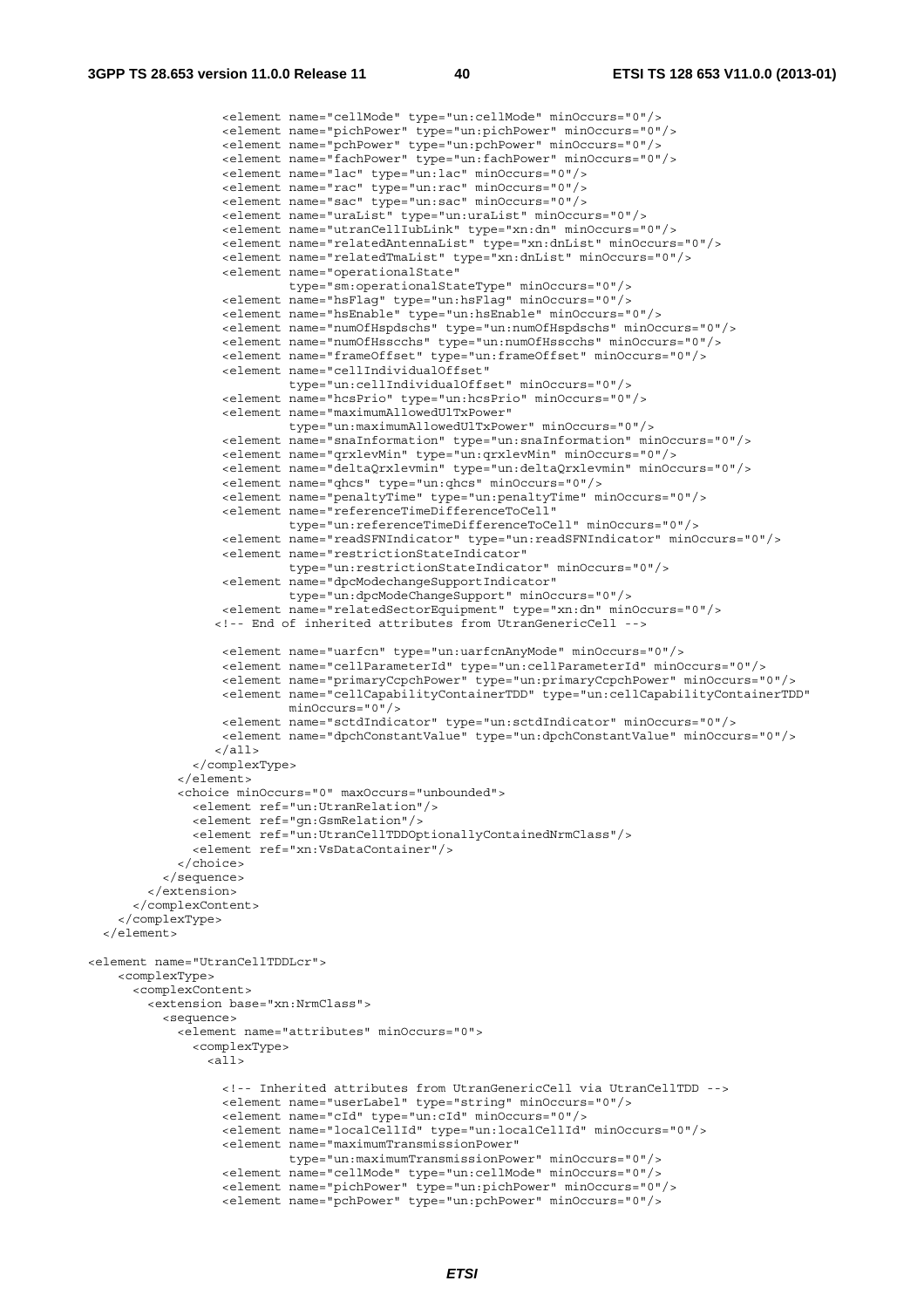<element name="fachPower" type="un:fachPower" minOccurs="0"/> <element name="lac" type="un:lac" minOccurs="0"/> <element name="rac" type="un:rac" minOccurs="0"/> <element name="sac" type="un:sac" minOccurs="0"/> <element name="uraList" type="un:uraList" minOccurs="0"/> <element name="utranCellIubLink" type="xn:dn" minOccurs="0"/> <element name="relatedAntennaList" type="xn:dnList" minOccurs="0"/> <element name="relatedTmaList" type="xn:dnList" minOccurs="0"/> <element name="operationalState" type="sm:operationalStateType" minOccurs="0"/> <element name="hsFlag" type="un:hsFlag" minOccurs="0"/> <element name="hsEnable" type="un:hsEnable" minOccurs="0"/> <element name="numOfHspdschs" type="un:numOfHspdschs" minOccurs="0"/> <element name="numOfHsscchs" type="un:numOfHsscchs" minOccurs="0"/> <element name="frameOffset" type="un:frameOffset" minOccurs="0"/> <element name="cellIndividualOffset" type="un:cellIndividualOffset" minOccurs="0"/> <element name="hcsPrio" type="un:hcsPrio" minOccurs="0"/> <element name="maximumAllowedUlTxPower" type="un:maximumAllowedUlTxPower" minOccurs="0"/> <element name="snaInformation" type="un:snaInformation" minOccurs="0"/> <element name="qrxlevMin" type="un:qrxlevMin" minOccurs="0"/> <element name="deltaQrxlevmin" type="un:deltaQrxlevmin" minOccurs="0"/> <element name="qhcs" type="un:qhcs" minOccurs="0"/> <element name="penaltyTime" type="un:penaltyTime" minOccurs="0"/> <element name="referenceTimeDifferenceToCell" type="un:referenceTimeDifferenceToCell" minOccurs="0"/> <element name="readSFNIndicator" type="un:readSFNIndicator" minOccurs="0"/> <element name="restrictionStateIndicator" type="un:restrictionStateIndicator" minOccurs="0"/> <element name="dpcModechangeSupportIndicator" type="un:dpcModeChangeSupport" minOccurs="0"/> <element name="relatedSectorEquipment" type="xn:dn" minOccurs="0"/> <!-- End of inherited attributes from UtranGenericCell via UtranCellTDD --> <!-- Inherited attributes from UtranCellTDD --> <element name="uarfcn" type="un:uarfcnAnyMode" minOccurs="0"/> <element name="cellParameterId" type="un:cellParameterId" minOccurs="0"/> <element name="primaryCcpchPower" type="un:primaryCcpchPower" minOccurs="0"/> <element name="cellCapabilityContainerTDD" type="un:cellCapabilityContainerTDD" minOccurs="0"/> <element name="sctdIndicator" type="un:sctdIndicator" minOccurs="0"/> <element name="dpchConstantValue" type="un:dpchConstantValue" minOccurs="0"/> <!-- End of inherited attributes from UtranCellTDD --> <element name="uarfcnLCRList" type="un:uarfcnLCRList" minOccurs="0"/> <element name="fpachPower" type="un:fpachPower" minOccurs="0"/> <element name="dwPchPower" type="un:dwPchPower" minOccurs="0"/> <element name="tstdIndicator" type="un:tstdIndicator" minOccurs="0"/> <element name="timeSlotLCRList" type="un:timeSlotLCRList" minOccurs="0"/>  $\langle$ all $\rangle$  </complexType> </element> <choice minOccurs="0" maxOccurs="unbounded"> <element ref="un:UtranRelation"/> <element ref="gn:GsmRelation"/> <element ref="un:UtranCellTDDLcrOptionallyContainedNrmClass"/> <element ref="xn:VsDataContainer"/> </choice> </sequence> </extension> </complexContent> </complexType> </element> <element name="UtranCellTDDHcr"> <complexType> <complexContent> <extension base="xn:NrmClass"> <sequence> <element name="attributes" minOccurs="0"> <complexType>  $\overline{c}$  <!-- Inherited attributes from UtranGenericCell via UtranCellTDD --> <element name="userLabel" type="string" minOccurs="0"/> <element name="cId" type="un:cId" minOccurs="0"/> <element name="localCellId" type="un:localCellId" minOccurs="0"/>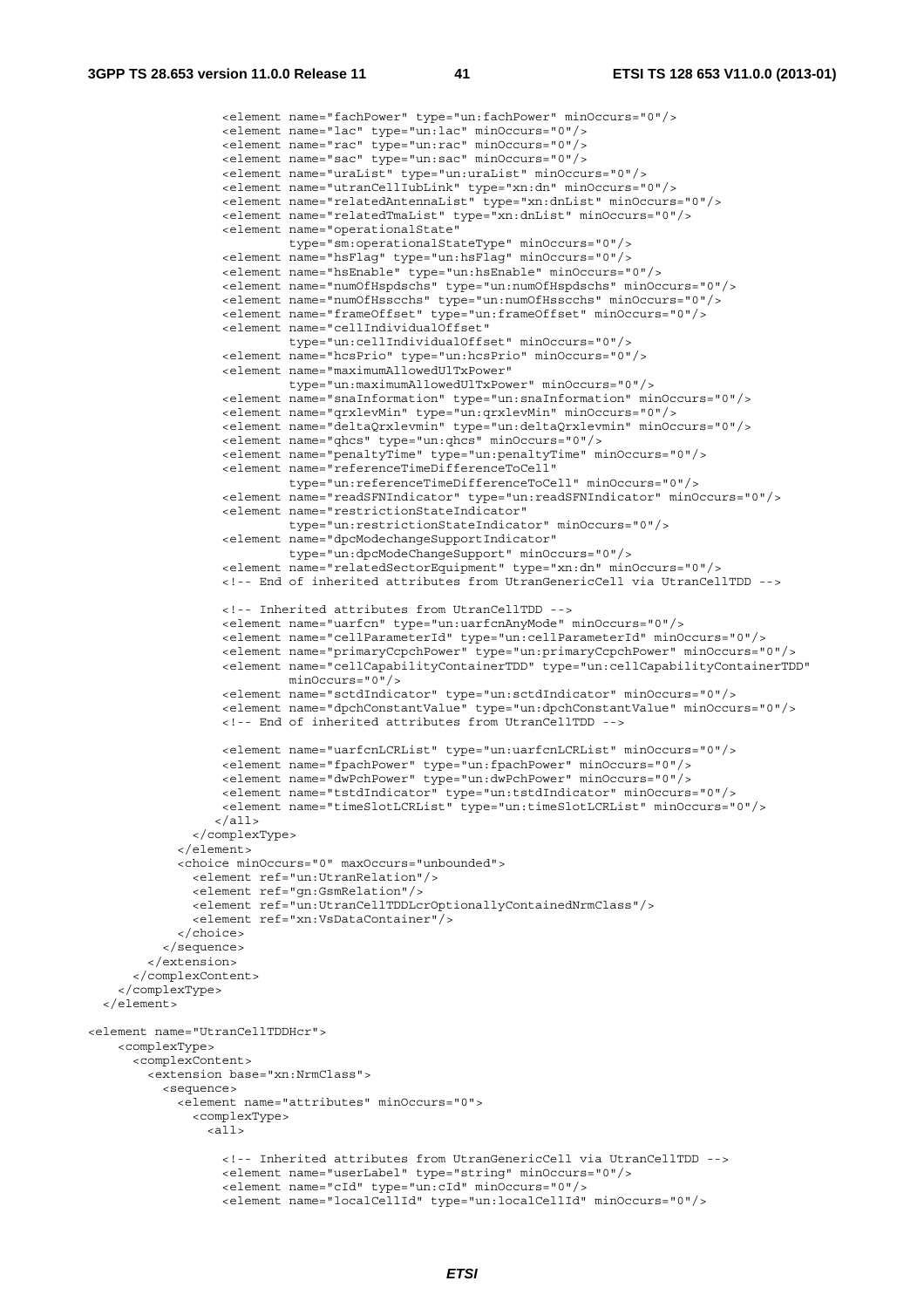```
 <element name="maximumTransmissionPower" 
                            type="un:maximumTransmissionPower" minOccurs="0"/> 
                   <element name="cellMode" type="un:cellMode" minOccurs="0"/> 
                   <element name="pichPower" type="un:pichPower" minOccurs="0"/> 
                   <element name="pchPower" type="un:pchPower" minOccurs="0"/> 
                   <element name="fachPower" type="un:fachPower" minOccurs="0"/> 
                   <element name="lac" type="un:lac" minOccurs="0"/> 
                   <element name="rac" type="un:rac" minOccurs="0"/> 
                   <element name="sac" type="un:sac" minOccurs="0"/> 
                   <element name="uraList" type="un:uraList" minOccurs="0"/> 
                   <element name="utranCellIubLink" type="xn:dn" minOccurs="0"/> 
                   <element name="relatedAntennaList" type="xn:dnList" minOccurs="0"/> 
                   <element name="relatedTmaList" type="xn:dnList" minOccurs="0"/> 
                   <element name="operationalState" 
                            type="sm:operationalStateType" minOccurs="0"/> 
                   <element name="hsFlag" type="un:hsFlag" minOccurs="0"/> 
                   <element name="hsEnable" type="un:hsEnable" minOccurs="0"/> 
                   <element name="numOfHspdschs" type="un:numOfHspdschs" minOccurs="0"/> 
                   <element name="numOfHsscchs" type="un:numOfHsscchs" minOccurs="0"/> 
                   <element name="frameOffset" type="un:frameOffset" minOccurs="0"/> 
                   <element name="cellIndividualOffset" 
                            type="un:cellIndividualOffset" minOccurs="0"/> 
                   <element name="hcsPrio" type="un:hcsPrio" minOccurs="0"/> 
                   <element name="maximumAllowedUlTxPower" 
                            type="un:maximumAllowedUlTxPower" minOccurs="0"/> 
                   <element name="snaInformation" type="un:snaInformation" minOccurs="0"/> 
                   <element name="qrxlevMin" type="un:qrxlevMin" minOccurs="0"/> 
                   <element name="deltaQrxlevmin" type="un:deltaQrxlevmin" minOccurs="0"/> 
                   <element name="qhcs" type="un:qhcs" minOccurs="0"/> 
                   <element name="penaltyTime" type="un:penaltyTime" minOccurs="0"/> 
                   <element name="referenceTimeDifferenceToCell" 
                            type="un:referenceTimeDifferenceToCell" minOccurs="0"/> 
                   <element name="readSFNIndicator" type="un:readSFNIndicator" minOccurs="0"/> 
                   <element name="restrictionStateIndicator" 
                            type="un:restrictionStateIndicator" minOccurs="0"/> 
                   <element name="dpcModechangeSupportIndicator" 
                            type="un:dpcModeChangeSupport" minOccurs="0"/> 
                   <element name="relatedSectorEquipment" type="xn:dn" minOccurs="0"/> 
                   <!-- End of inherited attributes from UtranGenericCell via UtranCellTDD --> 
                   <!-- Inherited attributes from UtranCellTDD --> 
                   <element name="uarfcn" type="un:uarfcnAnyMode" minOccurs="0"/> 
                   <element name="cellParameterId" type="un:cellParameterId" minOccurs="0"/> 
                   <element name="primaryCcpchPower" type="un:primaryCcpchPower" minOccurs="0"/> 
                   <element name="cellCapabilityContainerTDD" type="un:cellCapabilityContainerTDD" 
                           minOccurs="0"/> 
                   <element name="sctdIndicator" type="un:sctdIndicator" minOccurs="0"/> 
                   <element name="dpchConstantValue" type="un:dpchConstantValue" minOccurs="0"/> 
                   <!-- End of inherited attributes from UtranCellTDD --> 
                   <element name="schPower" type="un:schPower" minOccurs="0"/> 
                   <element name="temporaryOffset1" type="un:temporaryOffset1" minOccurs="0"/> 
 <element name="syncCase" type="un:syncCase" minOccurs="0"/> 
 <element name="timeSlotForSch" type="un:timeSlotForSch" minOccurs="0"/> 
                   <element name="schTimeSlot" type="un:schTimeSlot" minOccurs="0"/> 
                   <element name="timeSlotHCRList" type="un:timeSlotHCRList" minOccurs="0"/> 
                \langleall> </complexType> 
             </element> 
             <choice minOccurs="0" maxOccurs="unbounded"> 
               <element ref="un:UtranRelation"/> 
               <element ref="gn:GsmRelation"/> 
               <element ref="un:UtranCellTDDHcrOptionallyContainedNrmClass"/> 
               <element ref="xn:VsDataContainer"/> 
             </choice> 
           </sequence> 
         </extension> 
       </complexContent> 
    </complexType> 
  </element> 
  <element name="IubLink"> 
    <complexType> 
      <complexContent> 
         <extension base="xn:NrmClass"> 
           <sequence> 
             <element name="attributes" minOccurs="0"> 
               <complexType>
```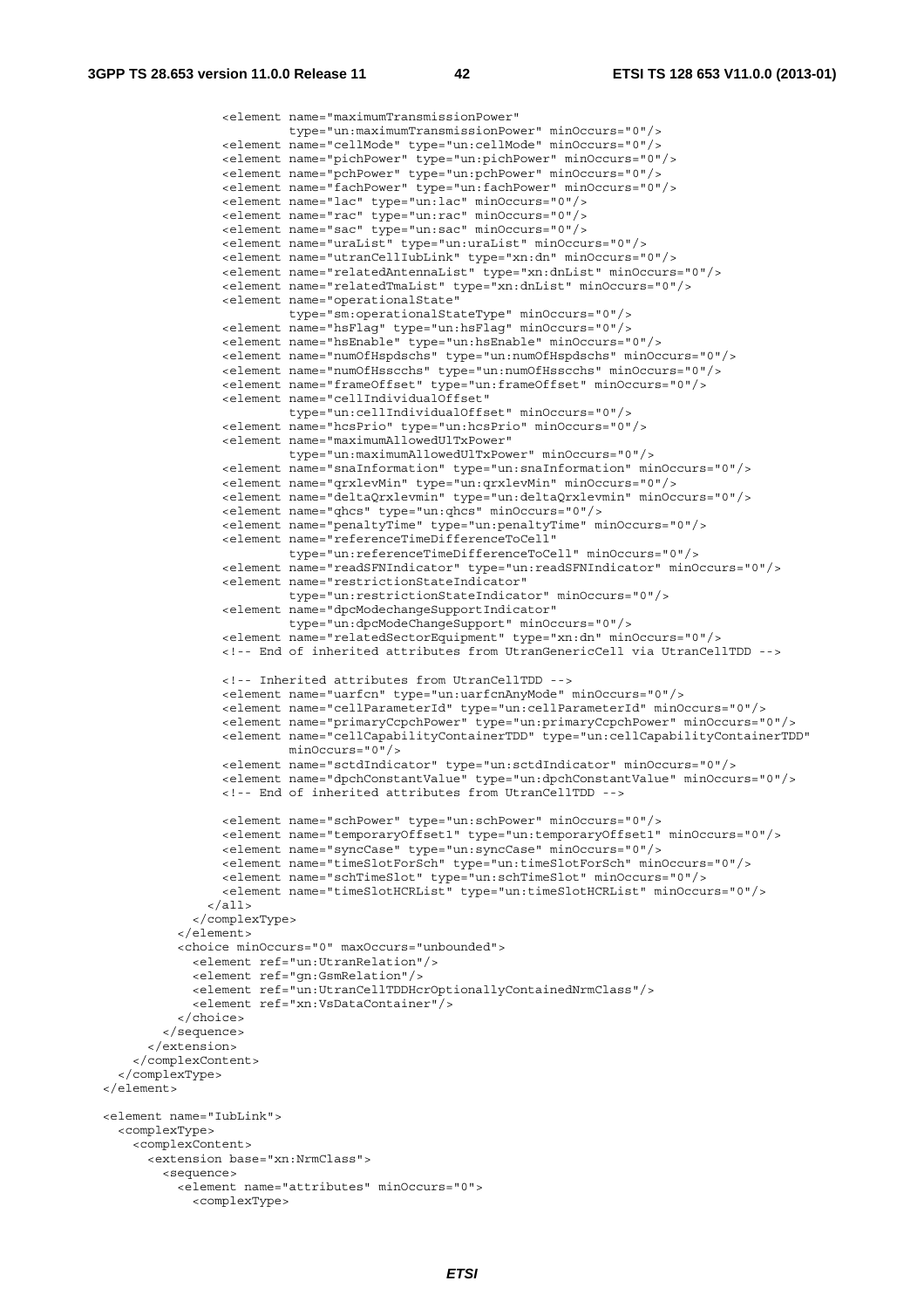```
 <all> 
                  <element name="userLabel" type="string" minOccurs="0"/> 
                  <element name="iubLinkUtranCell" type="xn:dnList" minOccurs="0"/> 
                  <element name="iubLinkATMChannelTerminationPoint" type="xn:dn" minOccurs="0"/> 
                  <element name="iubLinkNodeBFunction" type="xn:dn" minOccurs="0"/> 
               \langleall\rangle </complexType> 
           </element> 
           <choice minOccurs="0" maxOccurs="unbounded"> 
              <element ref="un:IubLinkOptionallyContainedNrmClass"/> 
              <element ref="xn:VsDataContainer"/> 
           </choice> 
         </sequence> 
       </extension> 
     </complexContent> 
   </complexType> 
 </element> 
 <element name="UtranRelation"> 
   <complexType> 
     <complexContent> 
       <extension base="xn:NrmClass"> 
         <sequence> 
           <element name="attributes" minOccurs="0"> 
             <complexType> 
                <all> 
                  <element name="adjacentCell" type="xn:dn" minOccurs="0"/> 
               \epsilon/all> </complexType> 
          \ge/element\sim <choice minOccurs="0" maxOccurs="unbounded"> 
             <element ref="un:UtranRelationOptionallyContainedNrmClass"/> 
              <element ref="xn:VsDataContainer"/> 
           </choice> 
         </sequence> 
       </extension> 
     </complexContent> 
   </complexType> 
 </element> 
 <element 
  name="ExternalUtranGenericCell" abstract="true" 
\sim <complexType> 
     <complexContent> 
       <extension base="xn:NrmClass"> 
         <sequence> 
           <element name="attributes" minOccurs="0"> 
              <complexType> 
               \overline{all} <element name="userLabel" type="string" minOccurs="0"/> 
                  <element name="cId" type="un:cId" minOccurs="0"/> 
                  <element name="mcc" type="string" minOccurs="0"/> 
                  <element name="mnc" type="string" minOccurs="0"/> 
                  <element name="rncId" type="string" minOccurs="0"/> 
                  <element name="cellMode" type="un:cellMode" minOccurs="0"/> 
                  <element name="lac" type="un:lac" minOccurs="0"/> 
                  <element name="rac" type="un:rac" minOccurs="0"/> 
                  <element name="controllingRnc" type="xn:dn" minOccurs="0"/> 
                  <element name="hsFlag" type="un:hsFlag" minOccurs="0"/> 
                  <element name="frameOffset" type="un:frameOffset" minOccurs="0"/> 
                  <element name="cellIndividualOffset" type="un:cellIndividualOffset" 
                          minOccurs="0"/> 
                  <element name="hcsPrio" type="un:hcsPrio" minOccurs="0"/> 
                  <element name="maximumAllowedUlTxPower" type="un:maximumAllowedUlTxPower" 
                           minOccurs="0"/> 
                  <element name="snaInformation" type="un:snaInformation" minOccurs="0"/> 
                  <element name="qrxlevMin" type="un:qrxlevMin" minOccurs="0"/> 
                  <element name="deltaQrxlevmin" type="un:deltaQrxlevmin" minOccurs="0"/> 
                  <element name="qhcs" type="un:qhcs" minOccurs="0"/> 
                  <element name="penaltyTime" type="un:penaltyTime" minOccurs="0"/> 
                  <element name="referenceTimeDifferenceToCell" 
                           type="un:referenceTimeDifferenceToCell" minOccurs="0"/> 
                  <element name="readSFNIndicator" type="un:readSFNIndicator" minOccurs="0"/> 
                  <element name="restrictionStateIndicator" type="un:restrictionStateIndicator" 
                           minOccurs="0"/> 
                  <element name="dpcModeChangeSupportIndicator" type="un:dpcModeChangeSupport" 
                           minOccurs="0"/>
```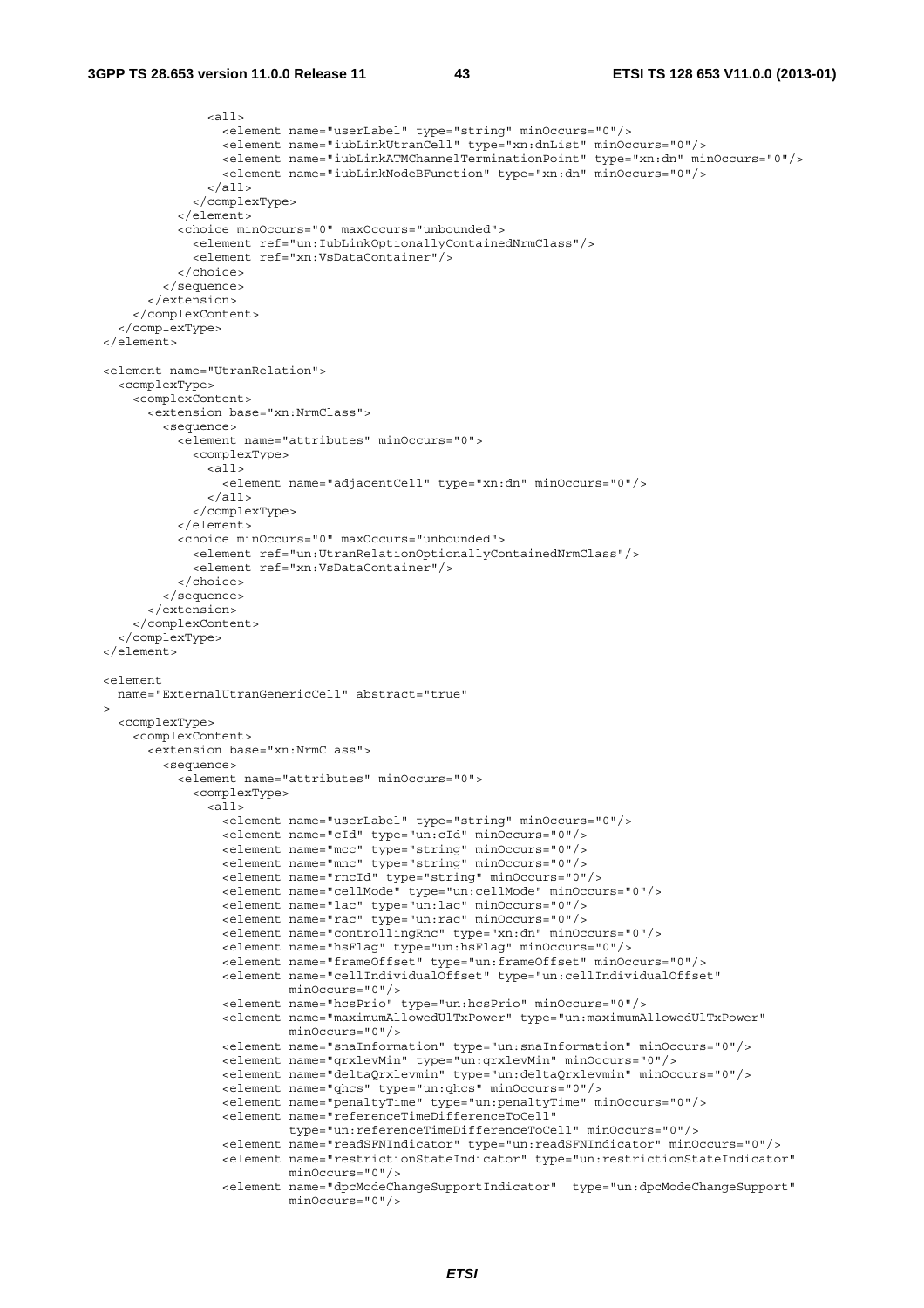```
\langleall> </complexType> 
             </element> 
             <choice minOccurs="0" maxOccurs="unbounded"> 
               <element ref="un:ExternalUtranGenericCellOptionallyContainedNrmClass"/> 
               <element ref="xn:VsDataContainer"/> 
            \alpha </sequence> 
         </extension> 
       </complexContent> 
     </complexType> 
  </element> 
  <element 
    name="ExternalUtranCellFDD" 
    substitutionGroup="xn:SubNetworkOptionallyContainedNrmClass" 
\rightarrow <complexType> 
       <complexContent> 
         <extension base="xn:NrmClass"> 
           <sequence> 
             <element name="attributes" minOccurs="0"> 
               <complexType> 
                 <all> 
                   <!-- Inherited attributes from ExternalUtranGenericCell --> 
                   <element name="userLabel" type="string" minOccurs="0"/> 
                   <element name="cId" type="un:cId" minOccurs="0"/> 
                   <element name="mcc" type="string" minOccurs="0"/> 
                   <element name="mnc" type="string" minOccurs="0"/> 
                   <element name="rncId" type="string" minOccurs="0"/> 
                   <element name="cellMode" type="un:cellMode" minOccurs="0"/> 
                   <element name="lac" type="un:lac" minOccurs="0"/> 
                   <element name="rac" type="un:rac" minOccurs="0"/> 
                   <element name="controllingRnc" type="xn:dn" minOccurs="0"/> 
                   <element name="hsFlag" type="un:hsFlag" minOccurs="0"/> 
                   <element name="frameOffset" type="un:frameOffset" minOccurs="0"/> 
                   <element name="cellIndividualOffset" type="un:cellIndividualOffset" 
                            minOccurs="0"/> 
                   <element name="hcsPrio" type="un:hcsPrio" minOccurs="0"/> 
                   <element name="maximumAllowedUlTxPower" type="un:maximumAllowedUlTxPower" 
                            minOccurs="0"/> 
                   <element name="snaInformation" type="un:snaInformation" minOccurs="0"/> 
                   <element name="qrxlevMin" type="un:qrxlevMin" minOccurs="0"/> 
                   <element name="deltaQrxlevmin" type="un:deltaQrxlevmin" minOccurs="0"/> 
                   <element name="qhcs" type="un:qhcs" minOccurs="0"/> 
                   <element name="penaltyTime" type="un:penaltyTime" minOccurs="0"/> 
                   <element name="referenceTimeDifferenceToCell" 
                             type="un:referenceTimeDifferenceToCell" minOccurs="0"/> 
                   <element name="readSFNIndicator" type="un:readSFNIndicator" minOccurs="0"/> 
                   <element name="restrictionStateIndicator" type="un:restrictionStateIndicator" 
                            minOccurs="0"/> 
                   <element name="dpcModeChangeSupportIndicator" type="un:dpcModeChangeSupport" 
                             minOccurs="0"/> 
                   <!-- End of inherited attributes from ExternalUtranGenericCell --> 
                   <element name="uarfcnUl" type="un:uarfcnAnyMode" minOccurs="0"/> 
                   <element name="uarfcnDl" type="un:uarfcnAnyMode" minOccurs="0"/> 
                   <element name="primaryScramblingCode" type="un:primaryScramblingCode" 
                           minOccurs="0"/>
                   <element name="primaryCpichPower" type="un:primaryCpichPower" minOccurs="0"/> 
                   <element name="aichPower" type="un:aichPower" minOccurs="0"/> 
                   <element name="qqualMin" type="un:qqualMin" minOccurs="0"/> 
                   <element name="cellCapabilityContainerFDD" type="un:cellCapabilityContainerFDD" 
                           minOc^{max} = "0" /s <element name="txDiversityIndicator" type="un:txDiversityIndicator" 
                             minOccurs="0"/> 
                   <element name="temporaryOffset1" type="un:temporaryOffset1" minOccurs="0"/> 
                   <element name="temporaryOffset2" type="un:temporaryOffset2" minOccurs="0"/> 
                   <element name="sttdSupportIndicator" type="un:sttdSupport" minOccurs="0"/> 
                   <element name="closedLoopMode1SupportIndicator" type="un:closedLoopMode1" 
                            minOccurs="0"/> 
                  \langleall\rangle </complexType> 
             </element> 
             <choice minOccurs="0" maxOccurs="unbounded"> 
               <element ref="un:ExternalUtranCellFDDOptionallyContainedNrmClass"/> 
               <element ref="xn:VsDataContainer"/>
```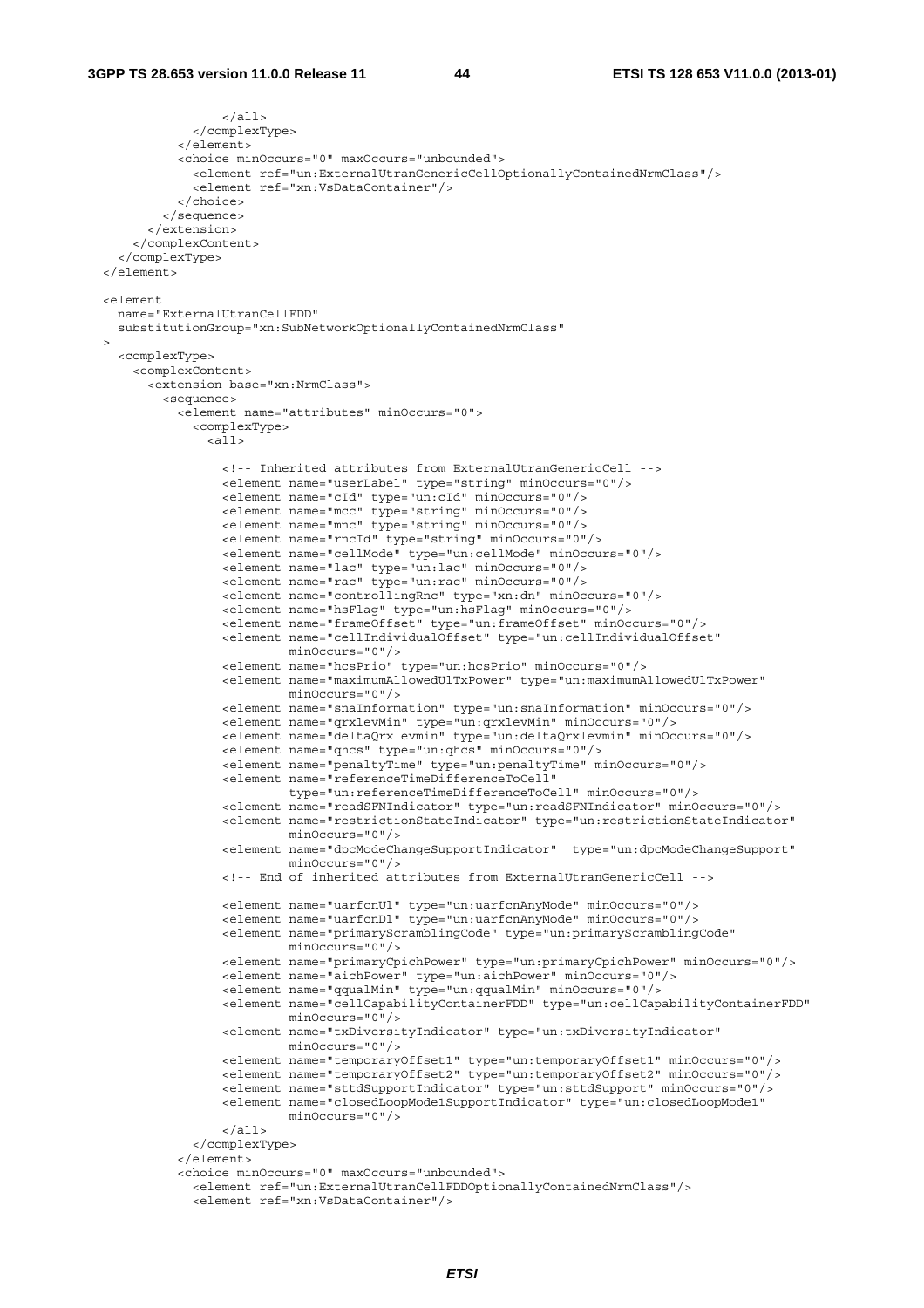```
 </choice> 
           </sequence> 
         </extension> 
       </complexContent> 
     </complexType> 
   </element> 
  <element 
    name="ExternalUtranCellTDD" abstract="true" 
\rightarrow <complexType> 
       <complexContent> 
         <extension base="xn:NrmClass"> 
           <sequence> 
             <element name="attributes" minOccurs="0"> 
               <complexType> 
                \leq alls
                   <!-- Inherited attributes from ExternalUtranGenericCell --> 
                   <element name="userLabel" type="string" minOccurs="0"/> 
                   <element name="cId" type="un:cId" minOccurs="0"/> 
                   <element name="mcc" type="string" minOccurs="0"/> 
                   <element name="mnc" type="string" minOccurs="0"/> 
                   <element name="rncId" type="string" minOccurs="0"/> 
                   <element name="cellMode" type="un:cellMode" minOccurs="0"/> 
                   <element name="lac" type="un:lac" minOccurs="0"/> 
                   <element name="rac" type="un:rac" minOccurs="0"/> 
                   <element name="controllingRnc" type="xn:dn" minOccurs="0"/> 
                   <element name="hsFlag" type="un:hsFlag" minOccurs="0"/> 
                   <element name="frameOffset" type="un:frameOffset" minOccurs="0"/> 
                   <element name="cellIndividualOffset" type="un:cellIndividualOffset" 
                            minOccurs="0"/> 
                   <element name="hcsPrio" type="un:hcsPrio" minOccurs="0"/> 
                   <element name="maximumAllowedUlTxPower" type="un:maximumAllowedUlTxPower" 
                            minOccurs="0"/> 
                   <element name="snaInformation" type="un:snaInformation" minOccurs="0"/> 
                   <element name="qrxlevMin" type="un:qrxlevMin" minOccurs="0"/> 
                   <element name="deltaQrxlevmin" type="un:deltaQrxlevmin" minOccurs="0"/> 
                   <element name="qhcs" type="un:qhcs" minOccurs="0"/> 
                   <element name="penaltyTime" type="un:penaltyTime" minOccurs="0"/> 
                   <element name="referenceTimeDifferenceToCell" 
                             type="un:referenceTimeDifferenceToCell" minOccurs="0"/> 
                   <element name="readSFNIndicator" type="un:readSFNIndicator" minOccurs="0"/> 
                   <element name="restrictionStateIndicator" type="un:restrictionStateIndicator" 
                            minOccurs="0"/> 
                   <element name="dpcModeChangeSupportIndicator" type="un:dpcModeChangeSupport" 
                             minOccurs="0"/> 
                   <!-- End of inherited attributes from ExternalUtranGenericCell --> 
                   <element name="uarfcn" type="un:uarfcnAnyMode" minOccurs="0"/> 
                   <element name="cellParameterId" type="un:cellParameterId" minOccurs="0"/> 
                   <element name="primaryCcpchPower" type="un:primaryCcpchPower" minOccurs="0"/> 
                   <element name="cellCapabilityContainerTDD" 
                             type="un:cellCapabilityContainerTDD" minOccurs="0"/> 
                   <element name="sctdIndicator" type="un:sctdIndicator" minOccurs="0"/> 
                   <element name="dpchConstantValue" type="un:dpchConstantValue" minOccurs="0"/> 
                \langleall> </complexType> 
             </element> 
             <choice minOccurs="0" maxOccurs="unbounded"> 
               <element ref="un:ExternalUtranCellTDDOptionallyContainedNrmClass"/> 
               <element ref="xn:VsDataContainer"/> 
             </choice> 
           </sequence> 
         </extension> 
       </complexContent> 
     </complexType> 
  </element> 
  <element 
    name="ExternalUtranCellTDDHcr" 
    substitutionGroup="xn:SubNetworkOptionallyContainedNrmClass" 
\rightarrow <complexType> 
      <complexContent> 
         <extension base="xn:NrmClass"> 
           <sequence> 
             <element name="attributes" minOccurs="0">
```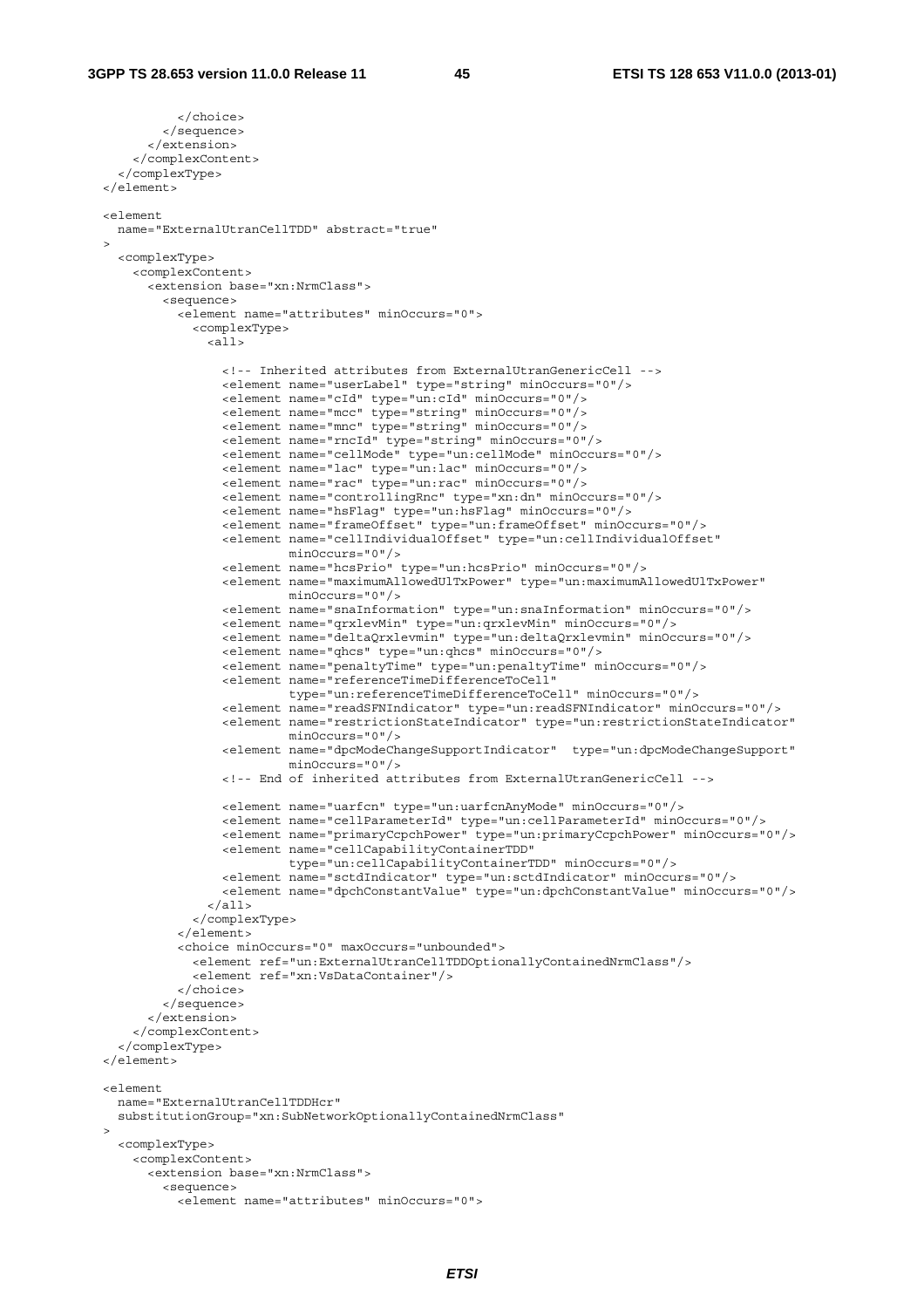```
 <complexType> 
                <sub>all></sub></sub>
                   <!--Inherited attributes from ExternalUtranGenericCell via ExternalUtranCellTDD--> 
                   <element name="userLabel" type="string" minOccurs="0"/> 
                   <element name="cId" type="un:cId" minOccurs="0"/> 
 <element name="mcc" type="string" minOccurs="0"/> 
 <element name="mnc" type="string" minOccurs="0"/> 
                   <element name="rncId" type="string" minOccurs="0"/> 
                   <element name="cellMode" type="un:cellMode" minOccurs="0"/> 
                   <element name="lac" type="un:lac" minOccurs="0"/> 
                   <element name="rac" type="un:rac" minOccurs="0"/> 
                   <element name="controllingRnc" type="xn:dn" minOccurs="0"/> 
                   <element name="hsFlag" type="un:hsFlag" minOccurs="0"/> 
                   <element name="frameOffset" type="un:frameOffset" minOccurs="0"/> 
                   <element name="cellIndividualOffset" type="un:cellIndividualOffset" 
 minOccurs="0"/> 
 <element name="hcsPrio" type="un:hcsPrio" minOccurs="0"/> 
                   <element name="maximumAllowedUlTxPower" type="un:maximumAllowedUlTxPower" 
                            minOccurs="0"/> 
                   <element name="snaInformation" type="un:snaInformation" minOccurs="0"/> 
                   <element name="qrxlevMin" type="un:qrxlevMin" minOccurs="0"/> 
                   <element name="deltaQrxlevmin" type="un:deltaQrxlevmin" minOccurs="0"/> 
                   <element name="qhcs" type="un:qhcs" minOccurs="0"/> 
                   <element name="penaltyTime" type="un:penaltyTime" minOccurs="0"/> 
                   <element name="referenceTimeDifferenceToCell" 
                           type="un:referenceTimeDifferenceToCell" minOccurs="0"/> 
                   <element name="readSFNIndicator" type="un:readSFNIndicator" minOccurs="0"/> 
                   <element name="restrictionStateIndicator" type="un:restrictionStateIndicator" 
                            minOccurs="0"/> 
                   <element name="dpcModeChangeSupportIndicator" type="un:dpcModeChangeSupport" 
                            minOccurs="0"/> 
                   <!-- End of inherited attributes from ExternalUtranGenericCell --> 
                   <!-- Inherited attributes from ExternalUtranCellTDD --> 
                   <element name="uarfcn" type="un:uarfcnAnyMode" minOccurs="0"/> 
 <element name="cellParameterId" type="un:cellParameterId" minOccurs="0"/> 
 <element name="primaryCcpchPower" type="un:primaryCcpchPower" minOccurs="0"/> 
                   <element name="cellCapabilityContainerTDD" 
                            type="un:cellCapabilityContainerTDD" minOccurs="0"/> 
                   <element name="sctdIndicator" type="un:sctdIndicator" minOccurs="0"/> 
                   <element name="dpchConstantValue" type="un:dpchConstantValue" minOccurs="0"/> 
                   <!-- End of inherited attributes from ExternalUtranCellTDD --> 
                   <element name="temporaryOffset1" type="un:temporaryOffset1" minOccurs="0"/> 
                   <element name="syncCase" type="un:syncCase" minOccurs="0"/> 
                   <element name="timeSlotForSch" type="un:timeSlotForSch" minOccurs="0"/> 
                   <element name="schTimeSlot" type="un:schTimeSlot" minOccurs="0"/> 
                   <element name="timeSlotHCRList" type="un:timeSlotHCRList" minOccurs="0"/> 
                \langleall> </complexType> 
            \epsilon/element>
             <choice minOccurs="0" maxOccurs="unbounded"> 
               <element ref="un:ExternalUtranCellTDDHcrOptionallyContainedNrmClass"/> 
               <element ref="xn:VsDataContainer"/> 
             </choice> 
           </sequence> 
        </extension> 
      </complexContent> 
    </complexType> 
  </element> 
  <element 
    name="ExternalUtranCellTDDLcr" 
    substitutionGroup="xn:SubNetworkOptionallyContainedNrmClass" 
\rightarrow <complexType> 
      <complexContent> 
        <extension base="xn:NrmClass"> 
          <sequence> 
            <element name="attributes" minOccurs="0"> 
              <complexType> 
                 <all> 
                   <!--Inherited attributes from ExternalUtranGenericCell via ExternalUtranCellTDD--> 
                   <element name="userLabel" type="string" minOccurs="0"/> 
                   <element name="cId" type="un:cId" minOccurs="0"/> 
                   <element name="mcc" type="string" minOccurs="0"/>
```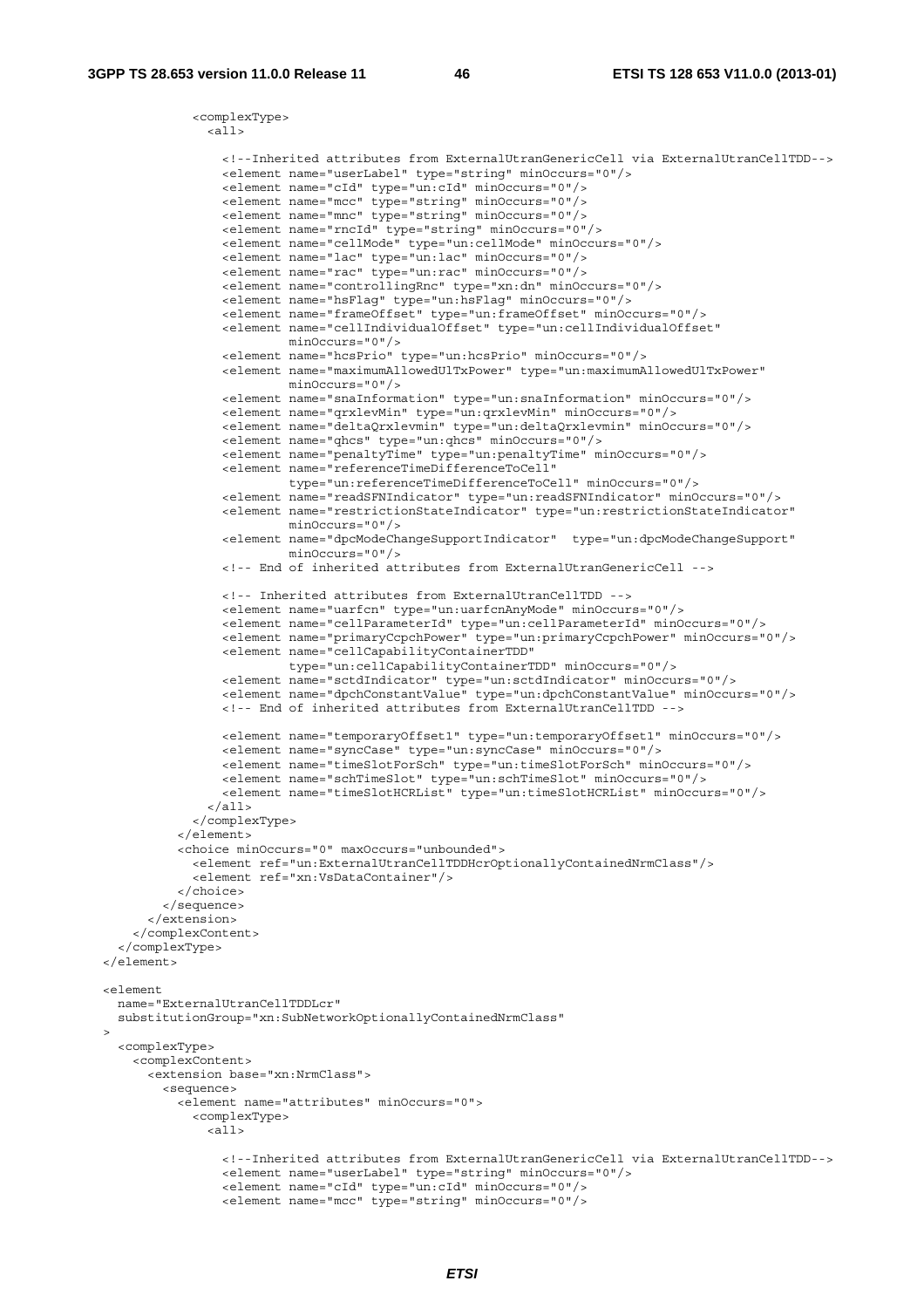```
 <element name="mnc" type="string" minOccurs="0"/> 
                    <element name="rncId" type="string" minOccurs="0"/> 
                    <element name="cellMode" type="un:cellMode" minOccurs="0"/> 
 <element name="lac" type="un:lac" minOccurs="0"/> 
 <element name="rac" type="un:rac" minOccurs="0"/> 
                    <element name="controllingRnc" type="xn:dn" minOccurs="0"/> 
                    <element name="hsFlag" type="un:hsFlag" minOccurs="0"/> 
                    <element name="frameOffset" type="un:frameOffset" minOccurs="0"/> 
                    <element name="cellIndividualOffset" type="un:cellIndividualOffset" 
                             minOccurs="0"/> 
                    <element name="hcsPrio" type="un:hcsPrio" minOccurs="0"/> 
                    <element name="maximumAllowedUlTxPower" type="un:maximumAllowedUlTxPower" 
                             minOccurs="0"/> 
                    <element name="snaInformation" type="un:snaInformation" minOccurs="0"/> 
                    <element name="qrxlevMin" type="un:qrxlevMin" minOccurs="0"/> 
                    <element name="deltaQrxlevmin" type="un:deltaQrxlevmin" minOccurs="0"/> 
                    <element name="qhcs" type="un:qhcs" minOccurs="0"/> 
                    <element name="penaltyTime" type="un:penaltyTime" minOccurs="0"/> 
                    <element name="referenceTimeDifferenceToCell" 
                             type="un:referenceTimeDifferenceToCell" minOccurs="0"/> 
                    <element name="readSFNIndicator" type="un:readSFNIndicator" minOccurs="0"/> 
                    <element name="restrictionStateIndicator" type="un:restrictionStateIndicator" 
                             minOccurs="0"/> 
                    <element name="dpcModeChangeSupportIndicator" type="un:dpcModeChangeSupport" 
                             minOccurs="0"/> 
                    <!-- End of inherited attributes from ExternalUtranGenericCell --> 
                    <!-- Inherited attributes from ExternalUtranCellTDD --> 
                    <element name="uarfcn" type="un:uarfcnAnyMode" minOccurs="0"/> 
                    <element name="cellParameterId" type="un:cellParameterId" minOccurs="0"/> 
                    <element name="primaryCcpchPower" type="un:primaryCcpchPower" minOccurs="0"/> 
                    <element name="cellCapabilityContainerTDD" 
                             type="un:cellCapabilityContainerTDD" minOccurs="0"/> 
                    <element name="sctdIndicator" type="un:sctdIndicator" minOccurs="0"/> 
                    <element name="dpchConstantValue" type="un:dpchConstantValue" minOccurs="0"/> 
                    <!-- End of inherited attributes from ExternalUtranCellTDD --> 
                    <element name="tstdIndicator" type="un:tstdIndicator" minOccurs="0"/> 
                    <element name="timeSlotLCRList" type="un:timeSlotLCRList" minOccurs="0"/> 
                  </all> 
                </complexType> 
             </element> 
             <choice minOccurs="0" maxOccurs="unbounded"> 
               <element ref="un:ExternalUtranCellTDDLcrOptionallyContainedNrmClass"/> 
               <element ref="xn:VsDataContainer"/> 
             </choice> 
           </sequence> 
         </extension> 
       </complexContent> 
     </complexType> 
   </element> 
\geq \alphal \alpham\alphant
  name="ExternalRncFunction" 
  substitutionGroup="xn:SubNetworkOptionallyContainedNrmClass" 
\ddot{\phantom{1}} <complexType> 
       <complexContent> 
         <extension base="xn:NrmClass"> 
           <sequence> 
             <element name="attributes" minOccurs="0"> 
               <complexType> 
                 <all> 
                    <element name="userLabel" type="string" minOccurs="0"/> 
                    <element name="mcc" type="string" minOccurs="0"/> 
                    <element name="mnc" type="string" minOccurs="0"/> 
                    <element name="rncId" type="string" minOccurs="0"/> 
                    <element name="controlledCellList" type="xn:dnList" minOccurs="0"/> 
                \langleall> </complexType> 
             </element> 
             <choice minOccurs="0" maxOccurs="unbounded"> 
               <element ref="un:ExternalUtranCellFDD"/> 
               <element ref="un:ExternalUtranCellTDDHcr"/> 
               <element ref="un:ExternalUtranCellTDDLcr"/> 
               <element ref="un:ExternalRncFunctionOptionallyContainedNrmClass"/> 
               <element ref="xn:VsDataContainer"/> 
             </choice>
```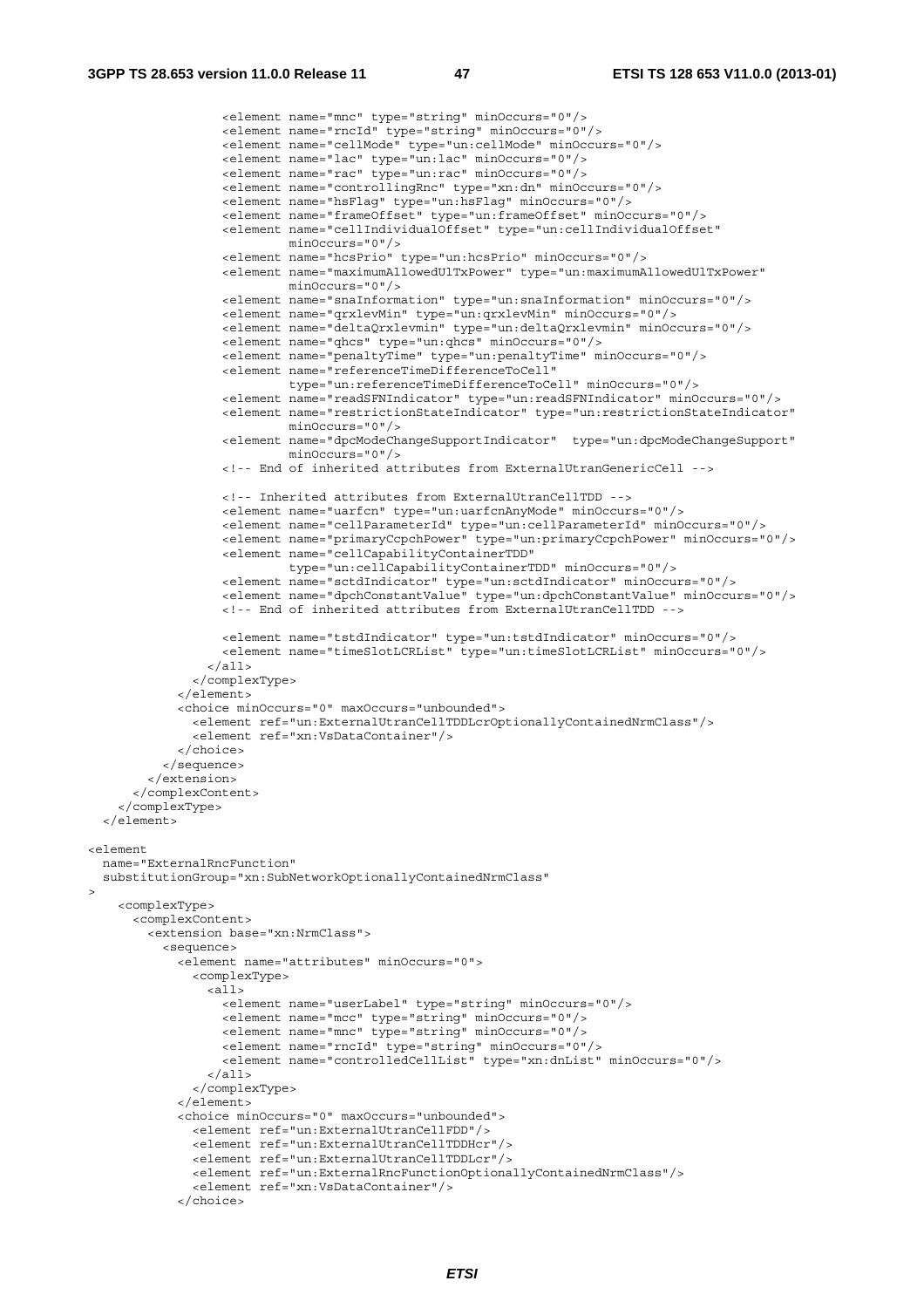```
 </sequence> 
         </extension> 
       </complexContent> 
     </complexType> 
  </element> 
  <element name="EP_Iur"> 
    <complexType> 
       <complexContent> 
         <extension base="xn:NrmClass"> 
           <sequence> 
             <element name="attributes" minOccurs="0"> 
               <complexType> 
                \overline{all} <element name="connectedRncId" type="string" minOccurs="0"/> 
                 </all> 
               </complexType> 
             </element> 
           </sequence> 
         </extension> 
       </complexContent> 
    </complexType> 
   </element> 
 <element name="RncFunctionOptionallyContainedNrmClass" type="xn:NrmClass" abstract="true"/> 
 <element name="NodeBFunctionOptionallyContainedNrmClass" type="xn:NrmClass" abstract="true"/> 
  <element name="UtranGenericCellOptionallyContainedNrmClass" type="xn:NrmClass" abstract="true"/> 
 <element name="UtranCellFDDOptionallyContainedNrmClass" type="xn:NrmClass" abstract="true"/> 
 <element name="UtranCellTDDOptionallyContainedNrmClass" type="xn:NrmClass" abstract="true"/> 
 <element name="UtranCellTDDLcrOptionallyContainedNrmClass" type="xn:NrmClass" abstract="true"/> 
 <element name="UtranCellTDDHcrOptionallyContainedNrmClass" type="xn:NrmClass" abstract="true"/> 
  <element name="IubLinkOptionallyContainedNrmClass" type="xn:NrmClass" abstract="true"/> 
  <element name="UtranRelationOptionallyContainedNrmClass" type="xn:NrmClass" abstract="true"/> 
  <element name="ExternalUtranGenericCellOptionallyContainedNrmClass" 
           type="xn:NrmClass" abstract="true"/> 
  <element name="ExternalUtranCellFDDOptionallyContainedNrmClass" 
           type="xn:NrmClass" abstract="true"/> 
  <element name="ExternalUtranCellTDDOptionallyContainedNrmClass" 
            type="xn:NrmClass" abstract="true"/> 
  <element name="ExternalUtranCellTDDHcrOptionallyContainedNrmClass" 
            type="xn:NrmClass" abstract="true"/> 
  <element name="ExternalUtranCellTDDLcrOptionallyContainedNrmClass" 
           type="xn:NrmClass" abstract="true"/> 
  <element name="ExternalRncFunctionOptionallyContainedNrmClass" 
            type="xn:NrmClass" abstract="true"/>
```
</schema>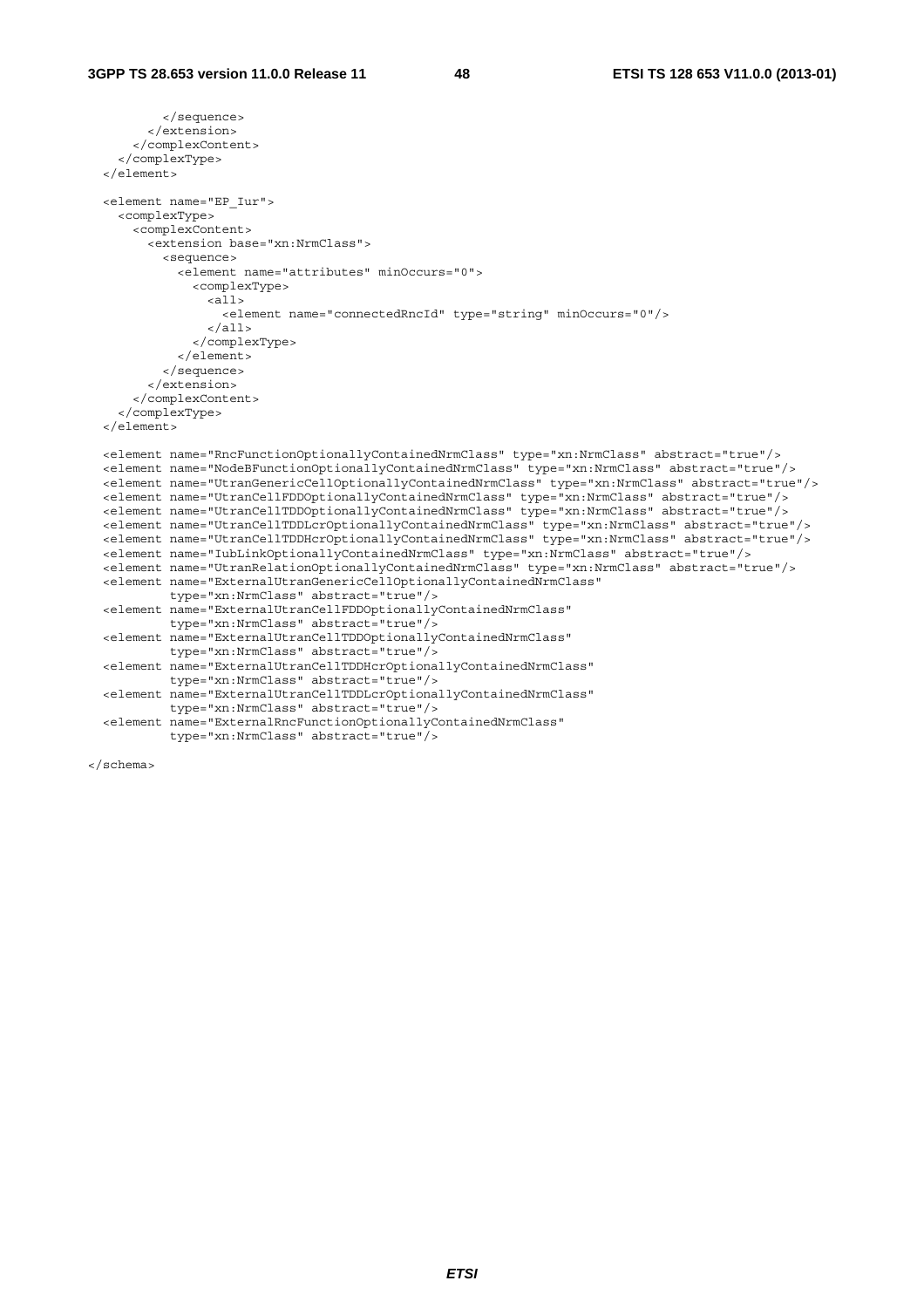# Annex A (informative): Change history

|             | <b>Change history</b> |                    |  |  |                                        |         |             |                |  |  |  |
|-------------|-----------------------|--------------------|--|--|----------------------------------------|---------|-------------|----------------|--|--|--|
| <b>Date</b> |                       | TSG # TSG Doc.  CR |  |  | <b>ReviSubiect/Comment</b>             | Cat Old |             | <b>New</b>     |  |  |  |
| 2012-10     |                       |                    |  |  | First draft                            |         |             | 0.1.0          |  |  |  |
| 2012-12     | SA#58                 |                    |  |  | Presented for information and approval |         | 0.1.011.0.0 |                |  |  |  |
| 2012-12     |                       |                    |  |  | New version after approval             |         |             | $1.0.0$ 11.0.0 |  |  |  |